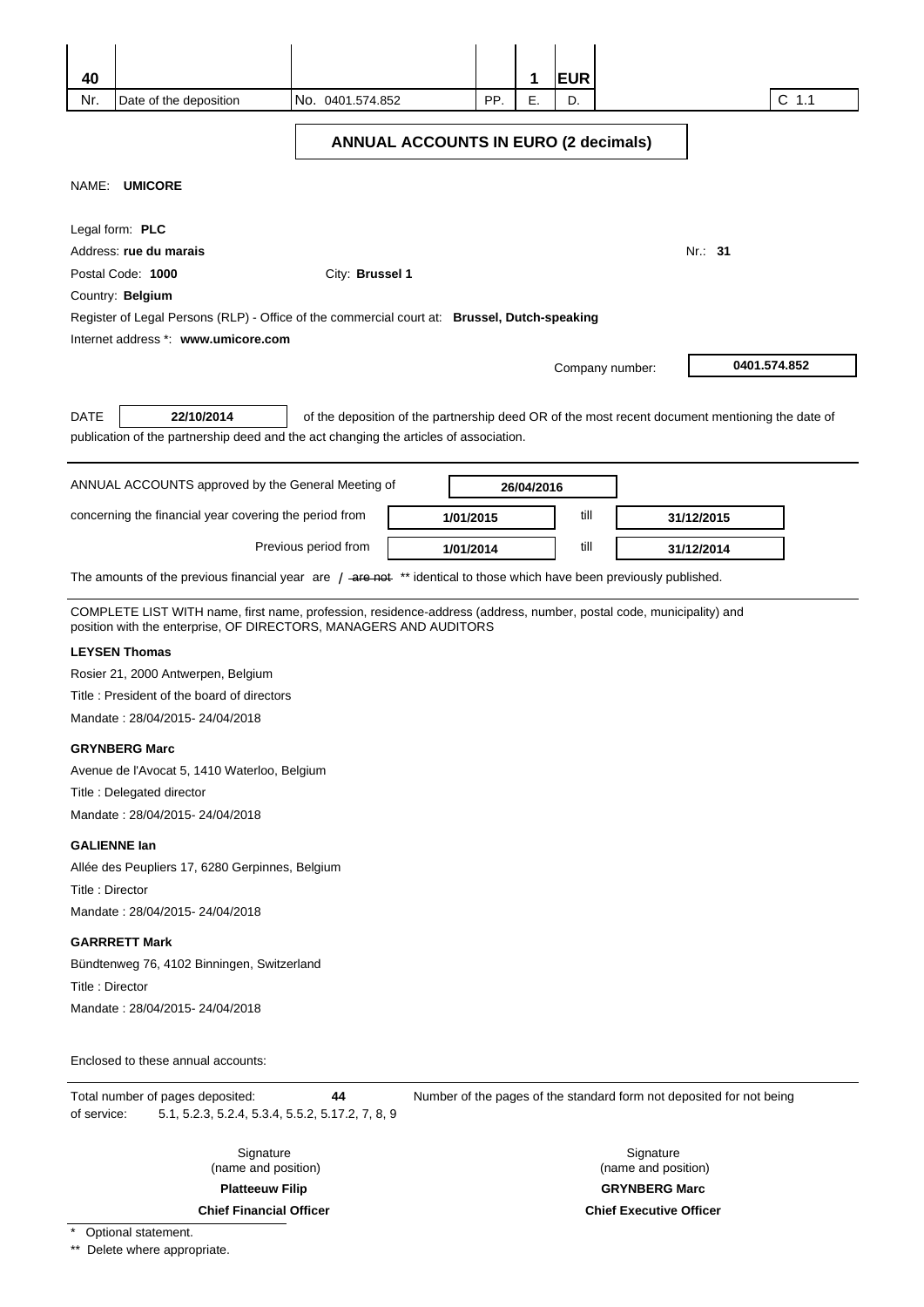LIST OF DIRECTORS, MANAGERS AND AUDITORS (continuation of the previous page)

#### **KOLMSEE Ines**

Traubinger Strasse 18, 82327 Tutzing, Germany Title : Director Mandate : 29/04/2014- 25/04/2017

#### **OPPENHEIMER Jonathan**

Third Avenue 73, 2196 Inanda, South Africa Title : Director Mandate : 29/04/2014- 25/04/2017

#### **KUX Barbara**

Gustav-Gull-Platz 4, 8004 Zürich, Switzerland Title : Director Mandate : 1/01/2014- 25/04/2017

#### **THOMAES Rudi**

Aalscholverlaan 80, box 102, 2050 Antwerpen 5, Belgium Title : Director Mandate : 28/04/2015- 24/04/2018

#### **MEURICE Eric**

Hangmoor Callow Hill - Virginia Water GU25 4 LD, United Kingdom Title : Director Mandate : 28/04/2015- 24/04/2018

#### **PricewaterhouseCoopers Reviseurs d'Entreprises SCCRL 0429.501.944**

Woluwedal 18, 1932 Sint-Stevens-Woluwe, Belgium Title : Auditor, Number of membership : B00009 Mandate : 29/04/2014- 25/04/2017 Represented by: DAELMAN Marc SPRL (A01579) Woluwedal 18 , 1932 Sint-Stevens-Woluwe, Belgium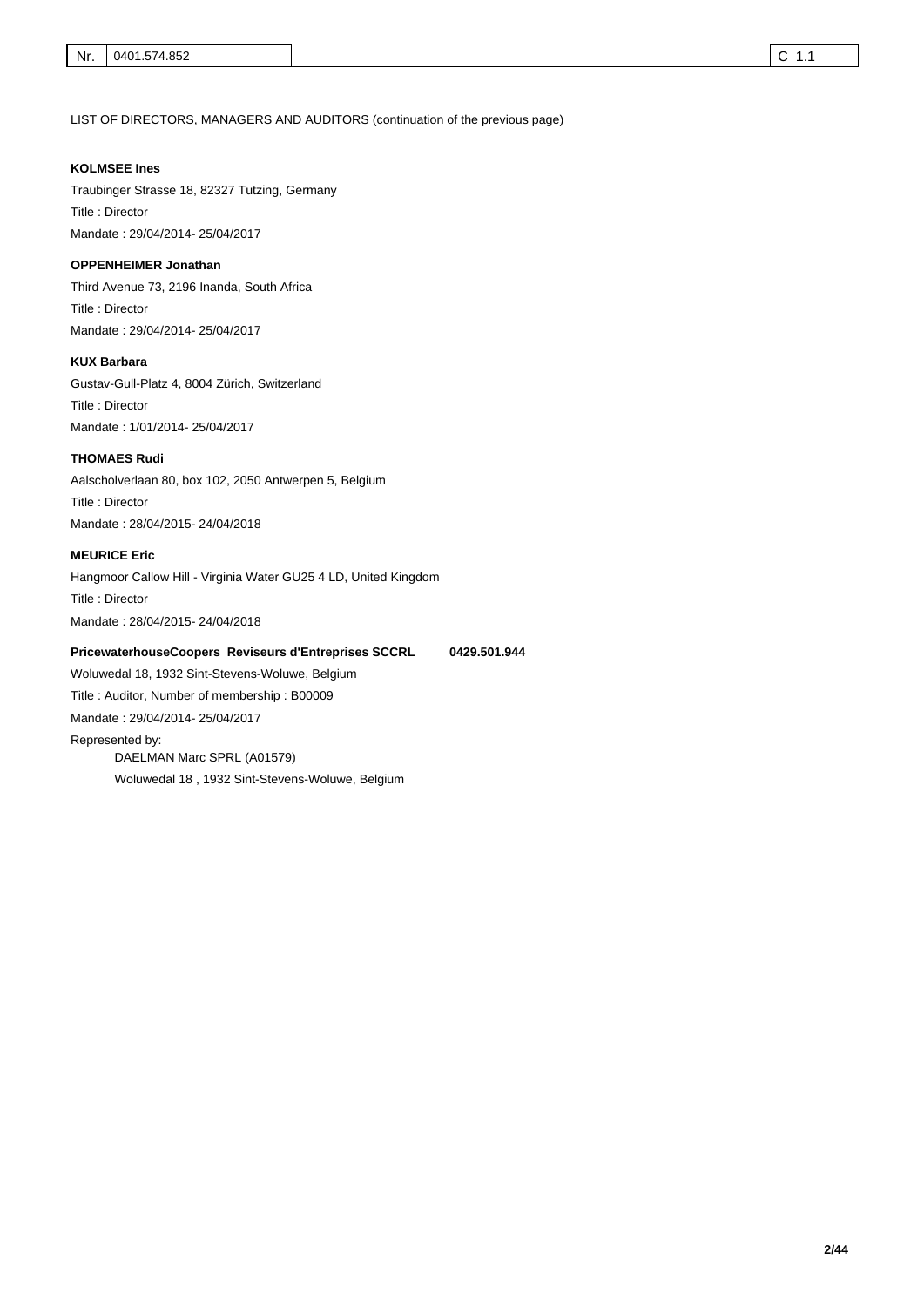#### **DECLARATION ABOUT SUPPLEMENTARY AUDITING OR ADJUSTMENT MISSION**

The managing board declares that the assignment neither regarding auditing nor adjusting has been given to a person who was not authorised by law pursuant to art. 34 and 37 of the Law of 22nd April 1999 concerning the auditing and tax professions.

The annual accounts <del>hav</del>e/ have not \* been audited or adjusted by an external accountant or auditor who is not a statutory auditor.

If YES, mention here after: name, first names, profession, residence-address of each external accountant or auditor, the number of membership with the professional Institute ad hoc and the nature of this engagement:

- A. Bookkeeping of the undertaking\*\*,
- B. Preparing the annual accounts\*\*
- C. Auditing the annual accounts and/or
- D. Adjusting the annual accounts.

If the assignment mentioned either under A or B is performed by authorised accountants or authorised accountants-tax consultants, information will be given on: name, first names, profession and residence-address of each authorised accountant or accountanttax consultant, his number of membership with the Professional Institute of Accountants and Tax consultants and the nature of this engagement.

| Name, first name, profession, residence-address | Number of<br>membership | Nature of the<br>engagement<br>$(A, B, C \text{ and/or } D)$ |
|-------------------------------------------------|-------------------------|--------------------------------------------------------------|
|                                                 |                         |                                                              |

Delete where appropriate.

<sup>\*\*</sup> Optional disclosure.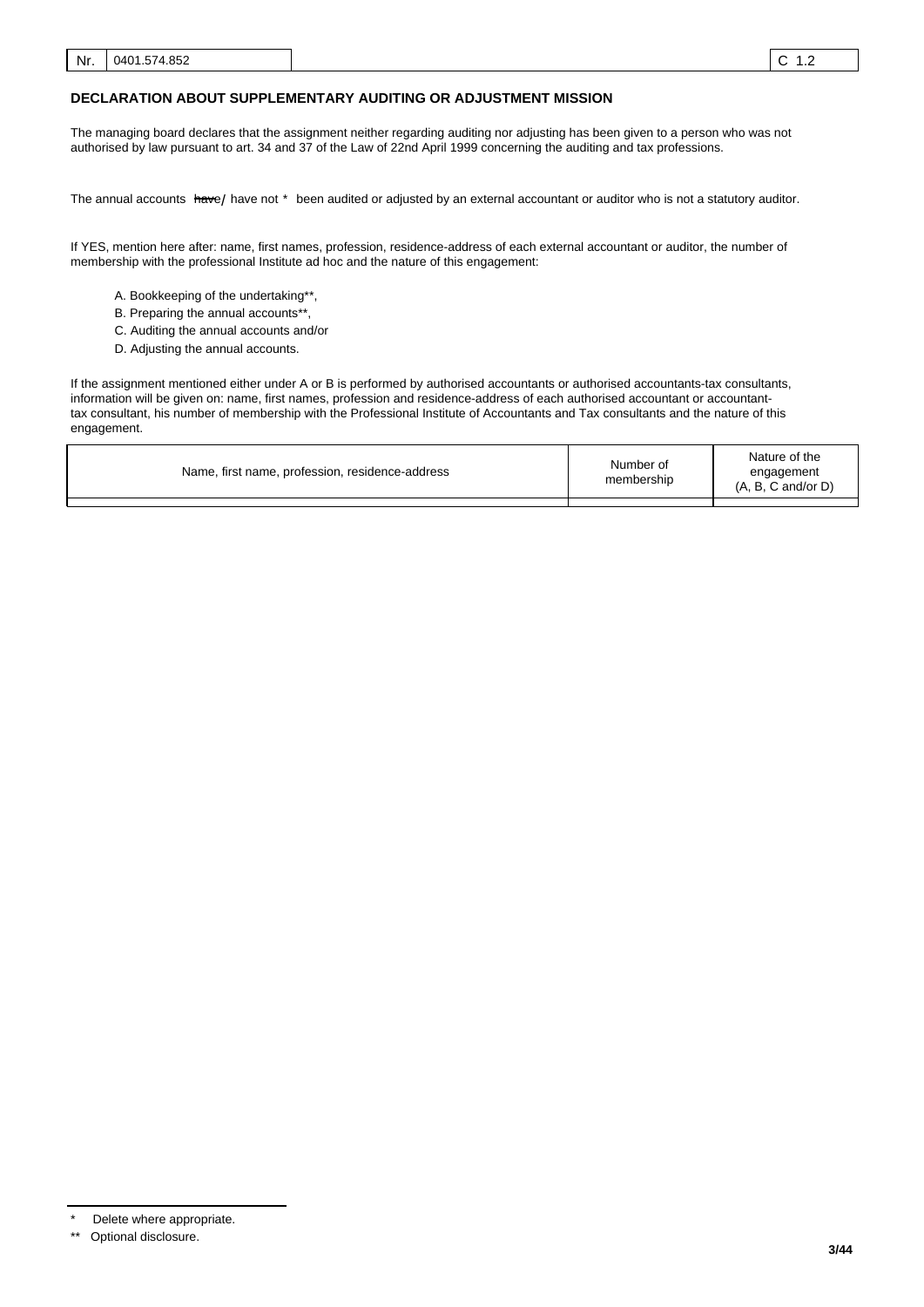### **BALANCE SHEET**

|                                                     | Notes  | Codes | Period           | Previous period  |
|-----------------------------------------------------|--------|-------|------------------|------------------|
| <b>ASSETS</b>                                       |        |       |                  |                  |
|                                                     |        | 20/28 | 3.835.807.711,28 | 3.813.172.015,15 |
|                                                     | 5.1    | 20    |                  |                  |
|                                                     | 5.2    | 21    | 88.286.908,14    | 88.202.486,90    |
|                                                     | 5.3    | 22/27 | 353.973.712,86   | 347.624.458,99   |
|                                                     |        | 22    | 125.440.170,60   | 128.357.763,28   |
|                                                     |        | 23    | 165.842.552,92   | 161.148.479,16   |
|                                                     |        | 24    | 14.450.514,65    | 16.598.310,74    |
|                                                     |        | 25    |                  |                  |
|                                                     |        | 26    | 337.726,77       | 354.470,08       |
| Assets under construction and advance payments      |        | 27    | 47.902.747,92    | 41.165.435,73    |
|                                                     | 5.4/   |       |                  |                  |
|                                                     | 5.5.1  | 28    | 3.393.547.090,28 | 3.377.345.069,26 |
|                                                     | 5.14   | 280/1 | 3.366.336.947.56 | 3.329.216.370,17 |
|                                                     |        | 280   | 3.366.336.947,56 | 3.329.216.370,17 |
|                                                     |        | 281   |                  |                  |
| Other enterprises linked by participating interests | 5.14   | 282/3 | 130.439,19       | 130.439,19       |
|                                                     |        | 282   | 130.439,19       | 130.439,19       |
|                                                     |        | 283   |                  |                  |
|                                                     |        | 284/8 | 27.079.703,53    | 47.998.259,90    |
|                                                     |        | 284   | 26.993.446,75    | 47.911.576,75    |
| Amounts receivable and cash guarantees              |        | 285/8 | 86.256,78        | 86.683,15        |
|                                                     |        | 29/58 | 684.601.275,95   | 811.395.030,25   |
| Amounts receivable after more than one year         |        | 29    | 373.483,03       | 373.483,03       |
|                                                     |        | 290   |                  |                  |
|                                                     |        | 291   | 373.483,03       | 373.483,03       |
|                                                     |        | 3     | 343.868.071,29   | 411.792.643,24   |
|                                                     |        | 30/36 | 343.868.071,29   | 411.792.643,24   |
|                                                     |        | 30/31 | 129.402.632,75   | 164.469.818,26   |
|                                                     |        | 32    | 62.636.427,68    | 91.603.522,83    |
|                                                     |        | 33    | 151.581.393,40   | 155.455.042,65   |
|                                                     |        | 34    |                  |                  |
|                                                     |        | 35    |                  |                  |
|                                                     |        | 36    | 247.617,46       | 264.259,50       |
|                                                     |        | 37    |                  |                  |
|                                                     |        | 40/41 | 163.724.517,19   | 258.739.671,64   |
|                                                     |        | 40    | 149.442.323,39   | 215.305.232,43   |
|                                                     | 5.5.1/ | 41    | 14.282.193,80    | 43.434.439,21    |
| <b>Current investments</b>                          | 5.6    | 50/53 | 162.043.282,82   | 131.289.845,18   |
|                                                     |        | 50    | 129.912.779,15   | 121.431.237,79   |
|                                                     |        | 51/53 | 32.130.503,67    | 9.858.607,39     |
|                                                     |        | 54/58 | 951.199,49       | 711.928,36       |
|                                                     | 5.6    | 490/1 | 13.640.722,13    | 8.487.458,80     |
|                                                     |        | 20/58 | 4.520.408.987,23 | 4.624.567.045,40 |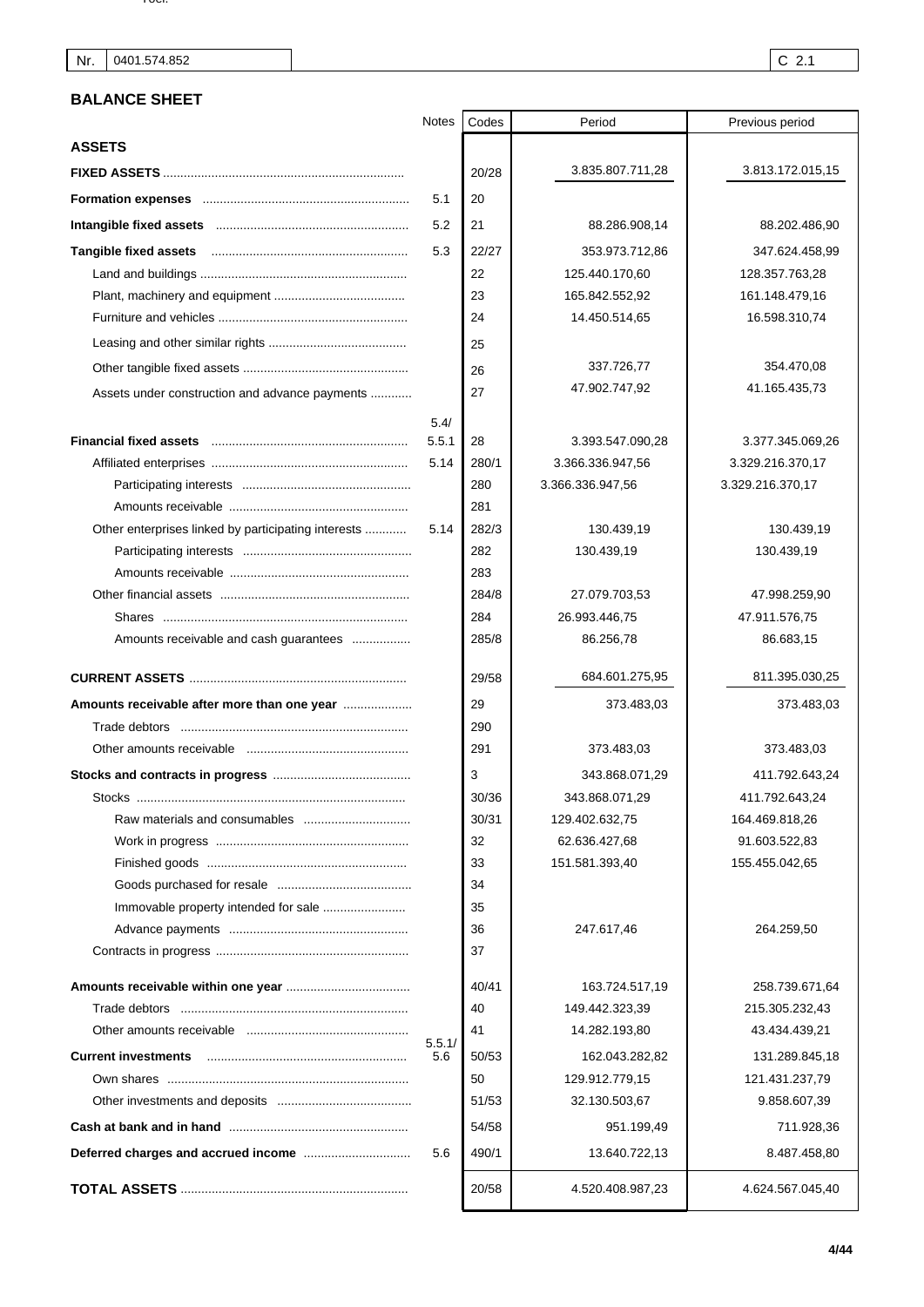| 0401.574.852<br>Nr.                                    |              |            |                                 | $C$ 2.2                         |
|--------------------------------------------------------|--------------|------------|---------------------------------|---------------------------------|
| <b>EQUITY AND LIABILITIES</b>                          | <b>Notes</b> | Codes      | Period                          | Previous period                 |
|                                                        |              | 10/15      | 1.214.762.715,10                | 1.211.343.365,68                |
| Capital                                                | 5.7          | 10         | 500.000.000,00                  | 500.000.000,00                  |
|                                                        |              | 100        | 500.000.000,00                  | 500.000.000,00                  |
|                                                        |              | 101        |                                 |                                 |
|                                                        |              | 11         | 6.609.765,90                    | 6.609.765,90                    |
|                                                        |              | 12<br>13   | 90.952,00<br>330.066.646,50     | 90.952,00<br>321.585.105,14     |
|                                                        |              |            |                                 |                                 |
| Reserves not available                                 |              | 130<br>131 | 50.000.000,00<br>129.912.779,15 | 50.000.000,00<br>121.431.237,79 |
|                                                        |              | 1310       | 129.912.779,15                  | 121.431.237,79                  |
|                                                        |              | 1311       |                                 |                                 |
|                                                        |              | 132        | 150.153.867,35                  | 150.153.867,35                  |
|                                                        |              | 133        |                                 |                                 |
|                                                        |              | 14         | 372.681.875,51                  | 375.608.855,58                  |
|                                                        |              | 15         | 5.313.475,19                    | 7.448.687,06                    |
| Advance to associates on the sharing                   |              | 19         |                                 |                                 |
| <b>PROVISIONS AND DEFERRED TAXES</b>                   |              | 16         | 109.685.362,67                  | 115.232.632,67                  |
|                                                        |              | 160/5      | 109.685.362,67                  | 115.232.632,67                  |
|                                                        |              | 160        | 46.917.856,41                   | 50.472.848,70                   |
|                                                        |              | 161        |                                 |                                 |
|                                                        |              | 162        | 6.691.780,61                    | 5.468.787,19                    |
|                                                        | 5.8          | 163/5      | 56.075.725,65                   | 59.290.996,78                   |
|                                                        |              | 168        |                                 |                                 |
|                                                        |              | 17/49      | 3.195.960.909,46                | 3.297.991.047,05                |
|                                                        | 5.9          | 17         | 1.572.000.000,00                | 1.582.000.000,00                |
|                                                        |              | 170/4      | 1.572.000.000,00                | 1.582.000.000,00                |
|                                                        |              | 170        |                                 |                                 |
|                                                        |              | 171        |                                 |                                 |
|                                                        |              | 172        |                                 |                                 |
|                                                        |              | 173        |                                 |                                 |
|                                                        |              | 174        | 1.572.000.000,00                | 1.582.000.000,00                |
|                                                        |              | 175        |                                 |                                 |
|                                                        |              | 1750       |                                 |                                 |
|                                                        |              | 1751       |                                 |                                 |
| Advances received on contracts in progress             |              | 176        |                                 |                                 |
|                                                        |              | 178/9      |                                 |                                 |
|                                                        |              | 42/48      | 1.563.087.999,74                | 1.653.944.349,22                |
| Current portion of amounts payable after more than one | 5.9          | 42         | 560.000.000,00                  | 500.000.000,00                  |
|                                                        |              | 43         | 468.266.740,14                  | 555.065.213,13                  |
|                                                        |              | 430/8      |                                 | 13.565.213,13                   |
|                                                        |              | 439        | 468.266.740,14                  | 541.500.000,00                  |
|                                                        |              | 44         | 384.777.214,62                  | 478.442.383,07                  |
|                                                        |              | 440/4      | 384.276.952,62                  | 478.000.863,60                  |
|                                                        |              | 441        | 500.262,00                      | 441.519,47                      |
| Advances received on contracts in progress             |              | 46         | 3.864.696,43                    | 4.722.601,69                    |
| Taxes, remuneration and social security                | 5.9          | 45         | 62.419.476,90                   | 53.114.483,24                   |
|                                                        |              | 450/3      |                                 |                                 |
|                                                        |              | 454/9      | 18.584.559,65                   | 6.045.598,45                    |
|                                                        |              | 47/48      | 43.834.917,25                   | 47.068.884,79                   |
|                                                        |              |            | 83.759.871,65                   | 62.599.668,09                   |
|                                                        | 5.9          | 492/3      | 60.872.909,72                   | 62.046.697,83                   |
|                                                        |              | 10/49      | 4.520.408.987,23                | 4.624.567.045,40                |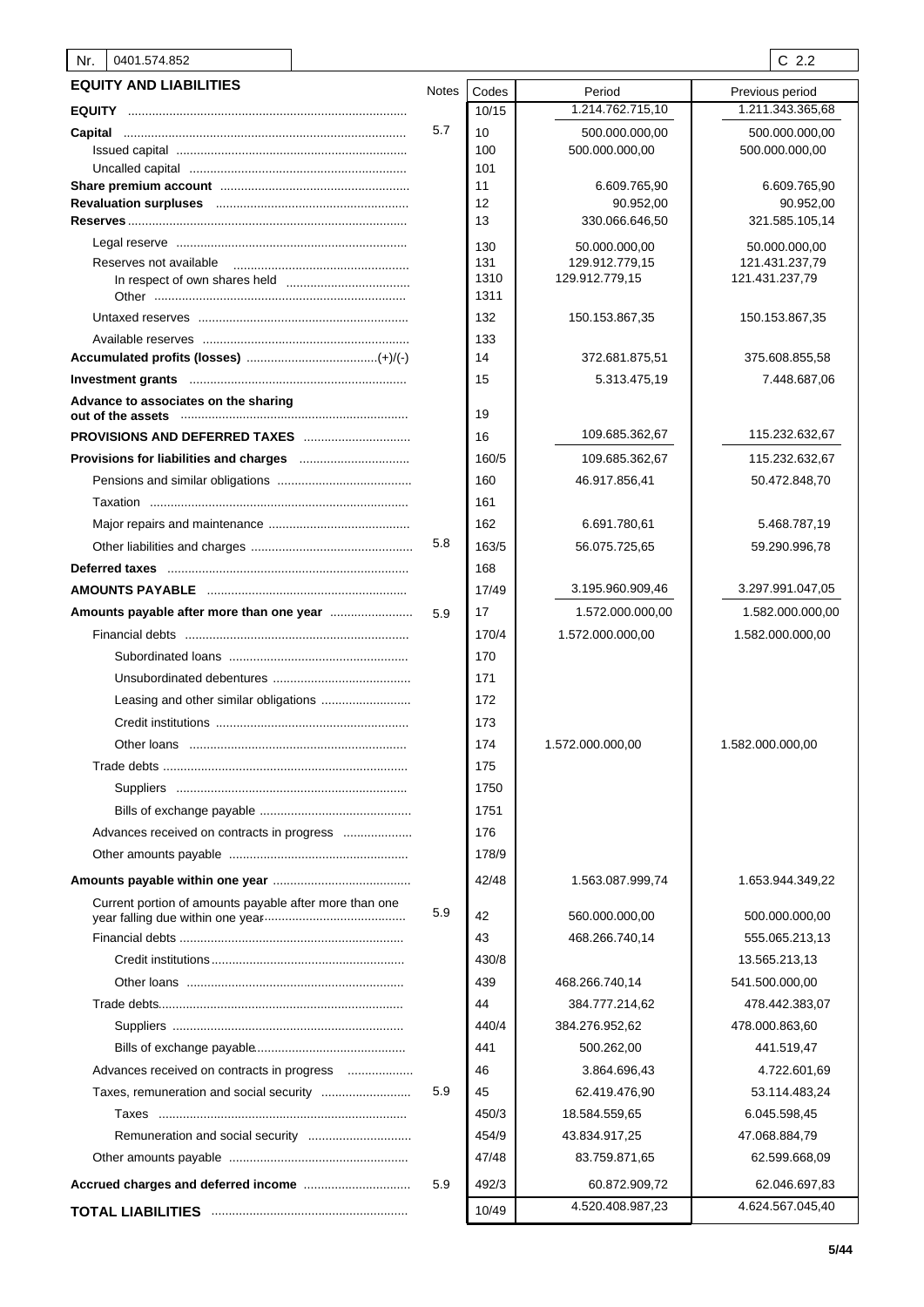### **INCOME STATEMENT**

|                                                                                                                | <b>Notes</b> | Codes | Period           | Previous period  |
|----------------------------------------------------------------------------------------------------------------|--------------|-------|------------------|------------------|
|                                                                                                                |              |       |                  |                  |
|                                                                                                                |              | 70/74 | 2.960.770.607,46 | 2.937.535.239,87 |
|                                                                                                                | 5.10         | 70    | 2.812.563.739.58 | 2.794.325.844,80 |
| Increase (decrease) in stocks of<br>finished goods, work and contracts in progress $(+)/(-)$                   |              | 71    | 5.176.453,07     | 15.462.782,12    |
| Own construction capitalised                                                                                   |              | 72    | 35.900.910,96    | 31.480.705,16    |
|                                                                                                                | 5.10         | 74    | 107.129.503,85   | 96.265.907,79    |
|                                                                                                                |              | 60/64 | 2.888.281.277,69 | 2.869.761.826,03 |
|                                                                                                                |              | 60    | 2.372.637.151,75 | 2.359.063.679,18 |
| <b>Purchases</b>                                                                                               |              | 600/8 | 2.348.221.011,13 | 2.352.912.354,93 |
|                                                                                                                |              | 609   | 24.416.140,62    | 6.151.324,25     |
|                                                                                                                |              | 61    | 179.026.066,41   | 173.103.706,59   |
| Remuneration, social security costs and pensions $\dots(+)/(-)$                                                | 5.10         | 62    | 237.405.916,91   | 249.487.644,81   |
| Depreciation of and amounts written off formation                                                              |              | 630   | 75.485.043,43    | 74.321.919,06    |
| Amounts written down stocks, contracts in progress and<br>trade debtors - Appropriations (write-backs) (+)/(-) |              | 631/4 | 12.116.059,58    | $-9.183.270,55$  |
| Provisions for risks and charges - Appropriations (uses                                                        | 5.10         | 635/7 | 891.207,46       | 9.389.219,96     |
|                                                                                                                | 5.10         | 640/8 | 10.719.832,15    | 13.578.926,98    |
| Operation charges carried to assets as restructuring                                                           |              | 649   |                  |                  |
|                                                                                                                |              | 9901  | 72.489.329,77    | 67.773.413,84    |
|                                                                                                                |              | 75    | 179.178.419,76   | 112.788.742,16   |
|                                                                                                                |              | 750   | 175.588.134,40   | 109.128.961,86   |
|                                                                                                                |              | 751   | 251.979,77       | 707.555,60       |
|                                                                                                                | 5.11         | 752/9 | 3.338.305,59     | 2.952.224,70     |
|                                                                                                                | 5.11         | 65    | 75.985.021,33    | 83.182.664,72    |
|                                                                                                                |              | 650   | 73.805.374,62    | 77.125.586,45    |
| Amounts written down on current assets except<br>stocks, contracts in progress and                             |              | 651   | $-8.600.94$      | 390.741,36       |
|                                                                                                                |              | 652/9 | 2.188.247,65     | 5.666.336,91     |
| Gain (loss) on ordinary activities before taxes  (+)/(-)                                                       |              | 9902  | 175.682.728,20   | 97.379.491,28    |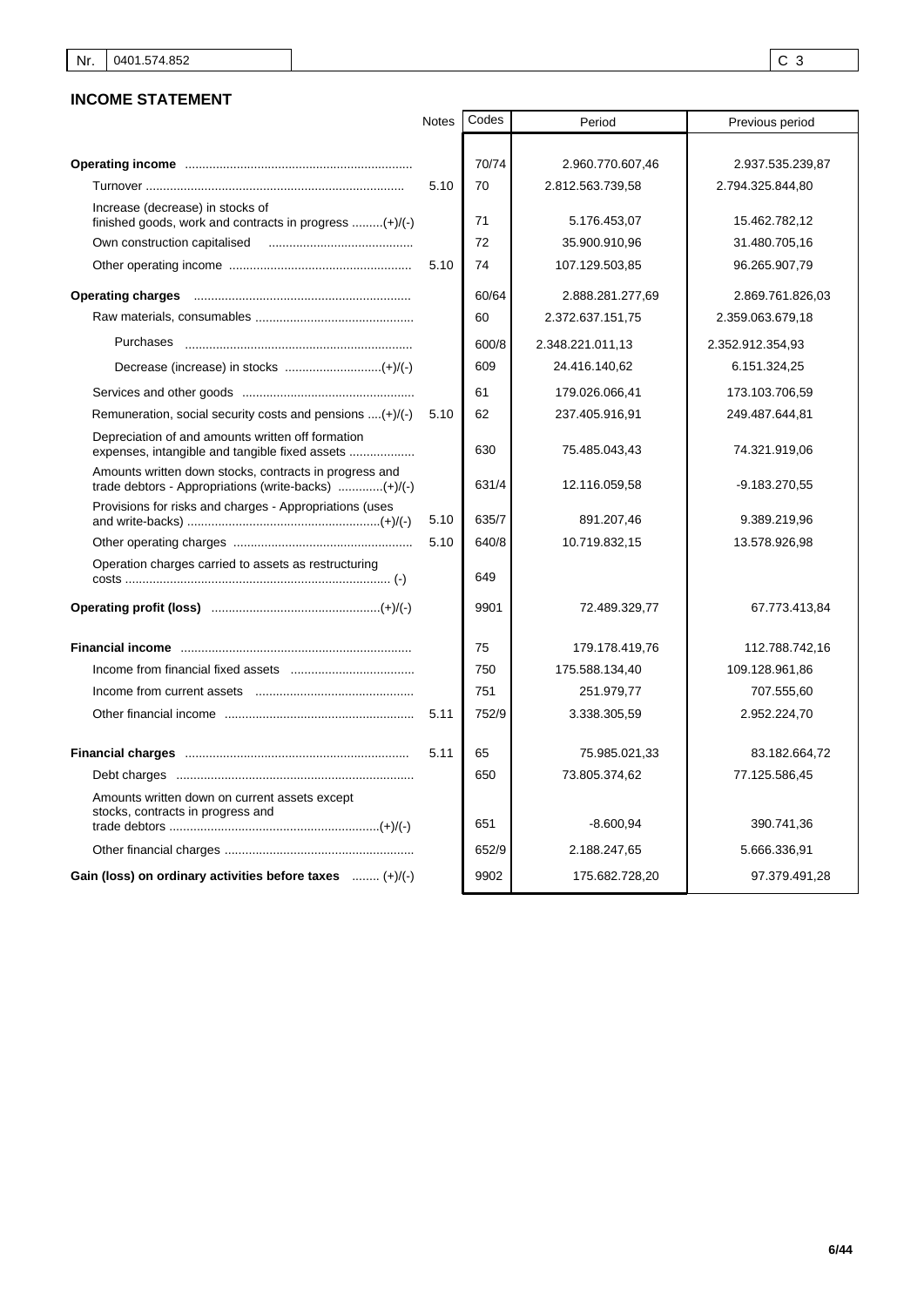|                                                                                                                    | Codes | Period         | Previous period |
|--------------------------------------------------------------------------------------------------------------------|-------|----------------|-----------------|
|                                                                                                                    |       |                |                 |
|                                                                                                                    | 76    | 3.423.259,47   | 44.175.897,27   |
| Write-back of depreciation and of amounts written down                                                             | 760   | 306.981,15     | 800.677,62      |
| Write-back of amounts written down financial fixed assets                                                          | 761   | 3.116.278,32   | 15.167.889,65   |
| Write-back of provisions for extraordinary liabilities and                                                         | 762   |                |                 |
|                                                                                                                    | 763   |                | 28.206.000,00   |
|                                                                                                                    | 764/9 |                | 1.330,00        |
|                                                                                                                    | 66    | 30.569.676,73  | 10.973.409,79   |
| Extraordinary depreciation of and extraordinary amounts<br>written off formation expenses, intangible and tangible | 660   |                |                 |
| Amounts written down financial fixed assets                                                                        | 661   | 30.585.184,73  | 10.973.409,78   |
| Provisions for extraordinary liabilities and charges -                                                             | 662   | $-15.508,00$   |                 |
|                                                                                                                    | 663   |                | 0,01            |
| 5.11                                                                                                               | 664/8 |                |                 |
| Extraordinary charges carried to assets as restructuring                                                           | 669   |                |                 |
|                                                                                                                    | 9903  | 148.536.310,94 | 130.581.978,76  |
|                                                                                                                    | 780   |                |                 |
|                                                                                                                    | 680   |                |                 |
| 5.12                                                                                                               | 67/77 | 13.080.290,45  | -655.646,64     |
|                                                                                                                    | 670/3 | 13.180.077,46  | 744.948,90      |
| Adjustment of income taxes and write-back of tax                                                                   | 77    | 99.787,01      | 1.400.595,54    |
|                                                                                                                    | 9904  | 135.456.020,49 | 131.237.625,40  |
|                                                                                                                    | 789   |                |                 |
|                                                                                                                    | 689   |                |                 |
| Profit (loss) for the period available for appropriation $(+)/(-)$                                                 | 9905  | 135.456.020.49 | 131.237.625.40  |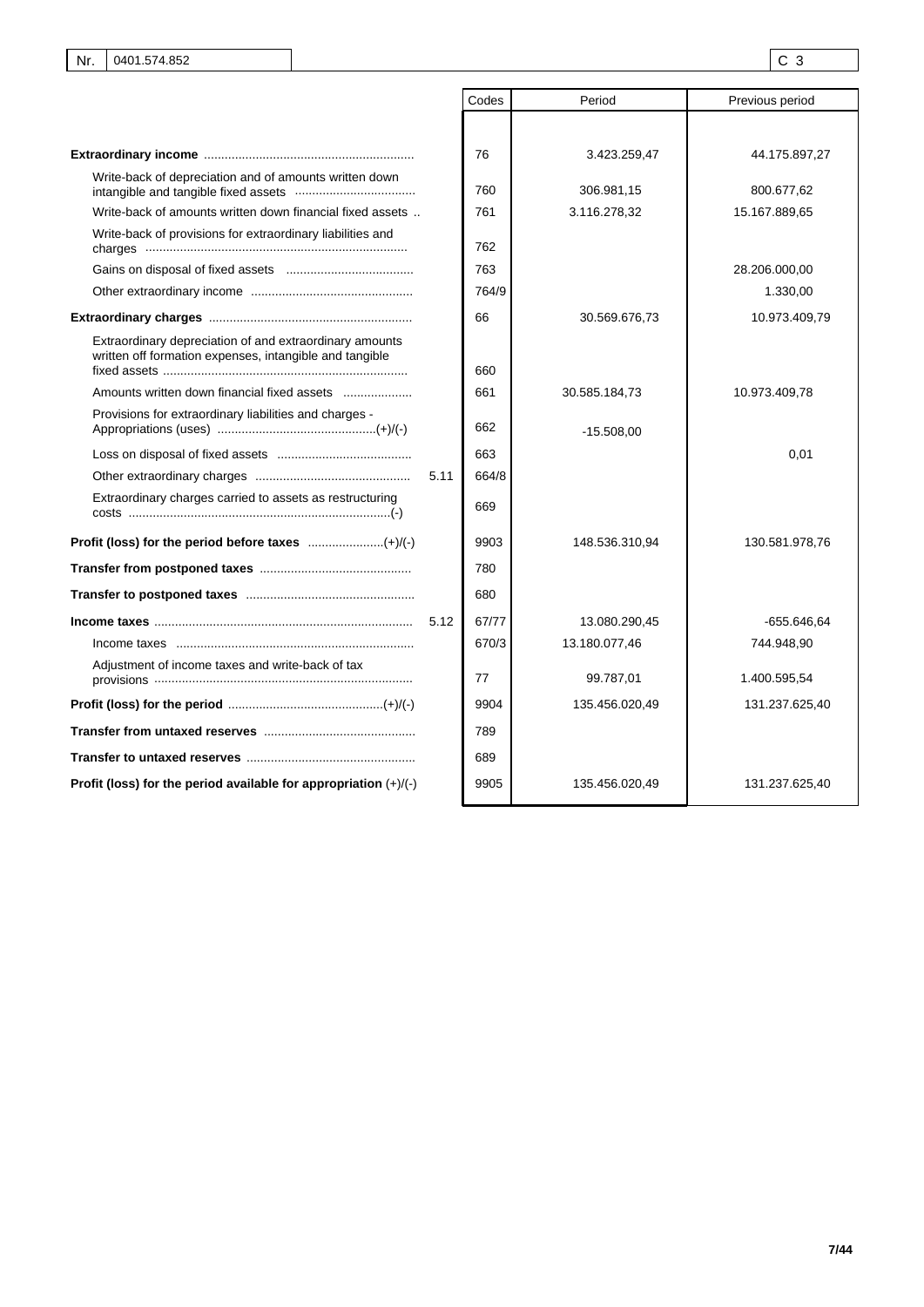### **APPROPRIATION ACCOUNT**

|                                                                                                                                                                                                                                                                                                                                                                                                                                | Codes  | Period         | Previous period |
|--------------------------------------------------------------------------------------------------------------------------------------------------------------------------------------------------------------------------------------------------------------------------------------------------------------------------------------------------------------------------------------------------------------------------------|--------|----------------|-----------------|
|                                                                                                                                                                                                                                                                                                                                                                                                                                | 9906   | 511.064.876,07 | 547.093.942,70  |
|                                                                                                                                                                                                                                                                                                                                                                                                                                | (9905) | 135.456.020,49 | 131.237.625,40  |
|                                                                                                                                                                                                                                                                                                                                                                                                                                | 14P    | 375.608.855,58 | 415.856.317,30  |
|                                                                                                                                                                                                                                                                                                                                                                                                                                | 791/2  |                |                 |
|                                                                                                                                                                                                                                                                                                                                                                                                                                | 791    |                |                 |
| $from \, \, \text{reserves} \, \, \, \ldots \, \, \ldots \, \, \ldots \, \, \ldots \, \, \ldots \, \, \ldots \, \, \ldots \, \, \ldots \, \, \ldots \, \, \ldots \, \, \ldots \, \, \ldots \, \, \ldots \, \, \ldots \, \, \ldots \, \, \ldots \, \, \ldots \, \, \ldots \, \, \ldots \, \, \ldots \, \, \ldots \, \, \ldots \, \, \ldots \, \, \ldots \, \, \ldots \, \, \ldots \, \, \ldots \, \, \ldots \, \, \ldots \, \,$ | 792    |                |                 |
|                                                                                                                                                                                                                                                                                                                                                                                                                                | 691/2  | 8.481.541,36   | 62.997.442,62   |
|                                                                                                                                                                                                                                                                                                                                                                                                                                | 691    |                |                 |
|                                                                                                                                                                                                                                                                                                                                                                                                                                | 6920   |                |                 |
|                                                                                                                                                                                                                                                                                                                                                                                                                                | 6921   | 8.481.541,36   | 62.997.442,62   |
|                                                                                                                                                                                                                                                                                                                                                                                                                                | (14)   | 372.681.875.51 | 375.608.855,58  |
|                                                                                                                                                                                                                                                                                                                                                                                                                                | 794    |                |                 |
|                                                                                                                                                                                                                                                                                                                                                                                                                                | 694/6  | 129.901.459,20 | 108.487.644.50  |
|                                                                                                                                                                                                                                                                                                                                                                                                                                | 694    | 129.901.459,20 | 108.487.644,50  |
|                                                                                                                                                                                                                                                                                                                                                                                                                                | 695    |                |                 |
|                                                                                                                                                                                                                                                                                                                                                                                                                                | 696    |                |                 |
|                                                                                                                                                                                                                                                                                                                                                                                                                                |        |                |                 |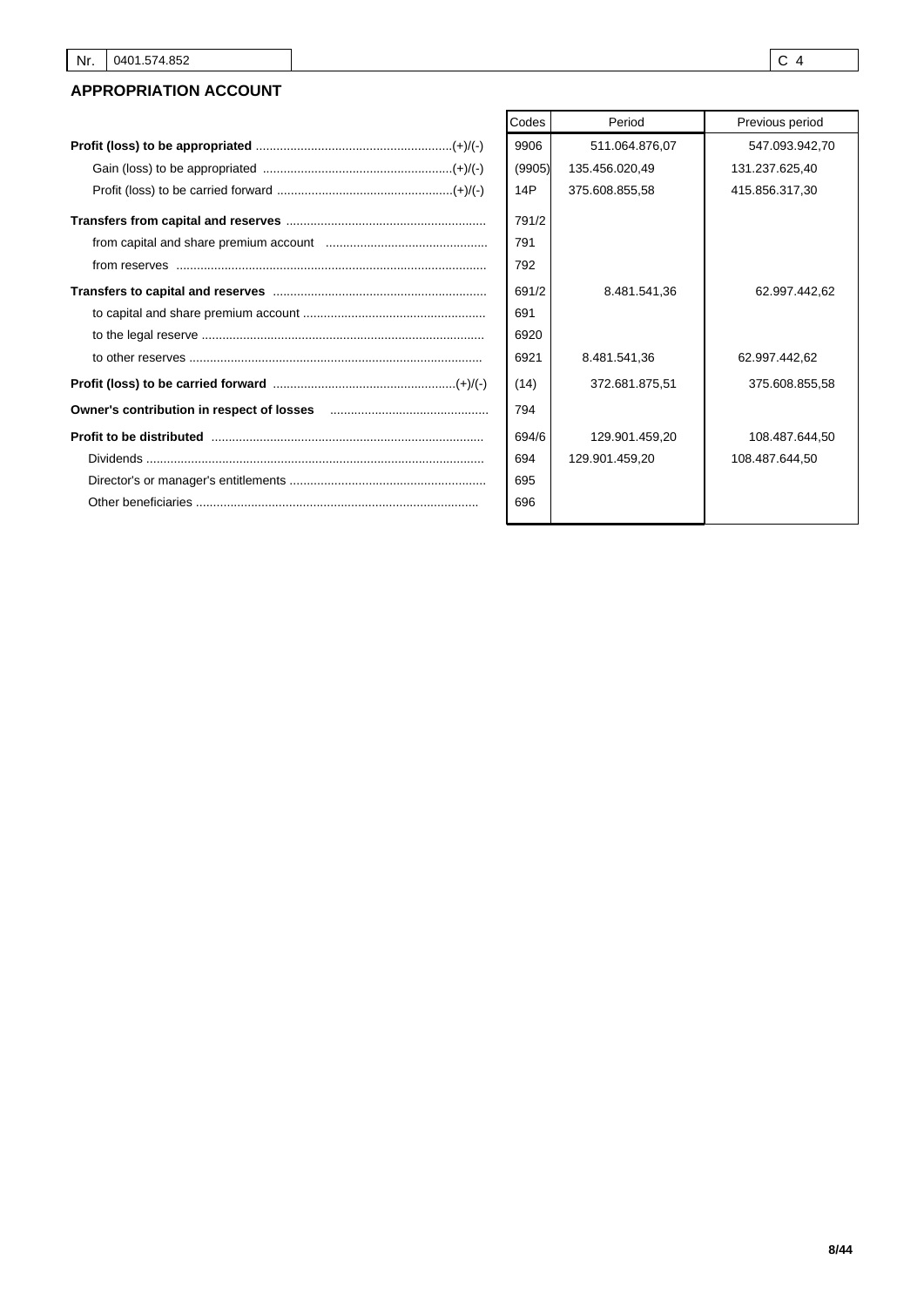### **STATEMENT OF INTANGIBLE FIXED ASSETS**

|                                                                | Codes | Period         | Previous period |
|----------------------------------------------------------------|-------|----------------|-----------------|
| <b>RESEARCH AND DEVELOPMENT COSTS</b>                          |       |                |                 |
|                                                                | 8051P | XXXXXXXXXXXXXX | 113.376.674,41  |
| Movements during the period                                    |       |                |                 |
|                                                                | 8021  | 21.850.330,65  |                 |
|                                                                | 8031  | 7.958.926,52   |                 |
|                                                                | 8041  |                |                 |
|                                                                | 8051  | 127.268.078,54 |                 |
| Depreciation and amounts written down at the end of the period | 8121P | XXXXXXXXXXXXXX | 66.284.833,35   |
| Movements during the period                                    |       |                |                 |
|                                                                | 8071  | 16.418.935,56  |                 |
|                                                                | 8081  |                |                 |
|                                                                | 8091  |                |                 |
|                                                                | 8101  | 4.439.147,86   |                 |
|                                                                | 8111  |                |                 |
| Depreciation and amounts written down at the end of the period | 8121  | 78.264.621,05  |                 |
|                                                                | 210   | 49.003.457,49  |                 |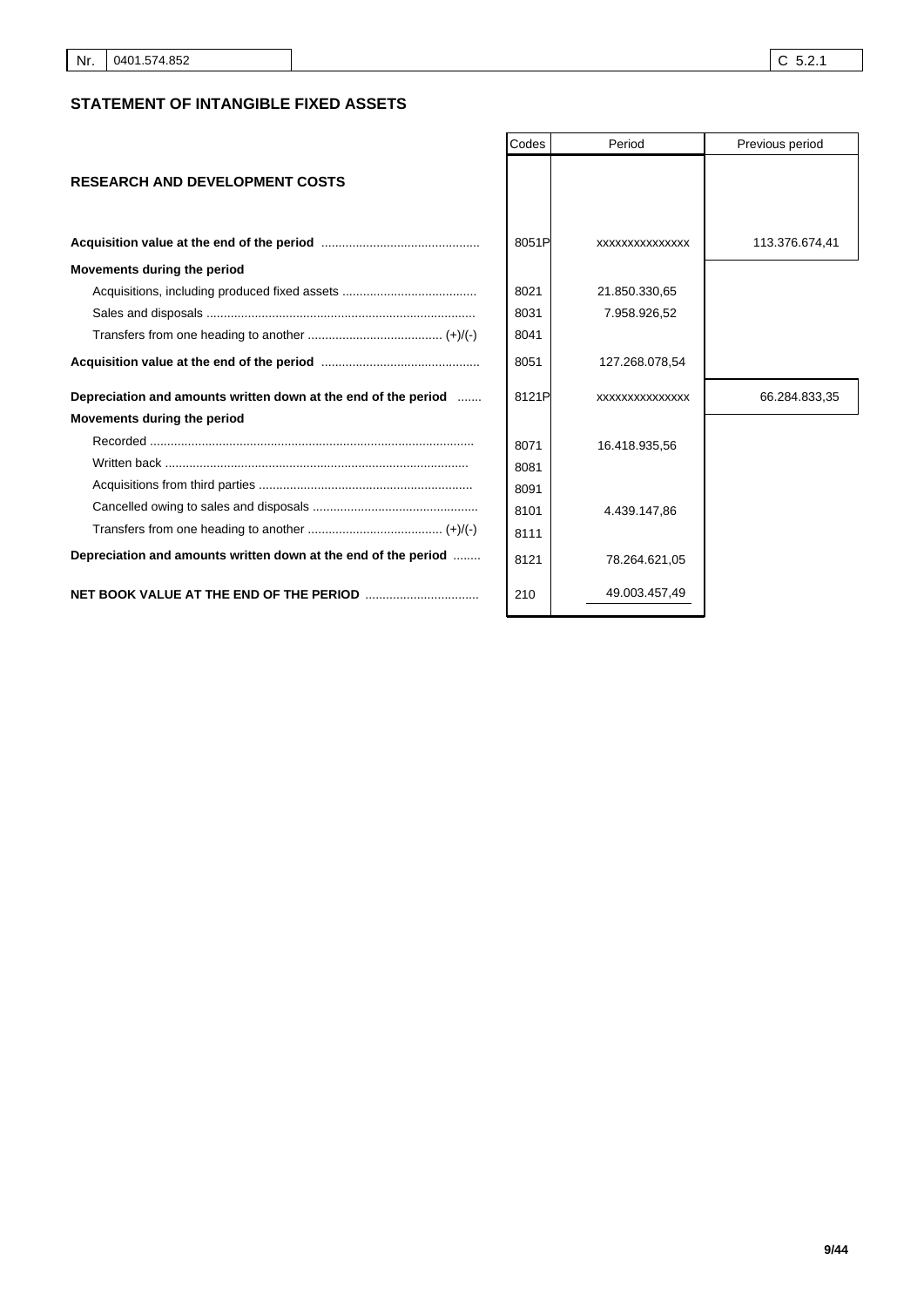|                                                                                     | Codes | Period         | Previous period |
|-------------------------------------------------------------------------------------|-------|----------------|-----------------|
| <b>CONCESSIONS, PATENTS, LICENCES, KNOWHOW, BRANDS</b><br><b>AND SIMILAR RIGHTS</b> |       |                |                 |
|                                                                                     | 8052P | XXXXXXXXXXXXXX | 118.609.719,58  |
| Movements during the period                                                         |       |                |                 |
|                                                                                     | 8022  | 5.670.274,92   |                 |
|                                                                                     | 8032  | 7.847.867,12   |                 |
|                                                                                     | 8042  |                |                 |
|                                                                                     | 8052  | 116.432.127,38 |                 |
| Depreciation and amounts written down at the end of the period                      | 8122P | XXXXXXXXXXXXXX | 77.499.073,74   |
| Movements during the period                                                         |       |                |                 |
|                                                                                     | 8072  | 5.210.208,94   |                 |
|                                                                                     | 8082  | 306.981,15     |                 |
|                                                                                     | 8092  |                |                 |
|                                                                                     | 8102  | 5.253.624,80   |                 |
|                                                                                     | 8112  |                |                 |
| Depreciation and amounts written down at the end of the period                      | 8122  | 77.148.676,73  |                 |
|                                                                                     | 211   | 39.283.450,65  |                 |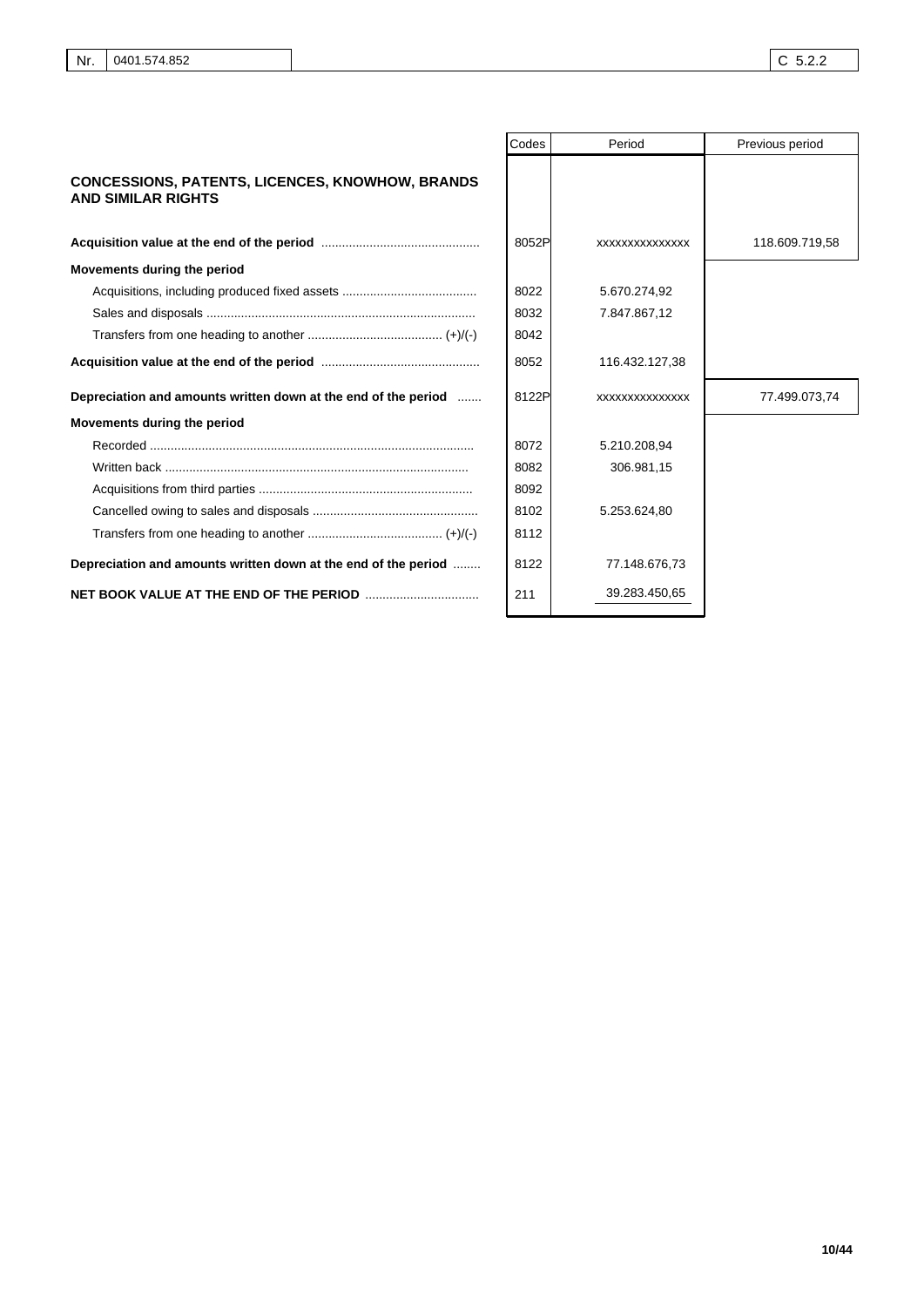### **STATEMENT OF TANGIBLE FIXED ASSETS**

|                                                                                 | Codes | Period         | Previous period |
|---------------------------------------------------------------------------------|-------|----------------|-----------------|
|                                                                                 |       |                |                 |
| <b>LAND AND BUILDINGS</b>                                                       |       |                |                 |
|                                                                                 | 8191P | XXXXXXXXXXXXXX | 331.306.700,82  |
| Movements during the period                                                     |       |                |                 |
|                                                                                 | 8161  | 8.213.363,47   |                 |
|                                                                                 | 8171  | 17.723.518,54  |                 |
|                                                                                 | 8181  | 7.251.454,99   |                 |
|                                                                                 | 8191  | 329.048.000,74 |                 |
|                                                                                 | 8251P | XXXXXXXXXXXXXX | 7.701.229,70    |
| Movements during the period                                                     |       |                |                 |
|                                                                                 | 8211  |                |                 |
|                                                                                 | 8221  |                |                 |
|                                                                                 | 8231  | 18.476,44      |                 |
|                                                                                 | 8241  |                |                 |
|                                                                                 | 8251  | 7.682.753,26   |                 |
| Depreciation and amounts written down at the end of the period                  | 8321P | XXXXXXXXXXXXXX | 210.650.167,24  |
| Movements during the period                                                     |       |                |                 |
|                                                                                 | 8271  | 14.450.895,54  |                 |
| Written back …………………………………………………………………………                                       | 8281  |                |                 |
|                                                                                 | 8291  |                |                 |
|                                                                                 | 8301  | 13.810.479,38  |                 |
|                                                                                 | 8311  |                |                 |
| Depreciation and amounts written down at the end of the period                  | 8321  | 211.290.583,40 |                 |
| <b>NET BOOK VALUE AT THE END OF THE PERIOD manual contract of AT THE PERIOD</b> | (22)  | 125.440.170,60 |                 |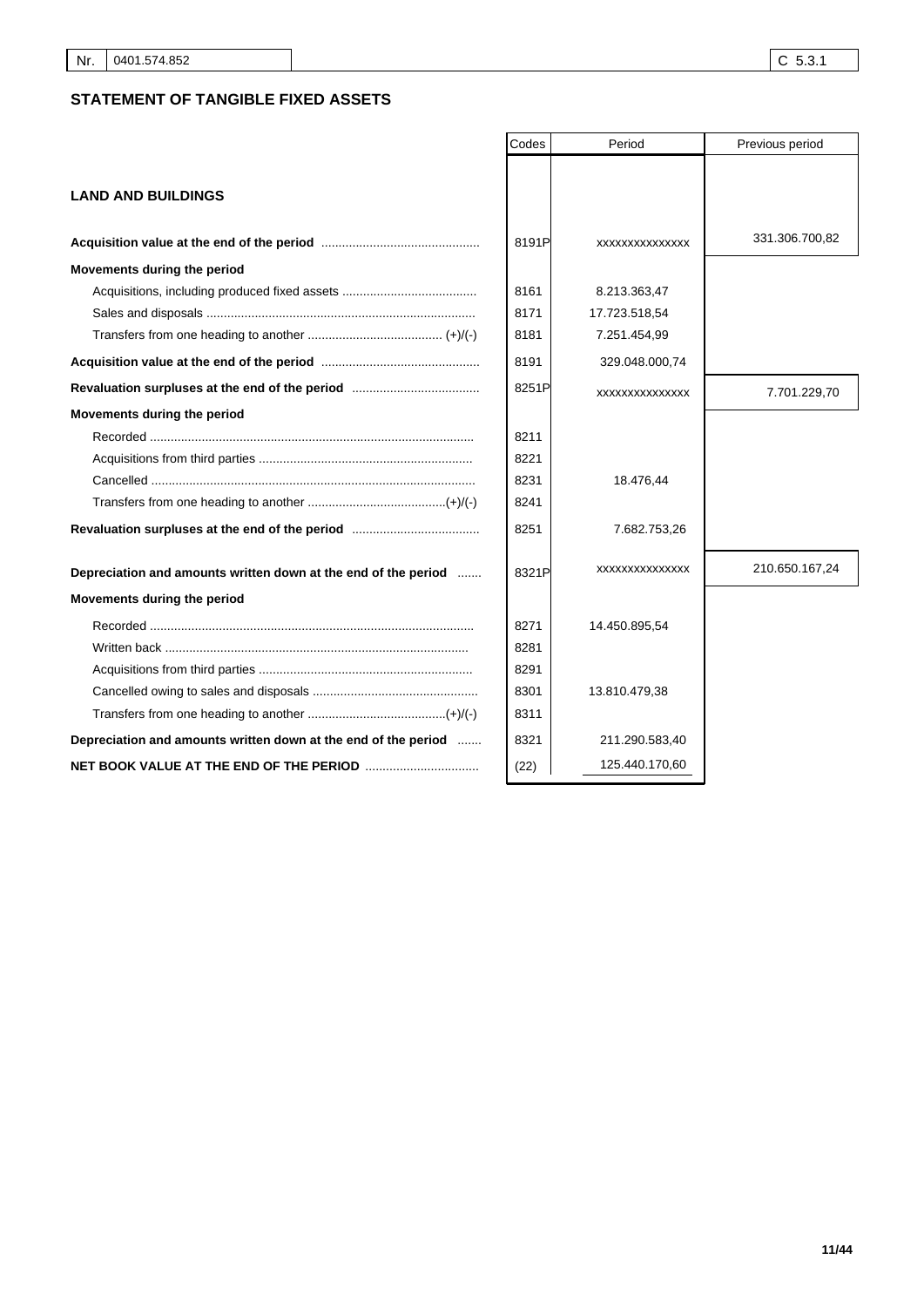|                                                                | Codes | Period          | Previous period |
|----------------------------------------------------------------|-------|-----------------|-----------------|
|                                                                |       |                 |                 |
| <b>PLANT, MACHINERY AND EQUIPMENT</b>                          |       |                 |                 |
|                                                                |       |                 |                 |
|                                                                | 8192P | XXXXXXXXXXXXXXX | 718.122.655,37  |
| Movements during the period                                    |       |                 |                 |
|                                                                | 8162  | 26.912.564,44   |                 |
|                                                                | 8172  | 59.305.393,13   |                 |
|                                                                | 8182  | 17.911.114,10   |                 |
|                                                                | 8192  | 703.640.940,78  |                 |
|                                                                | 8252P | XXXXXXXXXXXXXX  |                 |
| Movements during the period                                    |       |                 |                 |
|                                                                | 8212  |                 |                 |
|                                                                | 8222  |                 |                 |
|                                                                | 8232  |                 |                 |
|                                                                | 8242  |                 |                 |
|                                                                | 8252  |                 |                 |
| Depreciation and amounts written down at the end of the period | 8322P | XXXXXXXXXXXXXX  | 556.974.176,21  |
|                                                                |       |                 |                 |
| Movements during the period                                    |       |                 |                 |
|                                                                | 8272  | 33.195.803,57   |                 |
|                                                                | 8282  |                 |                 |
|                                                                | 8292  |                 |                 |
|                                                                | 8302  | 52.371.591,92   |                 |
|                                                                | 8312  |                 |                 |
| Depreciation and amounts written down at the end of the period | 8322  | 537.798.387,86  |                 |
|                                                                | (23)  | 165.842.552,92  |                 |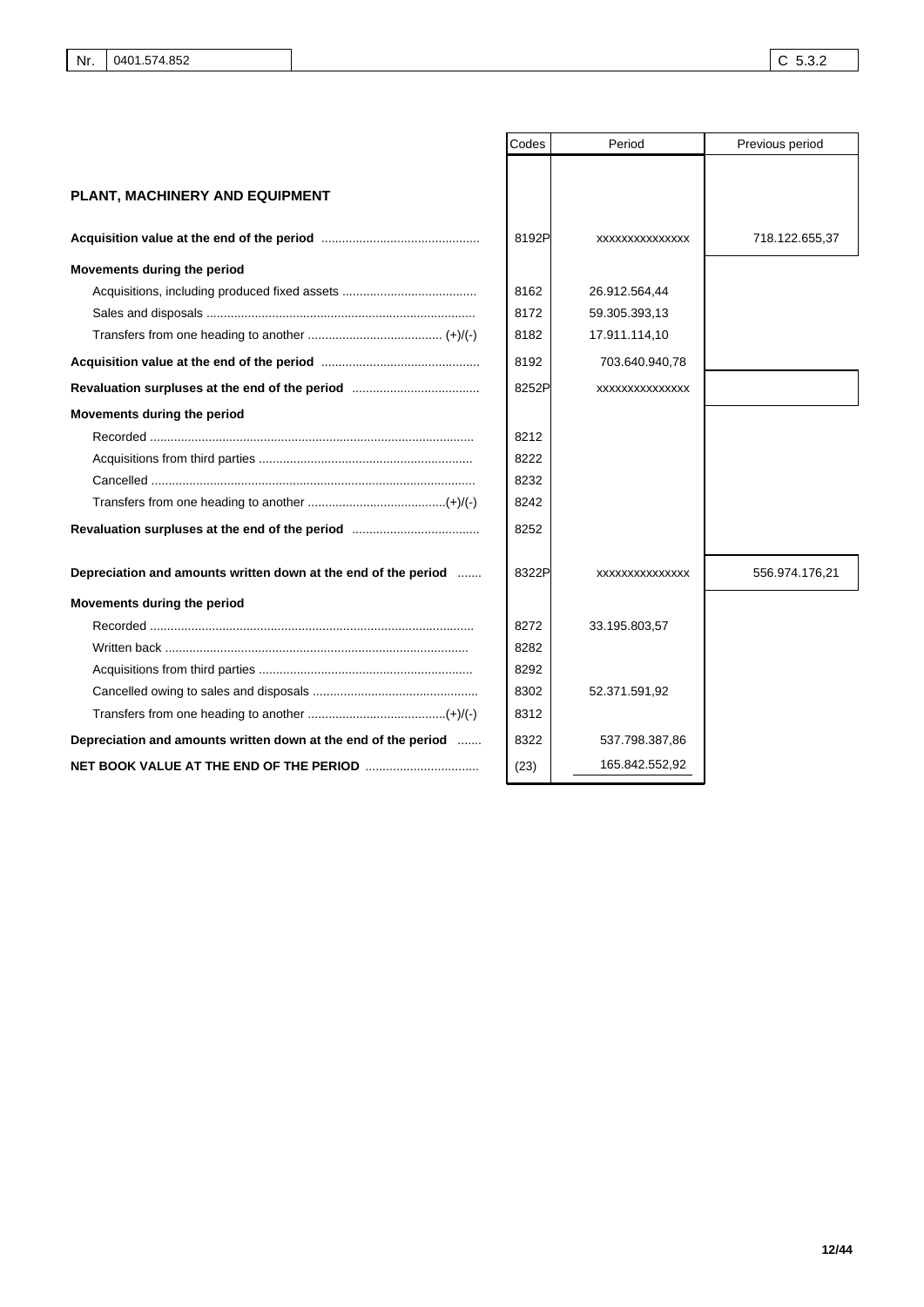|                                                                | Codes | Period         | Previous period |
|----------------------------------------------------------------|-------|----------------|-----------------|
|                                                                |       |                |                 |
| <b>FURNITURE AND VEHICLES</b>                                  |       |                |                 |
|                                                                |       |                |                 |
|                                                                | 8193P | XXXXXXXXXXXXXX | 54.400.850,30   |
| Movements during the period                                    |       |                |                 |
|                                                                | 8163  | 3.581.008,90   |                 |
|                                                                | 8173  | 6.241.363,80   |                 |
|                                                                | 8183  | 1.073.875,59   |                 |
|                                                                | 8193  | 52.814.370,99  |                 |
|                                                                | 8253P | XXXXXXXXXXXXXX |                 |
| Movements during the period                                    |       |                |                 |
|                                                                | 8213  |                |                 |
|                                                                | 8223  |                |                 |
|                                                                | 8233  |                |                 |
|                                                                | 8243  |                |                 |
|                                                                | 8253  |                |                 |
| Depreciation and amounts written down at the end of the period | 8323P | XXXXXXXXXXXXXX | 37.802.539,56   |
| Movements during the period                                    |       |                |                 |
|                                                                | 8273  | 6.192.456,51   |                 |
|                                                                | 8283  |                |                 |
|                                                                | 8293  |                |                 |
|                                                                | 8303  | 5.631.139,73   |                 |
|                                                                | 8313  |                |                 |
| Depreciation and amounts written down at the end of the period | 8323  | 38.363.856,34  |                 |
|                                                                | (24)  | 14.450.514,65  |                 |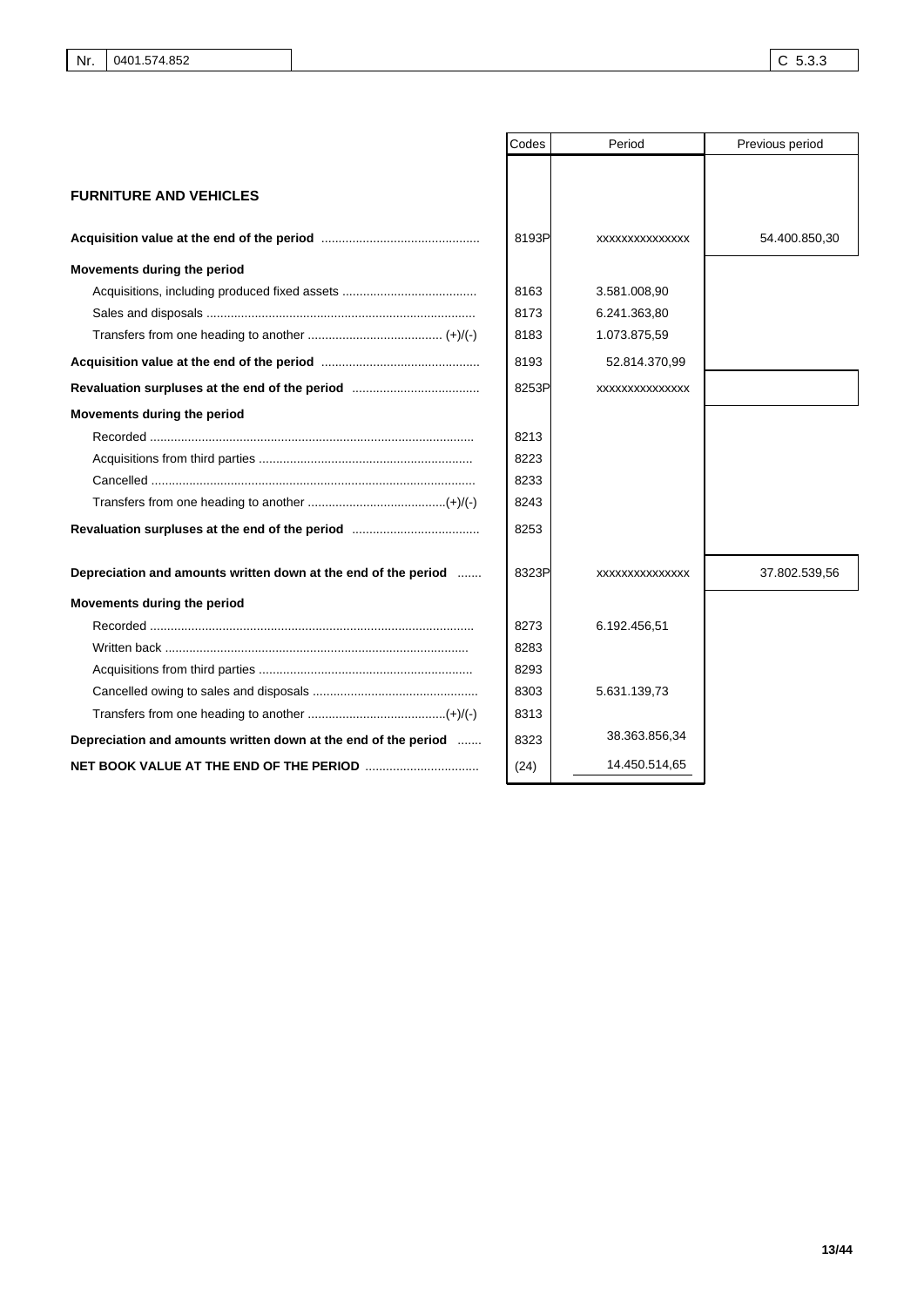|                                                                | Codes | Period         | Previous period |
|----------------------------------------------------------------|-------|----------------|-----------------|
|                                                                |       |                |                 |
| <b>OTHER TANGIBLE FIXED ASSETS</b>                             |       |                |                 |
|                                                                | 8195P | XXXXXXXXXXXXXX | 21.029.308,23   |
| Movements during the period                                    |       |                |                 |
|                                                                | 8165  |                |                 |
|                                                                | 8175  | 8.464.343,90   |                 |
|                                                                | 8185  |                |                 |
|                                                                | 8195  | 12.564.964,33  |                 |
|                                                                | 8255P | XXXXXXXXXXXXXX | 601.049,73      |
| Movements during the period                                    |       |                |                 |
|                                                                | 8215  |                |                 |
|                                                                | 8225  |                |                 |
|                                                                | 8235  |                |                 |
|                                                                | 8245  |                |                 |
|                                                                | 8255  | 601.049,73     |                 |
| Depreciation and amounts written down at the end of the period | 8325P | XXXXXXXXXXXXXX | 21.275.887,88   |
| Movements during the period                                    |       |                |                 |
|                                                                | 8275  | 16.743,31      |                 |
|                                                                | 8285  |                |                 |
|                                                                | 8295  |                |                 |
|                                                                | 8305  | 8.464.343,90   |                 |
|                                                                | 8315  |                |                 |
| Depreciation and amounts written down at the end of the period | 8325  | 12.828.287,29  |                 |
|                                                                | (26)  | 337.726,77     |                 |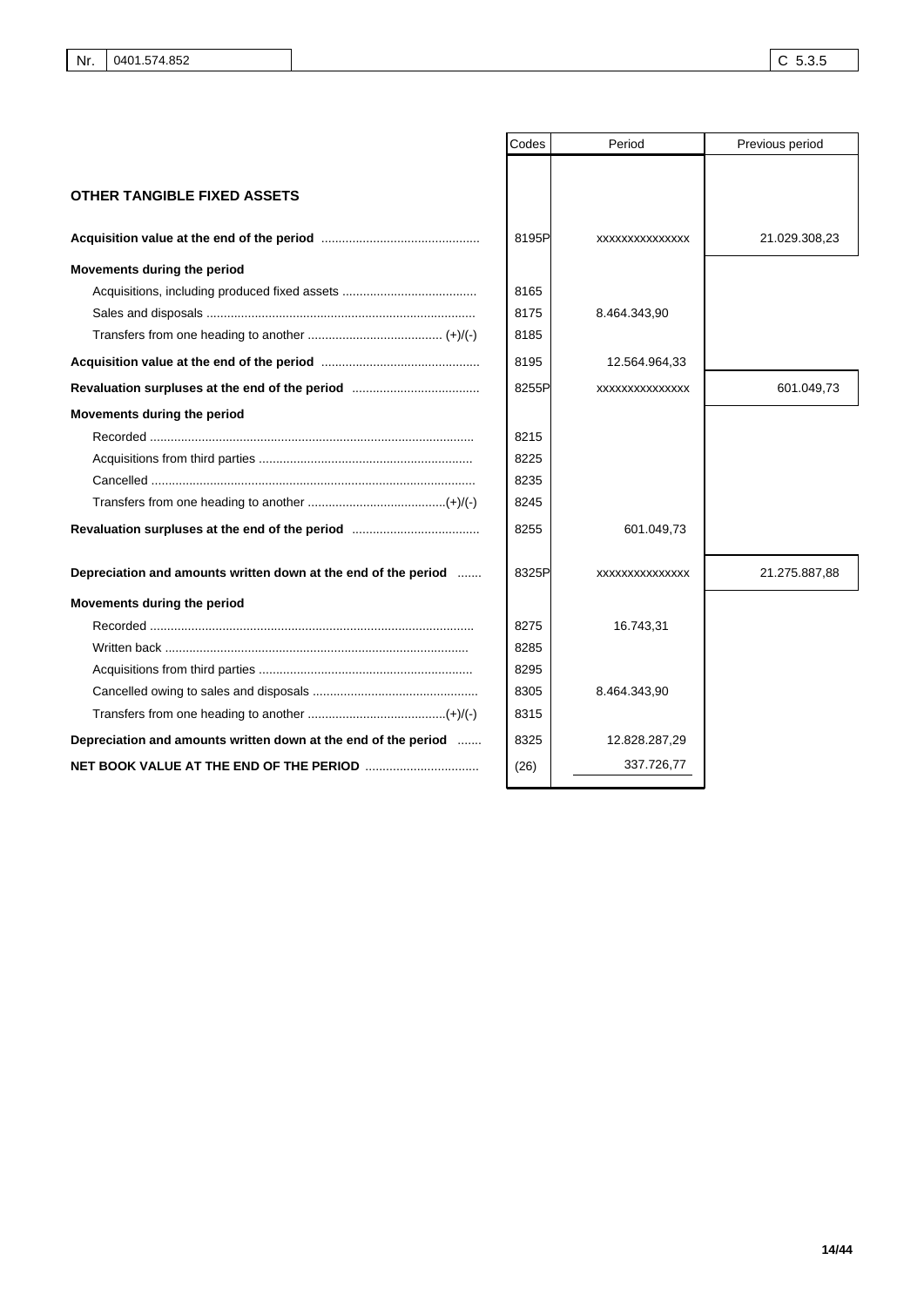|                                                                | Codes | Period         | Previous period |
|----------------------------------------------------------------|-------|----------------|-----------------|
|                                                                |       |                |                 |
| <b>ASSETS UNDER CONSTRUCTION AND ADVANCED PAYMENTS</b>         |       |                |                 |
|                                                                | 8196P | XXXXXXXXXXXXXX | 41.165.435,73   |
| Movements during the period                                    |       |                |                 |
|                                                                | 8166  | 32.510.328,68  |                 |
|                                                                | 8176  | 364.035,57     |                 |
|                                                                | 8186  | -25.408.980,92 |                 |
|                                                                | 8196  | 47.902.747,92  |                 |
|                                                                | 8256P | XXXXXXXXXXXXXX |                 |
| Movements during the period                                    |       |                |                 |
|                                                                | 8216  |                |                 |
|                                                                | 8226  |                |                 |
|                                                                | 8236  |                |                 |
|                                                                | 8246  |                |                 |
|                                                                | 8256  |                |                 |
| Depreciation and amounts written down at the end of the period | 8326P | XXXXXXXXXXXXXX |                 |
| Movements during the period                                    |       |                |                 |
|                                                                | 8276  |                |                 |
|                                                                | 8286  |                |                 |
|                                                                | 8296  |                |                 |
|                                                                | 8306  |                |                 |
|                                                                | 8316  |                |                 |
| Depreciation and amounts written down at the end of the period | 8326  |                |                 |
|                                                                | (27)  | 47.902.747,92  |                 |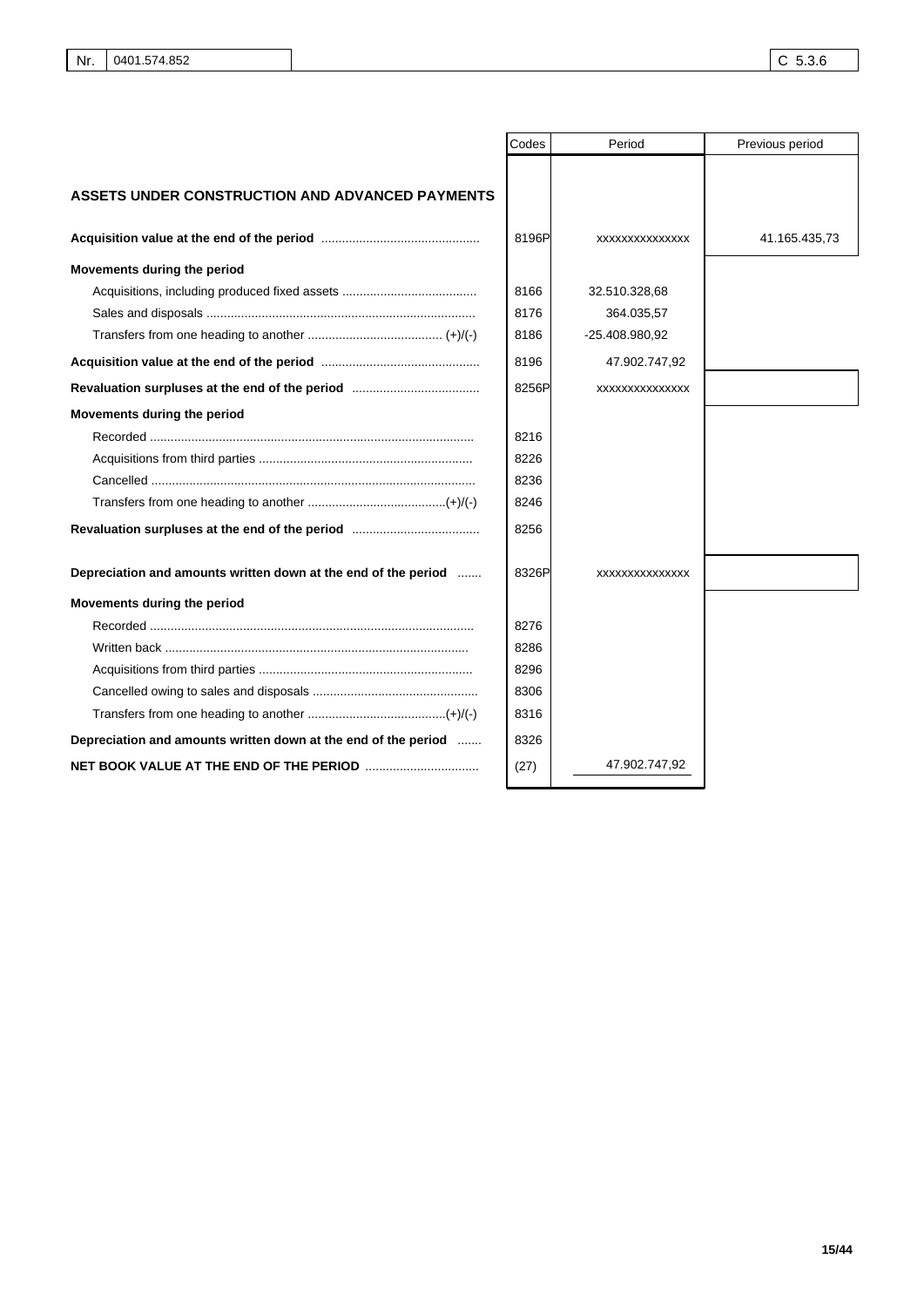### **STATEMENT OF FINANCIAL FIXED ASSETS**

|                                                                       | Codes | Period           | Previous period  |
|-----------------------------------------------------------------------|-------|------------------|------------------|
|                                                                       |       |                  |                  |
| AFFILIATED ENTERPRISES - PARTICIPATING INTERESTS AND<br><b>SHARES</b> |       |                  |                  |
|                                                                       | 8391P | XXXXXXXXXXXXXX   | 3.441.264.970,08 |
| Movements during the period                                           |       |                  |                  |
|                                                                       | 8361  | 47.012.381,94    |                  |
|                                                                       | 8371  | 5.457.341,71     |                  |
|                                                                       | 8381  |                  |                  |
|                                                                       | 8391  | 3.482.820.010,31 |                  |
|                                                                       | 8451P | XXXXXXXXXXXXXX   |                  |
| Movements during the period                                           |       |                  |                  |
|                                                                       | 8411  |                  |                  |
|                                                                       | 8421  |                  |                  |
|                                                                       | 8431  |                  |                  |
|                                                                       | 8441  |                  |                  |
|                                                                       | 8451  |                  |                  |
|                                                                       | 8521P | XXXXXXXXXXXXXX   | 112.036.099,91   |
| Movements during the period                                           |       |                  |                  |
|                                                                       | 8471  | 9.667.054,73     |                  |
|                                                                       | 8481  | 3.116.278,32     |                  |
|                                                                       | 8491  |                  |                  |
|                                                                       | 8501  | 2.116.313,57     |                  |
|                                                                       | 8511  |                  |                  |
|                                                                       | 8521  | 116.470.562,75   |                  |
|                                                                       | 8551P | XXXXXXXXXXXXXX   | 12.500,00        |
|                                                                       | 8541  |                  |                  |
|                                                                       | 8551  | 12.500,00        |                  |
|                                                                       | (280) | 3.366.336.947,56 |                  |
| <b>AFFILIATED ENTERPRISES - AMOUNTS RECEIVABLE</b>                    |       |                  |                  |
|                                                                       | 281P  | XXXXXXXXXXXXXX   |                  |
| Movements during the period                                           |       |                  |                  |
|                                                                       | 8581  |                  |                  |
|                                                                       | 8591  |                  |                  |
|                                                                       | 8601  |                  |                  |
|                                                                       | 8611  |                  |                  |
|                                                                       | 8621  |                  |                  |
|                                                                       | 8631  |                  |                  |
|                                                                       | (281) |                  |                  |
| ACCUMULATED AMOUNTS WRITTEN OFF ON AMOUNTS                            | 8651  |                  |                  |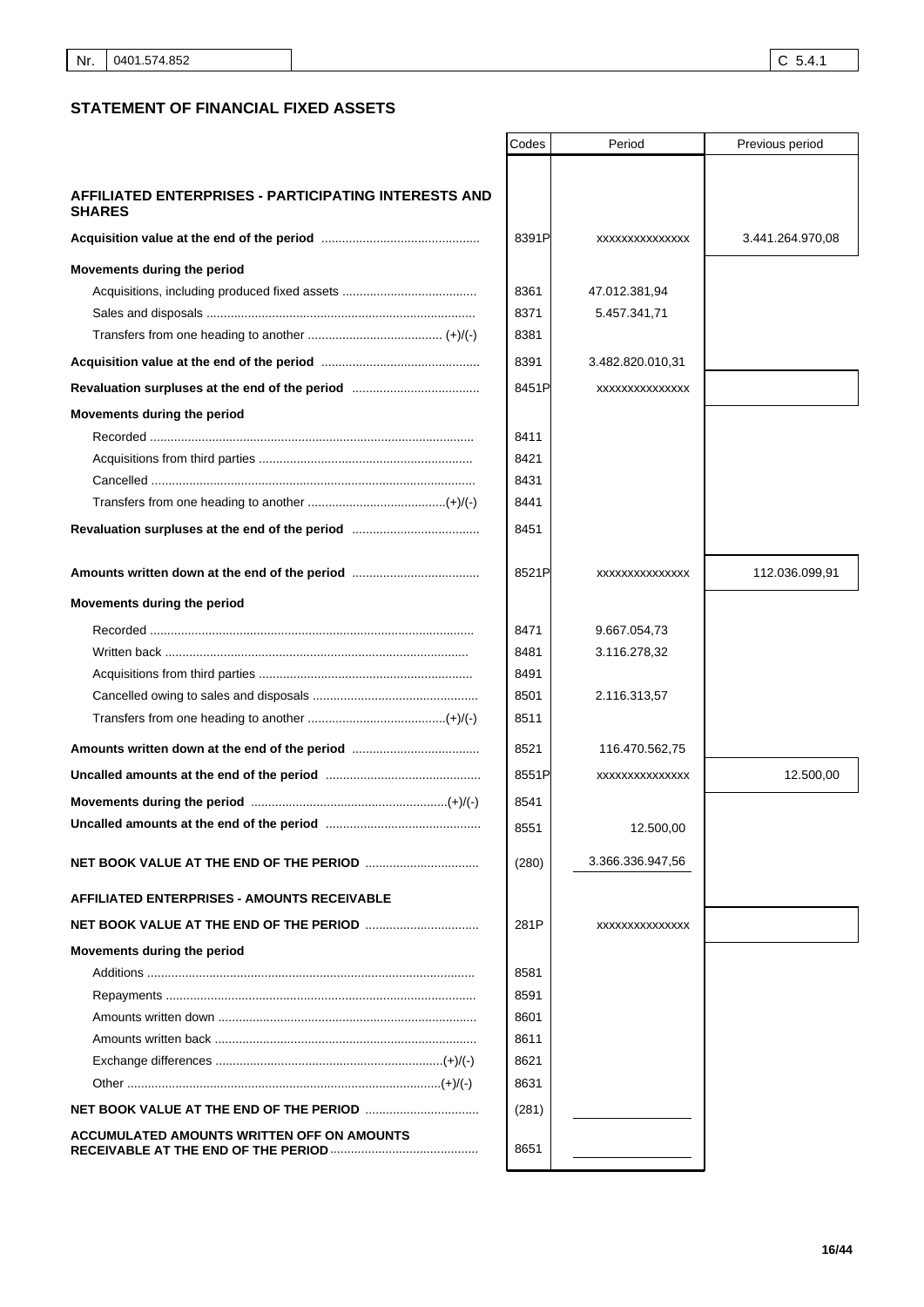|                                                                                                           | Codes | Period         | Previous period |
|-----------------------------------------------------------------------------------------------------------|-------|----------------|-----------------|
| <b>OTHER ENTERPRISES LINKED BY PARTICIPATING INTERESTS -</b><br><b>PARTICIPATING INTERESTS AND SHARES</b> |       |                |                 |
|                                                                                                           | 8392P | XXXXXXXXXXXXXX | 1.893.812,40    |
| Movements during the period                                                                               |       |                |                 |
|                                                                                                           | 8362  |                |                 |
|                                                                                                           | 8372  | 260.750,00     |                 |
|                                                                                                           | 8382  |                |                 |
|                                                                                                           | 8392  | 1.633.062,40   |                 |
|                                                                                                           | 8452P | XXXXXXXXXXXXXX |                 |
| Movements during the period                                                                               |       |                |                 |
|                                                                                                           | 8412  |                |                 |
|                                                                                                           | 8422  |                |                 |
|                                                                                                           | 8432  |                |                 |
|                                                                                                           | 8442  |                |                 |
|                                                                                                           | 8452  |                |                 |
|                                                                                                           | 8522P | XXXXXXXXXXXXXX | 1.747.120,69    |
| Movements during the period                                                                               |       |                |                 |
|                                                                                                           | 8472  |                |                 |
|                                                                                                           | 8482  |                |                 |
|                                                                                                           | 8492  |                |                 |
|                                                                                                           | 8502  | 260.750,00     |                 |
|                                                                                                           | 8512  |                |                 |
|                                                                                                           | 8522  | 1.486.370,69   |                 |
|                                                                                                           | 8552P | XXXXXXXXXXXXXX | 16.252,52       |
|                                                                                                           | 8542  |                |                 |
|                                                                                                           | 8552  | 16.252,52      |                 |
|                                                                                                           | (282) | 130.439,19     |                 |
| <b>OTHER ENTERPRISES LINKED BY PARTICIPATING INTERESTS -</b><br><b>AMOUNTS RECEIVABLE</b>                 |       |                |                 |
|                                                                                                           | 283P  | XXXXXXXXXXXXXX |                 |
| Movements during the period                                                                               |       |                |                 |
|                                                                                                           | 8582  |                |                 |
|                                                                                                           | 8592  |                |                 |
|                                                                                                           | 8602  |                |                 |
|                                                                                                           | 8612  |                |                 |
|                                                                                                           | 8622  |                |                 |
|                                                                                                           | 8632  |                |                 |
|                                                                                                           | (283) |                |                 |
| ACCUMULATED AMOUNTS WRITTEN OFF ON AMOUNTS                                                                | 8652  |                |                 |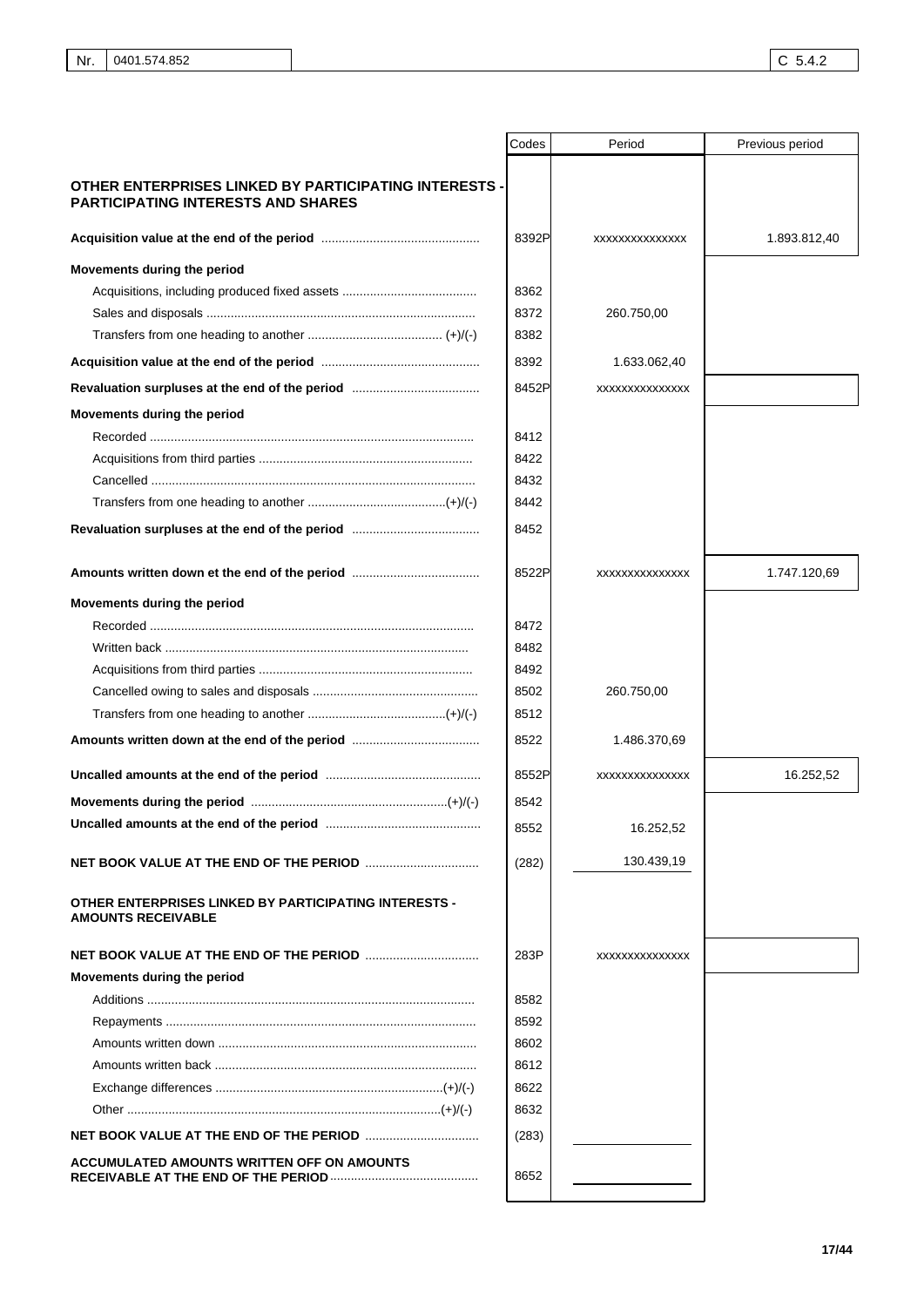|                                                                  | Codes   | Period         | Previous period |
|------------------------------------------------------------------|---------|----------------|-----------------|
|                                                                  |         |                |                 |
| OTHER ENTERPRISES - PARTICIPATING INTERESTS AND<br><b>SHARES</b> |         |                |                 |
|                                                                  | 8393P   | XXXXXXXXXXXXXX | 124.065.053,47  |
| Movements during the period                                      |         |                |                 |
|                                                                  | 8363    |                |                 |
|                                                                  | 8373    |                |                 |
|                                                                  | 8383    |                |                 |
|                                                                  | 8393    | 124.065.053,47 |                 |
|                                                                  | 8453P   | XXXXXXXXXXXXXX |                 |
| Movements during the period                                      |         |                |                 |
|                                                                  | 8413    |                |                 |
|                                                                  | 8423    |                |                 |
|                                                                  | 8433    |                |                 |
|                                                                  | 8443    |                |                 |
|                                                                  | 8453    |                |                 |
|                                                                  | 8523P   | XXXXXXXXXXXXXX | 76.145.069,39   |
| Movements during the period                                      |         |                |                 |
|                                                                  | 8473    | 20.918.130,00  |                 |
|                                                                  | 8483    |                |                 |
|                                                                  | 8493    |                |                 |
|                                                                  | 8503    |                |                 |
|                                                                  | 8513    |                |                 |
|                                                                  | 8523    | 97.063.199,39  |                 |
|                                                                  | 8553P   | XXXXXXXXXXXXXX | 8.407,33        |
|                                                                  | 8543    |                |                 |
|                                                                  | 8553    | 8.407,33       |                 |
|                                                                  | (284)   | 26.993.446,75  |                 |
| <b>OTHER ENTERPRISES - AMOUNTS RECEIVABLE</b>                    |         |                |                 |
|                                                                  | 285/8P  | XXXXXXXXXXXXXX | 86.683,15       |
| Movements during the period                                      |         |                |                 |
|                                                                  | 8583    |                |                 |
|                                                                  | 8593    | 426,37         |                 |
|                                                                  | 8603    |                |                 |
|                                                                  | 8613    |                |                 |
|                                                                  | 8623    |                |                 |
|                                                                  | 8633    |                |                 |
|                                                                  | (285/8) | 86.256,78      |                 |
| ACCUMULATED AMOUNTS WRITTEN OFF ON AMOUNTS                       | 8653    |                |                 |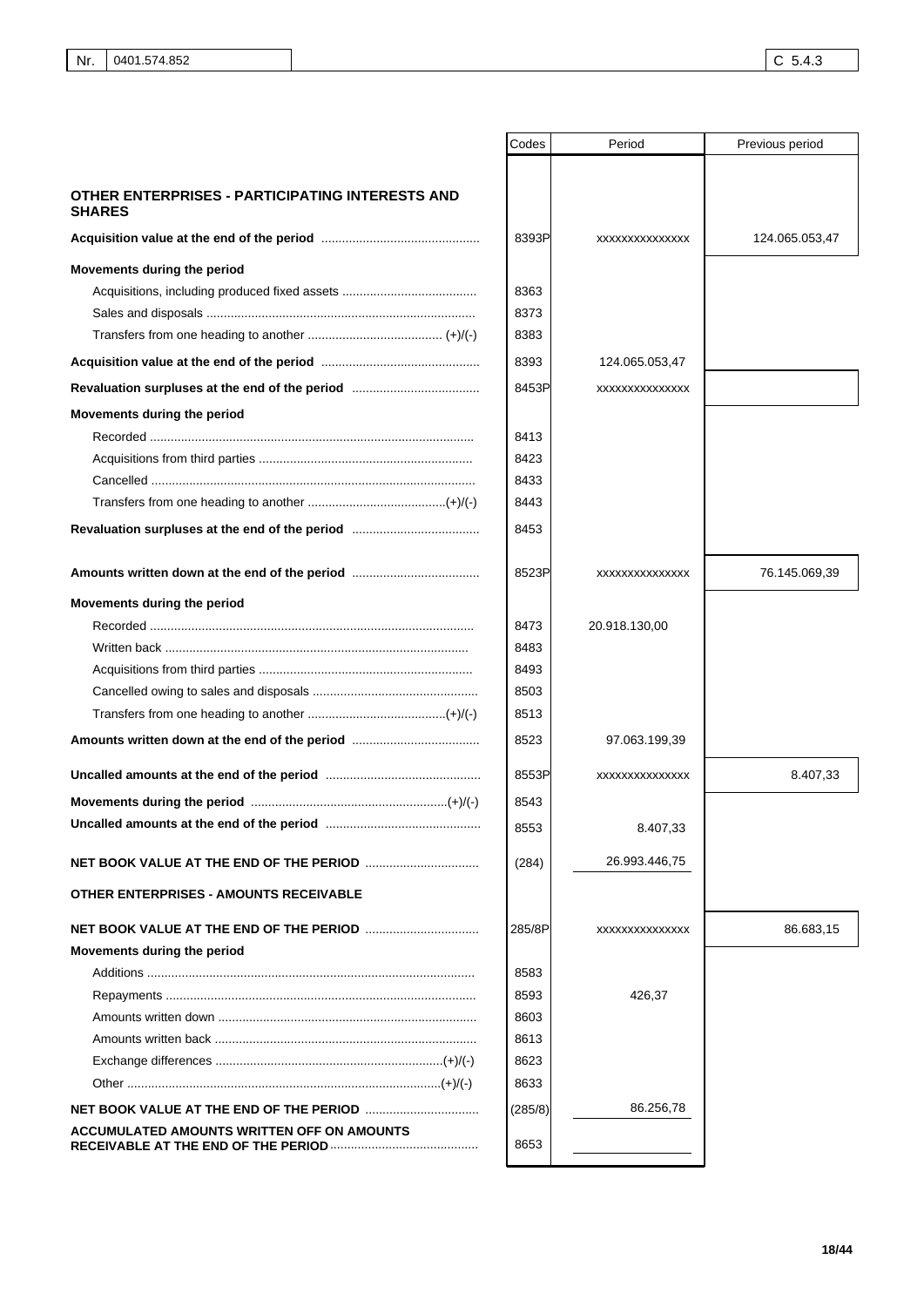### **INFORMATION RELATING TO THE SHARE IN THE CAPITAL**

### **SHARE IN THE CAPITAL AND OTHER RIGHTS IN OTHER COMPANIES**

List of both enterprises in wich the enterprise holds a participating interest (recorded in the heading 28 of assets) and other enterprises in which the enterprise holds rights (recorded in the headings 28 and 50/53 of assets) in the amount of at least 10% of the capital issued.

| NAME, full address of the REGISTERED                                                                                                            |                | Shares held by |                   |                        | Information from the most recent period for<br>which annual accounts are available |                                       |            |  |
|-------------------------------------------------------------------------------------------------------------------------------------------------|----------------|----------------|-------------------|------------------------|------------------------------------------------------------------------------------|---------------------------------------|------------|--|
| OFFICE and for the enterprise governed by<br>Belgian law, the COMPANY NUMBER                                                                    | directly       |                | subsi-<br>diaries | Primary                | Mone-                                                                              | Capital and reserves                  | Net result |  |
|                                                                                                                                                 | Number         | %              | %                 | financial<br>statement | tary<br>unit                                                                       | $(+)$ or $(-)$<br>(in monetary units) |            |  |
| <b>Umicore France FC</b><br>Les Mercuriales tour du ponant r J Jaures 40<br>93176 BAGNOLET CEDEX<br>France<br>10342965001                       |                |                |                   | 31/12/2014             | <b>EUR</b>                                                                         | 31.660.155                            | 162.181    |  |
| <b>Shares</b>                                                                                                                                   | 1520000 100,00 |                | 0,00              |                        |                                                                                    |                                       |            |  |
| <b>Umicore Financial Services PLC</b><br>Rue du Marais / Broekstraat 31<br>1000 Brussel 1<br>Belgium<br>0428.179.081                            |                |                |                   | 31/12/2014             | <b>EUR</b>                                                                         | 475.333.352                           | 6.588.273  |  |
| <b>Shares</b>                                                                                                                                   | 3              |                | 0,00 100,00       |                        |                                                                                    |                                       |            |  |
| <b>Umicore MS Lusitana FC</b><br>Travessa do Padrao Freguessia de Perafita<br>4455524 Perafita(Concelho de Matosinhos)<br>Portugal<br>505683155 |                |                |                   | 31/12/2014             | <b>EUR</b>                                                                         | 39.841                                | 2.911      |  |
| Shares                                                                                                                                          | 914            | 1,72           | 98,28             |                        |                                                                                    |                                       |            |  |
| <b>Umicore USA FC</b><br>Zinc Plant Road 1800<br>37041-1104 Claksvillle-Tennessee<br>United States of America                                   |                |                |                   | 31/12/2014             | <b>USD</b>                                                                         | 223.861.758                           | $-245.902$ |  |
|                                                                                                                                                 |                | 483 100,00     | 0,00              |                        |                                                                                    |                                       |            |  |
| Shares<br><b>Umicore Shanghai FC</b><br>Changshi Road 250<br>201600 Shanghai (Songjiang County)<br>China                                        |                |                |                   | 31/12/2014             | <b>CNY</b>                                                                         | 92.463.297                            | 4.180.149  |  |
|                                                                                                                                                 | 49350000       | 75,00          | 0,00              |                        |                                                                                    |                                       |            |  |
| <b>Shares</b><br><b>Umicore South Africa FC</b><br>8 Penny Road - PO Box 1195<br>1725 Roodepoort<br>South Africa                                |                |                |                   | 31/12/2014             | ZAR                                                                                | $-1.960.070$                          | 883.066    |  |
|                                                                                                                                                 |                | 750 100,00     | 0,00              |                        |                                                                                    |                                       |            |  |
| Shares<br><b>Umicore Building Products Scandinavia</b><br>FC<br>Lysbrohogen 5<br>8600 Silkeborg<br>Denmark                                      |                |                |                   | 31/12/2014             | <b>DKK</b>                                                                         | 12.083.591                            | 2.929.977  |  |
| Shares                                                                                                                                          | 1499           | 99,93          | 0,07              |                        |                                                                                    |                                       |            |  |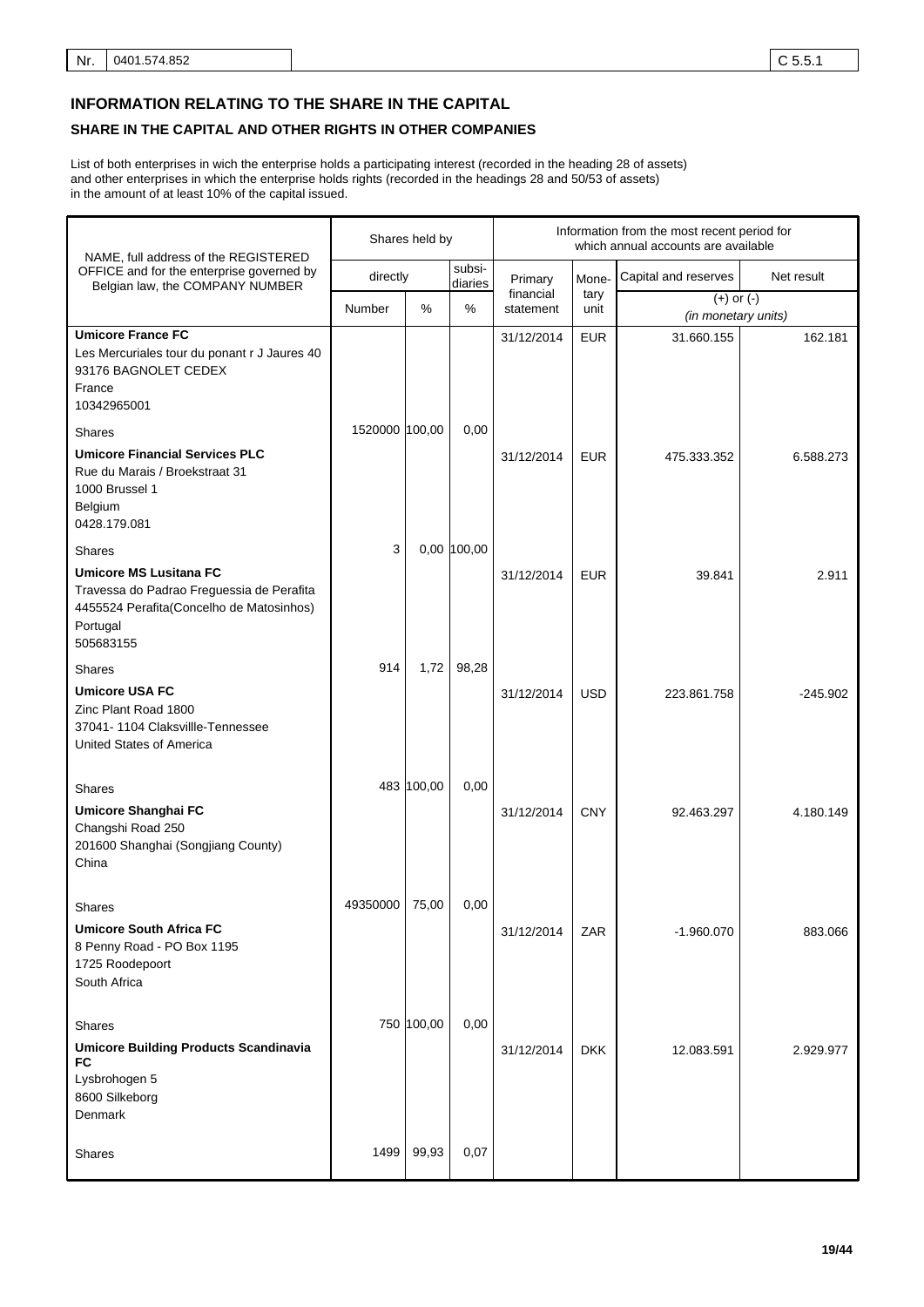# **INFORMATION RELATING TO THE SHARE IN THE CAPITAL**

| NAME, full address of the REGISTERED                                                                                                    |                | Shares held by |                   |                        | Information from the most recent period for<br>which annual accounts are available |                                       |               |  |
|-----------------------------------------------------------------------------------------------------------------------------------------|----------------|----------------|-------------------|------------------------|------------------------------------------------------------------------------------|---------------------------------------|---------------|--|
| OFFICE and for the enterprise governed by<br>Belgian law, the COMPANY NUMBER                                                            | directly       |                | subsi-<br>diaries | Primary                | Mone-                                                                              | Capital and reserves                  | Net result    |  |
|                                                                                                                                         | Number         | %              | %                 | financial<br>statement | tary<br>unit                                                                       | $(+)$ or $(-)$<br>(in monetary units) |               |  |
| <b>Umicore Building Products Polska FC</b><br>nl Ludwiki 4<br>01-226 Warsaw<br>Poland                                                   |                |                |                   | 31/12/2014             | <b>PLN</b>                                                                         | 2.021.555                             | 164.524       |  |
| <b>Shares</b><br><b>Umicore Autocatalyst Recycling Belgium</b><br><b>PLC</b><br>Greinerstraat 14<br>2660 Hoboken (Antwerpen)<br>Belgium |                | 3500 100,00    | 0,00              | 31/12/2014             | <b>EUR</b>                                                                         | 147.420                               | 27.621        |  |
| 0466.261.083<br><b>Shares</b><br><b>Umicore MS Taiwan FC</b><br>Keelung Road Sec 2 -16F-2 189<br>Taipei<br>Taiwan                       |                | 6250 100,00    | 0,00              | 31/12/2014             | <b>TWD</b>                                                                         | 9.374.168                             | 2.389.842     |  |
| <b>Shares</b><br><b>Umicore Korea Limited FC</b><br>Chaam-Dong 410<br>330-200 Cheonan - Ciry Chungnam<br>South Korea                    | 500000 100,00  |                | 0,00              | 31/12/2014             | <b>KRW</b>                                                                         | 93.145.804.921                        | 7.291.734.296 |  |
| Shares<br><b>Umicore Australia FC</b><br>Somerville Road 414<br>3012 Tottenham - Victoria<br>Australia                                  | 5250000 100,00 |                | 0,00              | 31/12/2014             | <b>AUD</b>                                                                         | 6.589.604                             | 1.761.535     |  |
| Shares<br><b>Umicore Holdings Philippines FC</b><br>Sitio malinta Asinan Proper<br>1044 Subic - Zambales<br>Philippines                 |                | 10000 100,00   | 0,00              | 31/12/2014             | PHP                                                                                | 155.261.024                           | 78.601        |  |
| Shares<br><b>Umicore Building Products Iberica FC</b><br>calle Juan Gris - Ed. Torres Cerda, 4, box<br>6C<br>08014 Barcelona<br>Spain   | 1536562        | 99,99          | 0,01              | 31/12/2014             | EUR                                                                                | 545.473                               | 158.113       |  |
| Shares                                                                                                                                  | 320000 100,00  |                | 0,00              |                        |                                                                                    |                                       |               |  |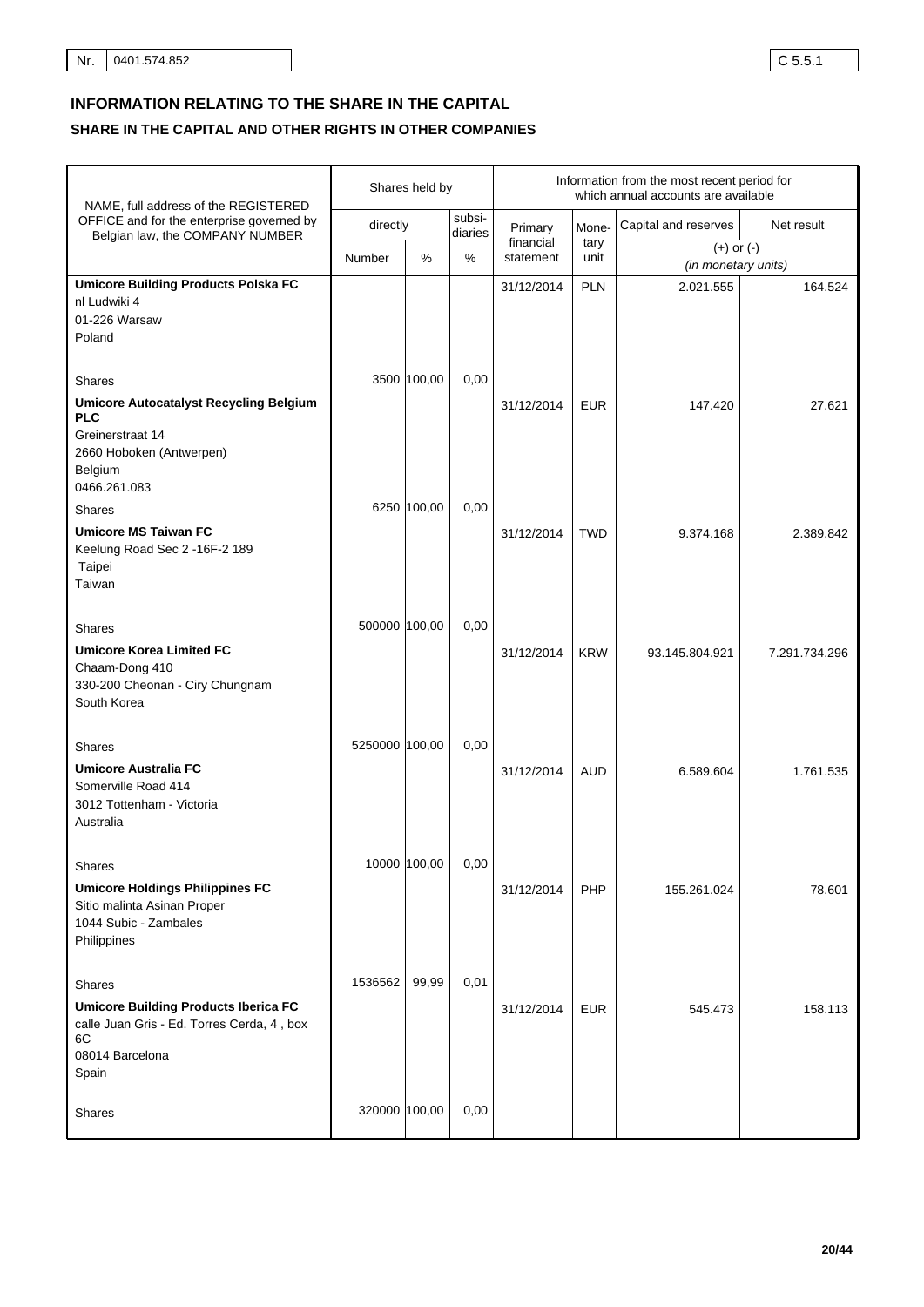| NAME, full address of the REGISTERED                                                                                                  |                 | Shares held by |                   | Information from the most recent period for<br>which annual accounts are available |              |                                       |               |
|---------------------------------------------------------------------------------------------------------------------------------------|-----------------|----------------|-------------------|------------------------------------------------------------------------------------|--------------|---------------------------------------|---------------|
| OFFICE and for the enterprise governed by<br>Belgian law, the COMPANY NUMBER                                                          | directly        |                | subsi-<br>diaries | Primary                                                                            | Mone-        | Capital and reserves                  | Net result    |
|                                                                                                                                       | Number          | $\%$           | %                 | financial<br>statement                                                             | tary<br>unit | $(+)$ or $(-)$<br>(in monetary units) |               |
| <b>Umicore Holding 1 Germany Gmbh FC</b><br>Rodenbacker chaussee 4<br>63457 Hanau - Wolfgang<br>Germany                               |                 |                |                   | 31/12/2014                                                                         | <b>EUR</b>   | 280.758.651                           | $-9.964.748$  |
| <b>Shares</b><br><b>Umicore Holding 2 Germany Gmbh FC</b><br>Rodenbacker chaussee 4<br>63457 Hanau - Wolfgang<br>Germany              | 90025000 100,00 |                | 0,00              | 31/12/2014                                                                         | <b>EUR</b>   | 31.589.330                            | $-1.037.929$  |
| <b>Shares</b><br><b>Umicore International PLC</b><br>Rue Bommel 5<br>4940 Bascharage<br>Luxembourg                                    | 10025000 100,00 |                | 0,00              | 31/12/2014                                                                         | <b>EUR</b>   | 2.786.958.930                         | $-51.284.483$ |
| <b>Shares</b><br><b>Umicore Building Products CZ FC</b><br>Pod Visöovkou 1661, box 31<br>140 00 Prague 4<br>Czech Republic            | 23407989 100,00 |                | 0,00              | 31/12/2014                                                                         | <b>CZK</b>   | 1.309.000                             | 319.000       |
| <b>Shares</b><br><b>Umicore MS Australia PTY LTD FC</b><br>St Kilda Road Towers-level 5 606<br>3004 Melbourne - Victoria<br>Australia |                 | 100 100,00     | 0,00              | 31/12/2014                                                                         | <b>AUD</b>   | 129.134                               | $-97.491$     |
| <b>Shares</b><br><b>Todini AND Co FC</b><br>Via Larga 8<br>Milano<br>Italy<br>10722620159                                             | 2000100 100,00  |                | 0,00              | 31/12/2014                                                                         | <b>EUR</b>   | 11.007.726                            | 8.133.831     |
| <b>Shares</b><br><b>Umicore Finance Norway FC</b><br>Hoffsgate 10<br>3262 LARVIK<br>Norway                                            | 1800000 100,00  |                | 0,00              | 31/12/2014                                                                         | <b>NOK</b>   | 74.587.353                            | 734.444       |
| <b>Shares</b><br><b>Umicore Specialty Materials Brugge PLC</b><br>Kleine Pathoekeweg 82<br>8000 Brugge<br>Belgium<br>0405.150.984     | 12242 100,00    |                | 0,00              | 31/12/2014                                                                         | <b>EUR</b>   | 3.221.061                             | 4.583.214     |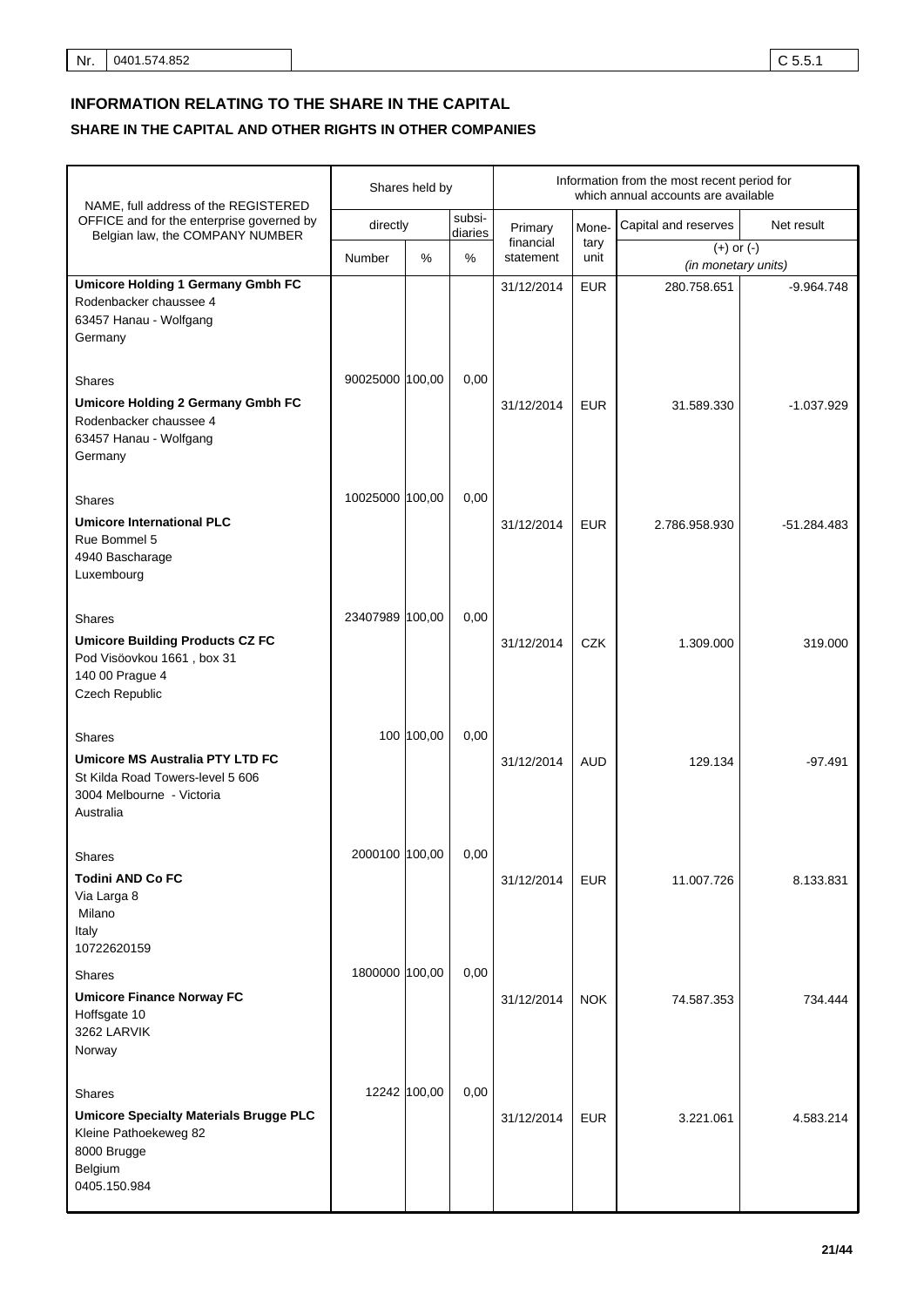| NAME, full address of the REGISTERED                                                                                                        |          | Shares held by |                   | Information from the most recent period for<br>which annual accounts are available |              |                                       |               |
|---------------------------------------------------------------------------------------------------------------------------------------------|----------|----------------|-------------------|------------------------------------------------------------------------------------|--------------|---------------------------------------|---------------|
| OFFICE and for the enterprise governed by<br>Belgian law, the COMPANY NUMBER                                                                | directly |                | subsi-<br>diaries | Primary                                                                            | Mone-        | Capital and reserves                  | Net result    |
|                                                                                                                                             | Number   | %              | %                 | financial<br>statement                                                             | tary<br>unit | $(+)$ or $(-)$<br>(in monetary units) |               |
| ordinary shares<br><b>Umicore Argentina FC</b><br>Avenida Roque Sáenz Pena 651<br>8° piso Oficina 139, Buenos Aires<br>Argentina            | 21499    | 99,99          | 0,01              | 31/12/2014                                                                         | <b>ARS</b>   | 29.200                                | $-26.401.157$ |
| 1.603.638<br><b>Shares</b><br><b>Industrias Electro Quimicas SA FC</b>                                                                      | 9753768  | 98,03          | 1,97              |                                                                                    |              |                                       |               |
| Avenida Elmer Faucett 1920<br>Callao 1<br>Peru                                                                                              |          |                |                   | 31/12/2014                                                                         | <b>PEN</b>   | 121.981.000                           | 6.800.000     |
| <b>Shares</b><br>beLife PLC<br>Rue Joseph Wauters 120<br>4480 Ehein (Engis)<br>Belgium<br>0440.744.838                                      | 18464806 | 40,00          | 0,00              | 31/12/2014                                                                         | <b>EUR</b>   | 2.272.000                             | $-6.253.045$  |
| <b>Shares</b><br>beLife Intermediates PLC<br>Rue Joseph Wauters 120<br>4480 Ehein (Engis)<br>Belgium<br>0846.150.202                        | 30782    | 49,00          | 0,00              | 31/12/2014                                                                         | <b>EUR</b>   | 5.782.000                             | $-1.604.297$  |
| <b>Shares</b><br><b>UMICORE ELECTRO-OPTIC MATERIALS</b><br><b>EUROPE PLC</b><br><b>RUE DU MARAIS 31</b><br>1000 Brussel 1<br>Belgium        | 392      | 4,00           | 96,00             | 31/12/2015                                                                         | <b>EUR</b>   | 57.634                                | $-3.866$      |
| 0631.891.355<br><b>Shares</b><br><b>VMZINC BENELUX &amp; UK PLC</b><br><b>RUE DU MARAIS 31</b><br>1000 Brussel 1<br>Belgium<br>0631.891.256 | 99       | 99,00          | 0,00              | 31/12/2015                                                                         | <b>EUR</b>   | 1.008.846                             | 8.846         |
| Shares<br>UMICORE ZINC CHEMICALS BELGIUM<br><b>PLC</b><br><b>RUE DU MARAIS 31</b><br>1000 Brussel 1<br>Belgium<br>0631.891.157              | 1625     | 99,94          | 0,00              | 31/12/2015                                                                         | <b>EUR</b>   | 20.484.230                            | 1.172.926     |
| <b>Shares</b>                                                                                                                               | 31381    | 99,99          | 0,00              |                                                                                    |              |                                       |               |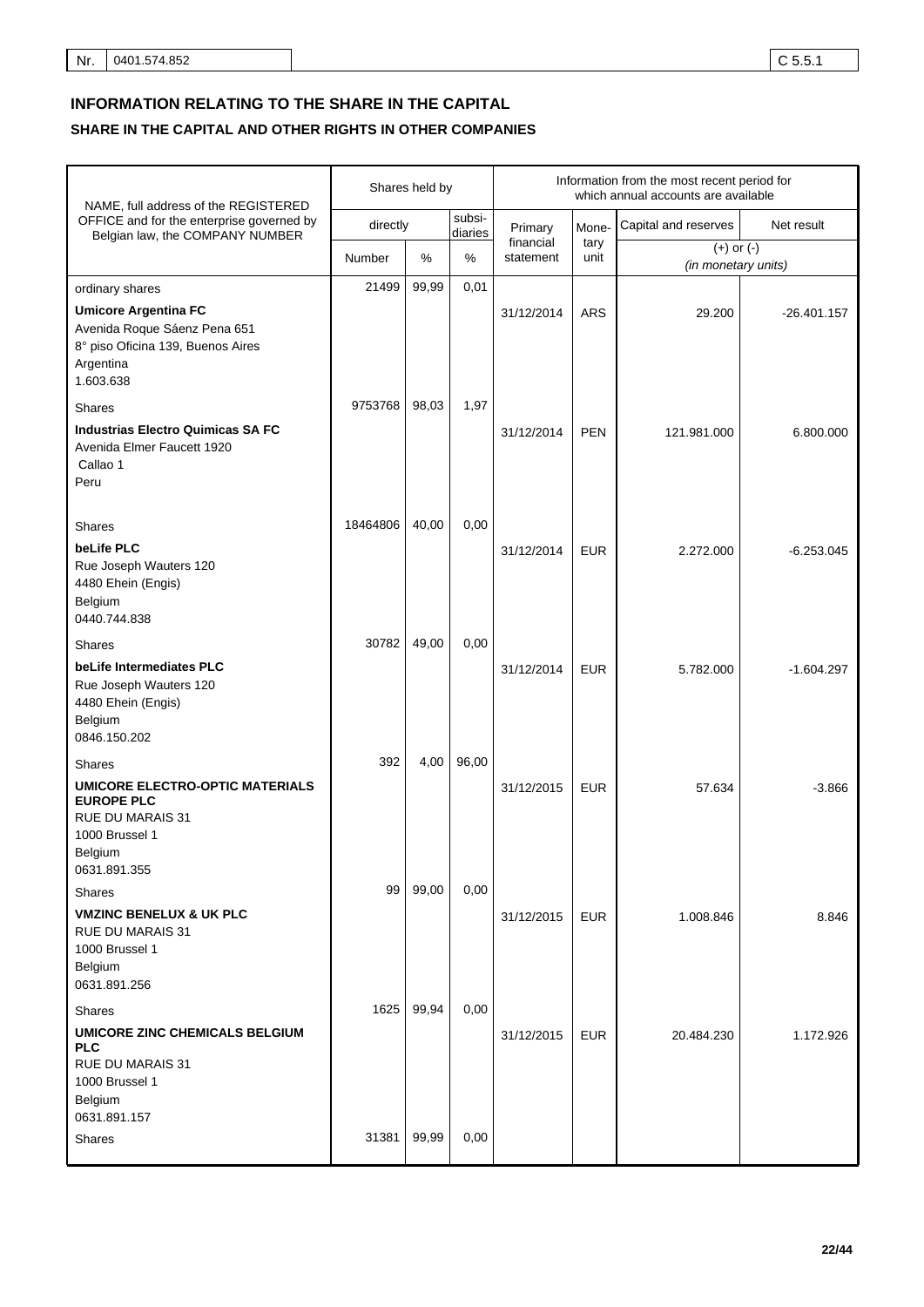### **INFORMATION RELATING TO THE SHARE IN THE CAPITAL**

| NAME, full address of the REGISTERED                                                           | Shares held by   |   | Information from the most recent period for<br>which annual accounts are available |            |       |                      |               |              |                                          |  |
|------------------------------------------------------------------------------------------------|------------------|---|------------------------------------------------------------------------------------|------------|-------|----------------------|---------------|--------------|------------------------------------------|--|
| OFFICE and for the enterprise governed by<br>Belgian law, the COMPANY NUMBER                   | directly         |   | subsi-<br>diaries                                                                  | Primary    | Mone- | Capital and reserves | Net result    |              |                                          |  |
|                                                                                                | Number           | % | %                                                                                  | statement  |       |                      | financial     | tary<br>unit | (+) or (-)<br><i>(in monetary units)</i> |  |
| UMICORE AUTOCAT CANADA CORP. FC<br>MAINWAY DRIVE 4261<br>L7L5N9 BURLINGTON - ONTARIO<br>Canada |                  |   |                                                                                    | 31/12/2014 | CAD   | 218.367.493          | $-22.802.950$ |              |                                          |  |
| Shares                                                                                         | 176700001 100.00 |   | 0,00                                                                               |            |       |                      |               |              |                                          |  |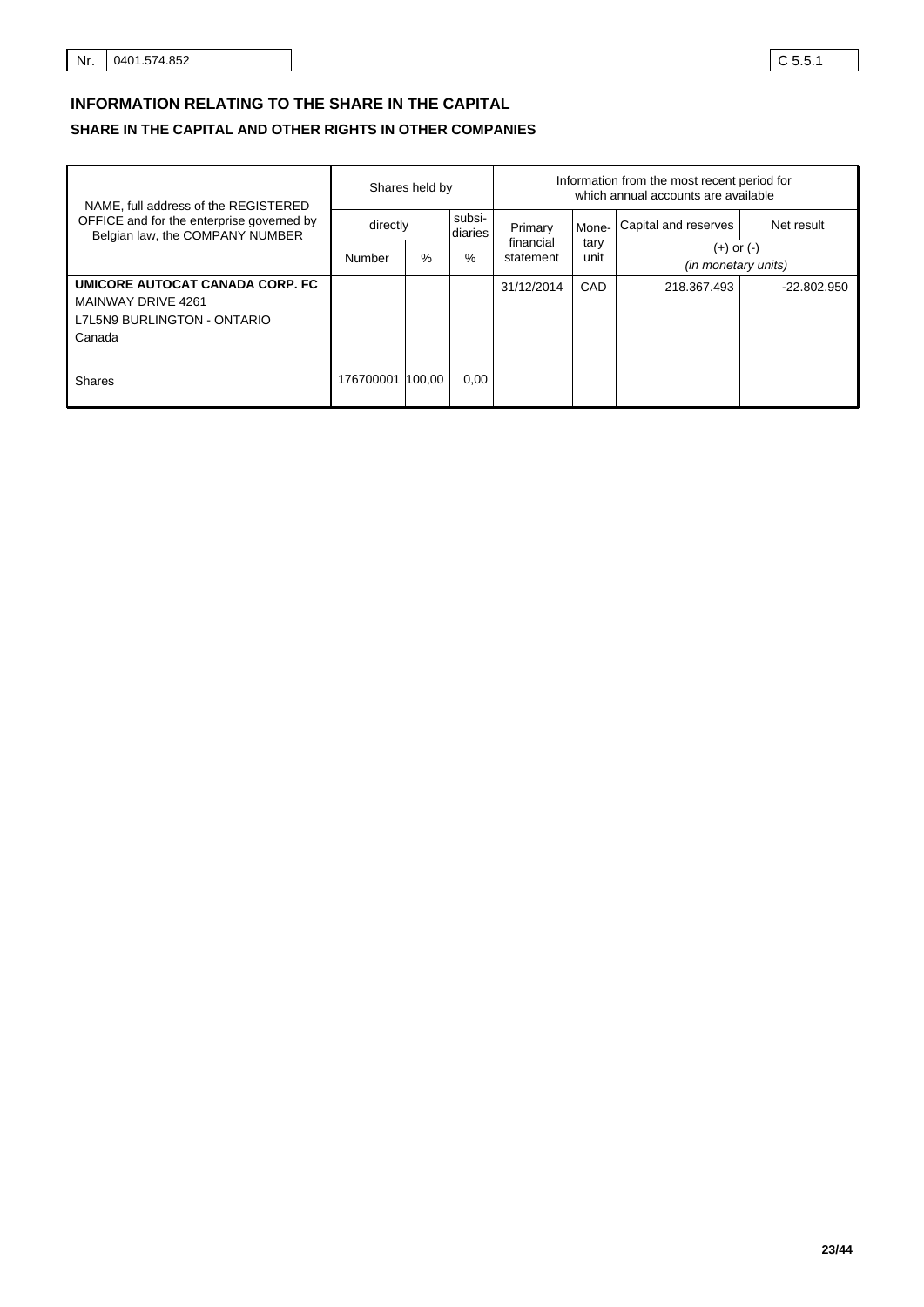### **OTHER INVESTMENTS AND DEPOSIT, DEFFERED CHARGES AND ACCRUED INCOME (ASSETS)**

|                                                    | Codes | Period        | Previous period |
|----------------------------------------------------|-------|---------------|-----------------|
| <b>INVESTMENTS: OTHER INVESTMENTS AND DEPOSITS</b> |       |               |                 |
| <b>Shares</b>                                      | 51    |               |                 |
|                                                    | 8681  |               |                 |
|                                                    | 8682  |               |                 |
|                                                    | 52    |               |                 |
|                                                    | 8684  |               |                 |
|                                                    | 53    | 32.130.503,67 | 9.858.607.39    |
| Falling due                                        |       |               |                 |
|                                                    | 8686  | 32.130.503,67 | 9.858.607,39    |
|                                                    | 8687  |               |                 |
|                                                    | 8688  |               |                 |
|                                                    | 8689  |               |                 |

#### **DEFFERED CHARGES AND ACCRUED INCOME**

#### **Allocation of heading 490/1 of assets if the amount is significant.**

Gains on marking-to market of currency commitments 6.624.192,16

Profit on hedging for metals **4.273.557,70** and the set of the set of the set of the set of the set of the set of the set of the set of the set of the set of the set of the set of the set of the set of the set of the set o

Other deferred charges 2.742.972,27

Period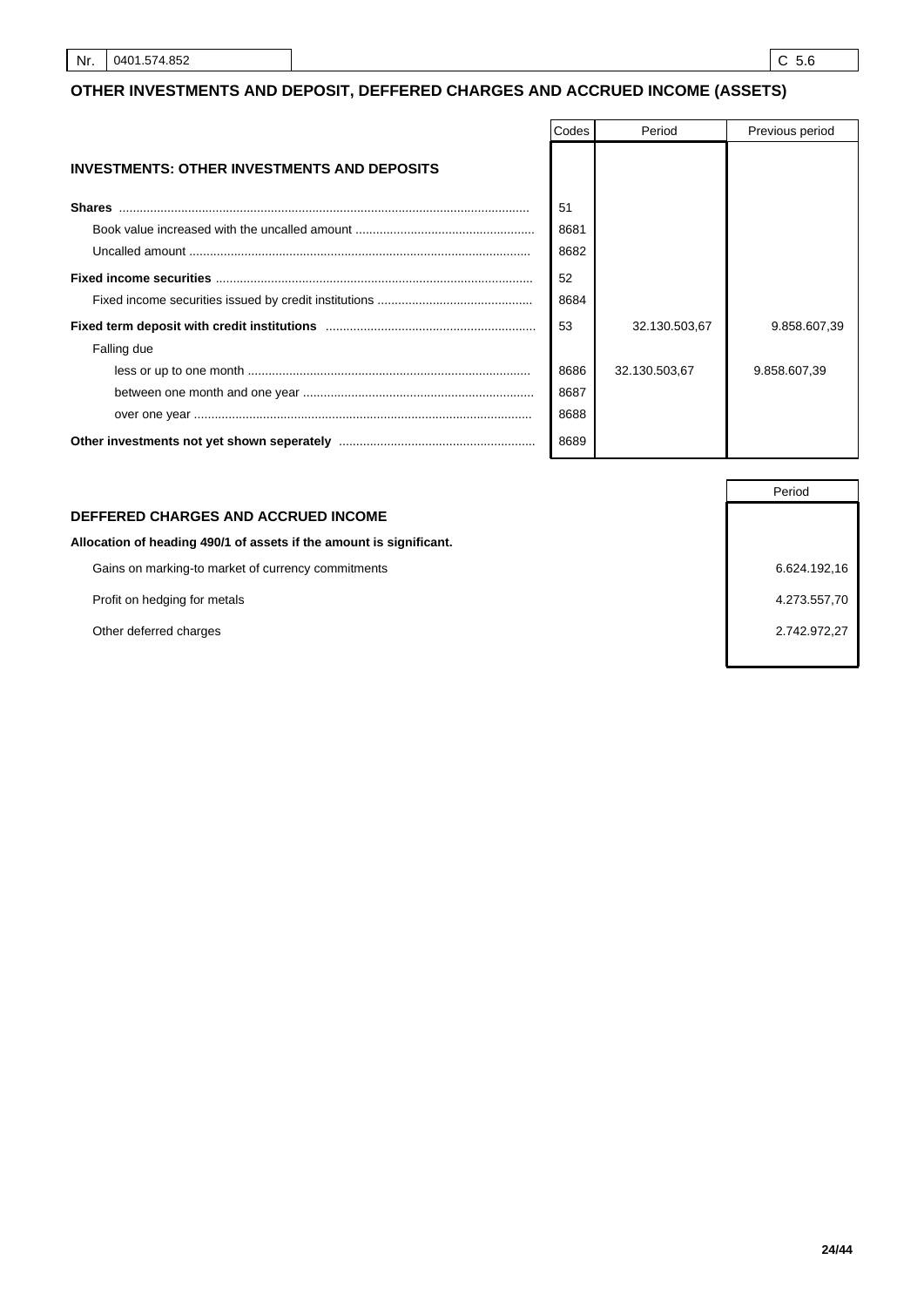### **STATEMENT OF CAPITAL AND STRUCTURE OF SHAREHOLDINGS**

#### **STATEMENT OF CAPITAL**

Changes during the period:

Structure of the capital Different categories of shares Ordinary Shares

#### **Social capital**

Registered shares.................................................................................................. Bearer shares and/or dematerialized shares.................................

| Codes | Period         | Previous period |
|-------|----------------|-----------------|
|       |                |                 |
|       |                |                 |
| 100P  | XXXXXXXXXXXXXX | 500.000.000,00  |
| (100) | 500.000.000,00 |                 |
|       |                |                 |

| Codes | Amounts        | Number of shares |
|-------|----------------|------------------|
|       |                |                  |
|       |                |                  |
|       |                |                  |
|       |                |                  |
|       |                |                  |
|       | 500.000.000,00 | 112.000.000      |
| 8702  | XXXXXXXXXXXXXX | 22.588.381       |
| 8703  | XXXXXXXXXXXXX  | 89.411.619       |
|       |                |                  |

|                                           | Codes | Uncalled<br>capital | Capital called,<br>but not paid |
|-------------------------------------------|-------|---------------------|---------------------------------|
| Capital not paid                          |       |                     |                                 |
|                                           | (101) |                     | XXXXXXXXXXXXXX                  |
|                                           | 8712  | XXXXXXXXXXXXXX      |                                 |
| Shareholders having yet to pay up in full |       |                     |                                 |
|                                           |       |                     |                                 |

|                                                 | Codes | Period        |
|-------------------------------------------------|-------|---------------|
| <b>OWN SHARES</b>                               |       |               |
| Held by the company itself                      |       |               |
|                                                 | 8721  | 17.533.634,00 |
| Number of shares held                           | 8722  | 3.927.534     |
| Held by the subsidiaries                        |       |               |
|                                                 | 8731  |               |
|                                                 | 8732  |               |
| <b>Commitments to issue shares</b>              |       |               |
| Following the exercising of CONVERSION RIGHTS   |       |               |
|                                                 | 8740  |               |
|                                                 | 8741  |               |
|                                                 | 8742  |               |
| Following the exercising of SUBSCRIPTION RIGHTS |       |               |
|                                                 | 8745  |               |
|                                                 | 8746  |               |
|                                                 | 8747  |               |
| Authorized capital, not issued                  | 8751  | 50.000.000.00 |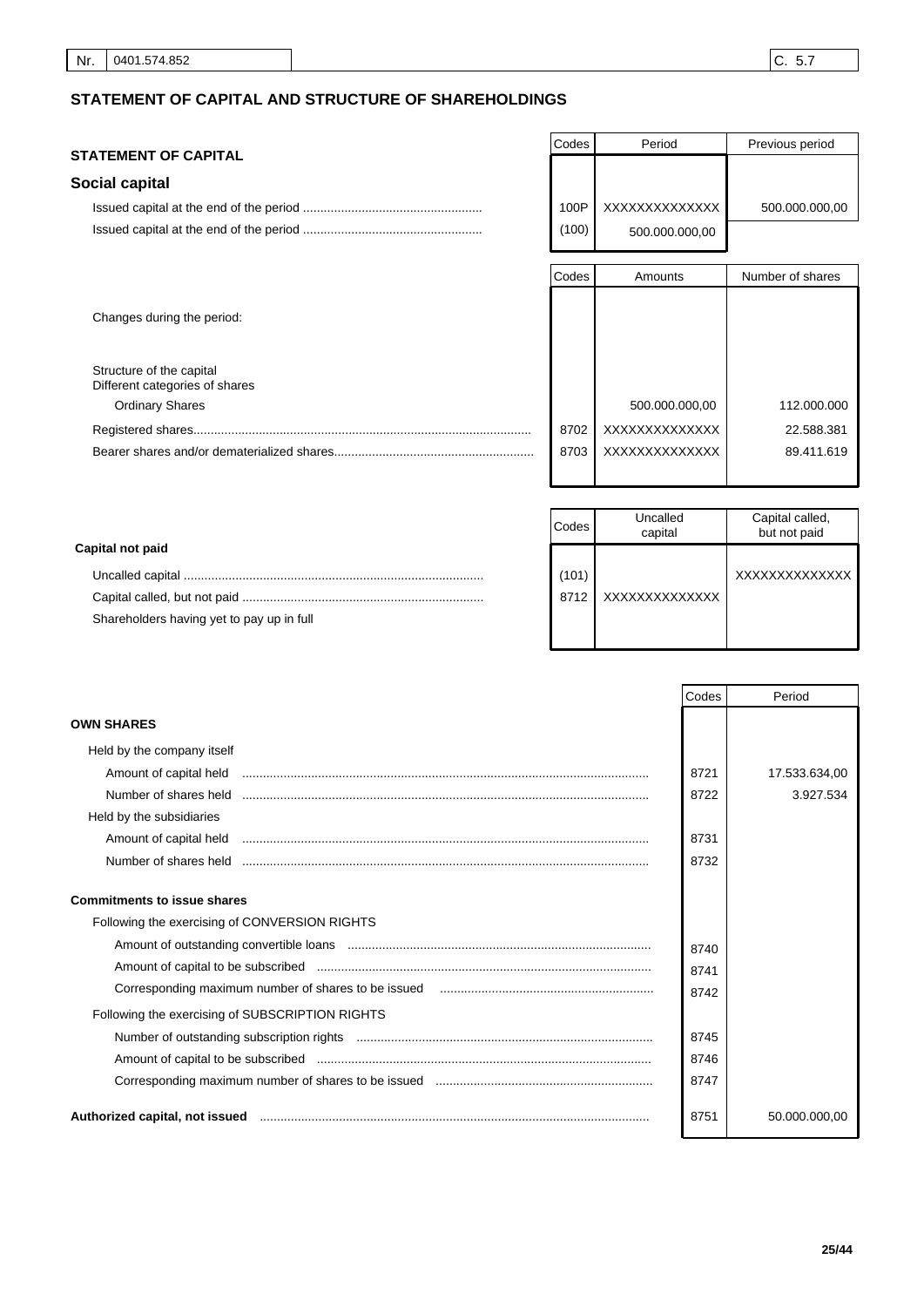#### **STATEMENT OF CAPITAL AND STRUCTURE OF SHAREHOLDINGS**

|                                             | Codes | Period |
|---------------------------------------------|-------|--------|
| Shared issued, not representing capital     |       |        |
| <b>Distribution</b>                         |       |        |
| Number of shares held                       | 8761  |        |
| Number of voting rights attached thereto    | 8762  |        |
| Allocation by shareholder                   |       |        |
| Number of shares held by the company itself | 8771  |        |
| Number of shares held by its subsidairies   | 8781  |        |

#### **STRUCTURE OF SHAREHOLDINGS OF THE ENTERPRISE AS AT THE ANNUAL BALANCING OF THE BOOKS, AS IT APPEARS FROM THE STATEMENT RECEIVED BY THE ENTERPRISE**

|                                                                        | Number shares | % Capital |
|------------------------------------------------------------------------|---------------|-----------|
|                                                                        |               |           |
| Other shareholders                                                     | 86.824.960    | 77.53     |
| Family Trust Desmarais, Albert Frère and Groupe Bruxelles Lambert S.A. | 11.883.643    | 10.61     |
| BlackRock Inc.                                                         | 5.957.971     | 5.32      |
| Titles detained by Umicore                                             | 3.914.272     | 3.49      |
| Norges Bank                                                            | 3.419.154     | 3.05      |
|                                                                        |               |           |
|                                                                        | 112.000.000   | 100.00    |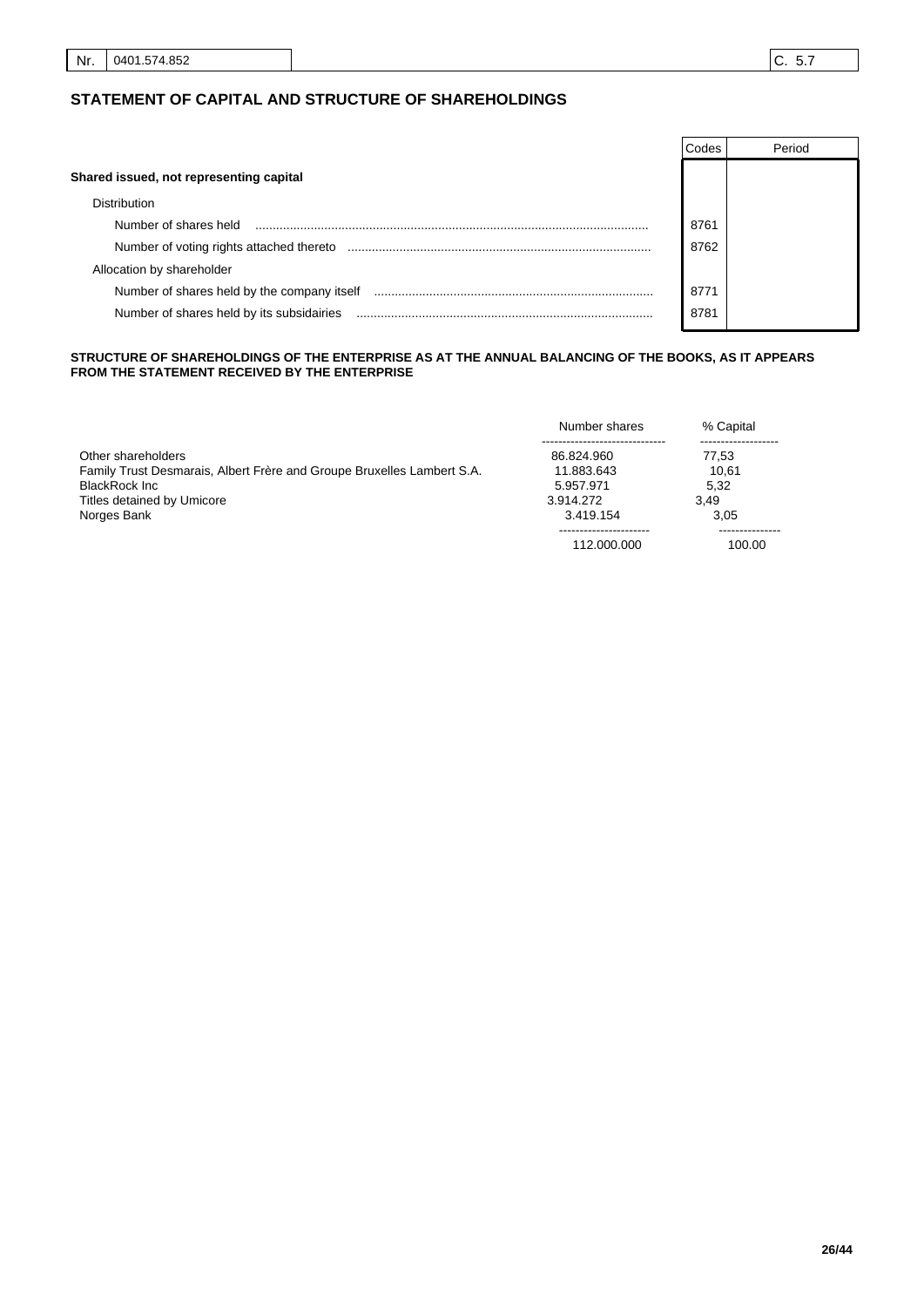### **PROVISIONS FOR OTHER LIABILITIES AND CHARGES**

### **ALLOCATION OF THE HEADING 163/5 OF LIABILITIES IF THE AMOUNT IS CONSIDERABLE**

Protection of the environmnent 46.676.841,86 Sundry litigations and sundry risks 7.485.272,56 Premium 25 & 35 years service 1.913.611,23

Period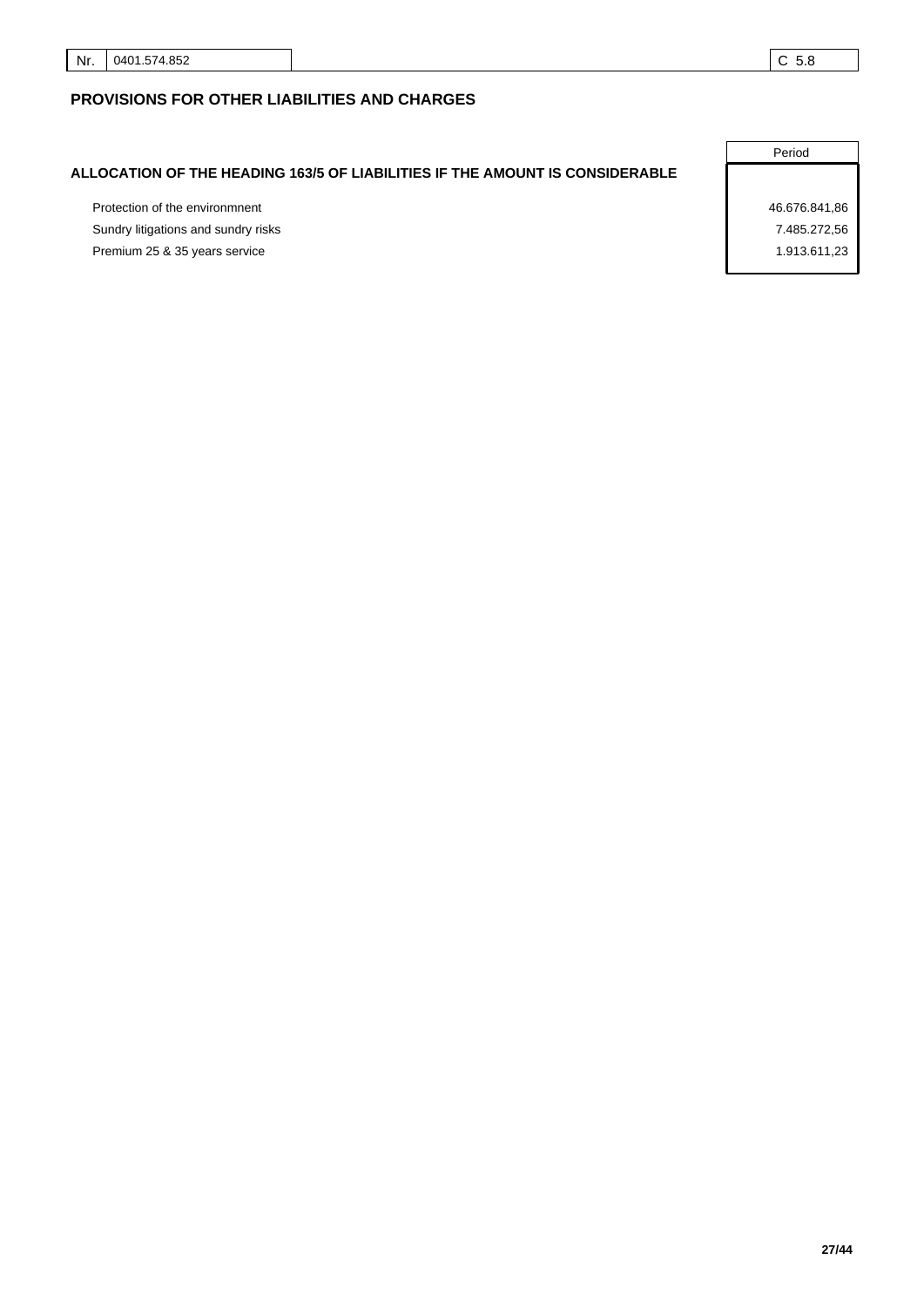Period

Codes

#### STATEMENT OF AMOUNTS PAYABLE, ACCRUED CHARGES AND DEFERRED **INCOME**

#### ANALYSIS BY CURRENT PORTIONS OF AMOUNTS INITIALLY PAYABLE AFTER MORE THAN ONE YEAR

Amounts payable after more than one year, not more than one year

| Amounts payable after more than one year, not more than one year     |      |                  |
|----------------------------------------------------------------------|------|------------------|
|                                                                      | 8801 | 560.000.000,00   |
|                                                                      | 8811 |                  |
|                                                                      | 8821 |                  |
|                                                                      | 8831 |                  |
|                                                                      | 8841 |                  |
|                                                                      | 8851 | 560.000.000,00   |
|                                                                      | 8861 |                  |
|                                                                      | 8871 |                  |
|                                                                      | 8881 |                  |
| Advance payments received on contracts in progress                   | 8891 |                  |
|                                                                      | 8901 |                  |
|                                                                      | (42) | 560.000.000,00   |
| Amounts payable after more than one year, between one and five years |      |                  |
|                                                                      | 8802 | 1.572.000.000,00 |
|                                                                      | 8812 |                  |
|                                                                      | 8822 |                  |
|                                                                      | 8832 |                  |
|                                                                      | 8842 |                  |
|                                                                      | 8852 | 1.572.000.000,0  |
|                                                                      | 8862 |                  |
|                                                                      | 8872 |                  |
|                                                                      | 8882 |                  |
| Advance payments received on contracts in progress                   | 8892 |                  |
|                                                                      | 8902 |                  |
|                                                                      | 8912 | 1.572.000.000,00 |
| Amounts payable after more than one year, over five years            |      |                  |
|                                                                      | 8803 |                  |
|                                                                      | 8813 |                  |
|                                                                      | 8823 |                  |
|                                                                      | 8833 |                  |
|                                                                      | 8843 |                  |
|                                                                      | 8853 |                  |
|                                                                      | 8863 |                  |
|                                                                      | 8873 |                  |
|                                                                      | 8883 |                  |
|                                                                      | 8893 |                  |
|                                                                      | 8903 |                  |
|                                                                      | 8913 |                  |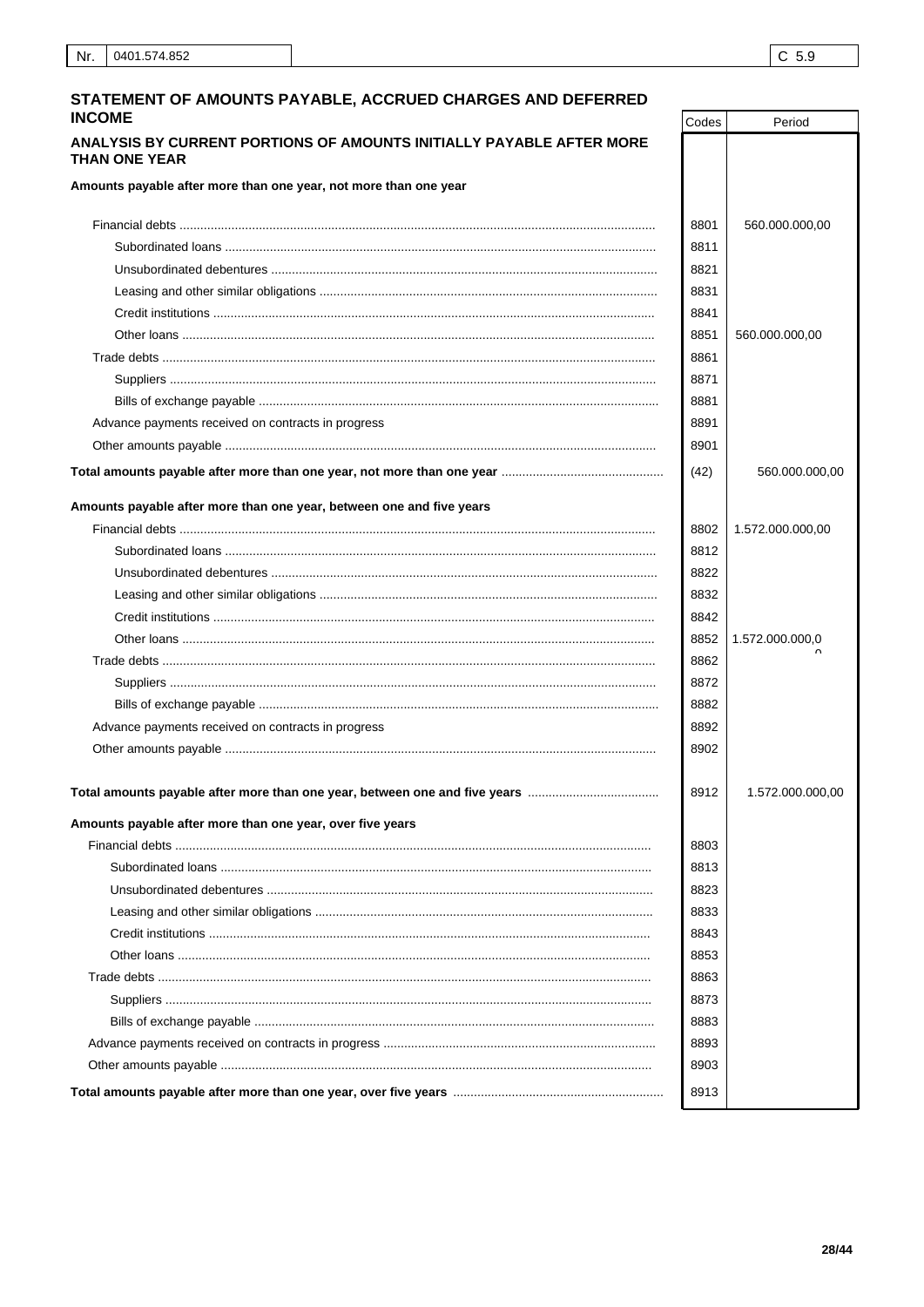|                                                                                                                    | Codes | Period        |
|--------------------------------------------------------------------------------------------------------------------|-------|---------------|
| <b>AMOUNTS PAYABLE GUARANTEED</b> (headings 17 and 42/48 of liabilities)                                           |       |               |
|                                                                                                                    |       |               |
| Amounts payable guaranteed by Belgian public authorities                                                           |       |               |
|                                                                                                                    | 8921  |               |
|                                                                                                                    | 8931  |               |
|                                                                                                                    | 8941  |               |
|                                                                                                                    | 8951  |               |
|                                                                                                                    | 8961  |               |
|                                                                                                                    | 8971  |               |
|                                                                                                                    | 8981  |               |
|                                                                                                                    | 8991  |               |
|                                                                                                                    | 9001  |               |
|                                                                                                                    | 9011  |               |
|                                                                                                                    | 9021  |               |
|                                                                                                                    | 9051  |               |
|                                                                                                                    |       |               |
|                                                                                                                    | 9061  |               |
| Amounts payable guaranteed by real guarantees given or irrevocably promised by the<br>enterprise on its own assets |       |               |
|                                                                                                                    | 8922  |               |
|                                                                                                                    | 8932  |               |
|                                                                                                                    | 8942  |               |
|                                                                                                                    | 8952  |               |
|                                                                                                                    | 8962  |               |
|                                                                                                                    | 8972  |               |
|                                                                                                                    | 8982  |               |
|                                                                                                                    | 8992  |               |
|                                                                                                                    | 9002  |               |
| Advance payments received on contracts in progress                                                                 | 9012  |               |
|                                                                                                                    | 9022  |               |
|                                                                                                                    | 9032  |               |
|                                                                                                                    | 9042  |               |
|                                                                                                                    | 9052  |               |
| Total amounts payable guaranteed by real guarantees given or irrevocably promised by the                           | 9062  |               |
| AMOUNTS PAYABLE FOR TAXES, REMUNERATION AND SOCIAL SECURITY                                                        |       |               |
| Taxes (heading 450/3 of the liabilities)                                                                           |       |               |
|                                                                                                                    | 9072  |               |
|                                                                                                                    | 9073  | 18.584.559,65 |
|                                                                                                                    | 450   |               |
| Remuneration and social security (heading 454/9 of the liabilities)                                                |       |               |
|                                                                                                                    | 9076  |               |
| Other amounts payable relating to remuneration and social security                                                 | 9077  | 43.834.917,25 |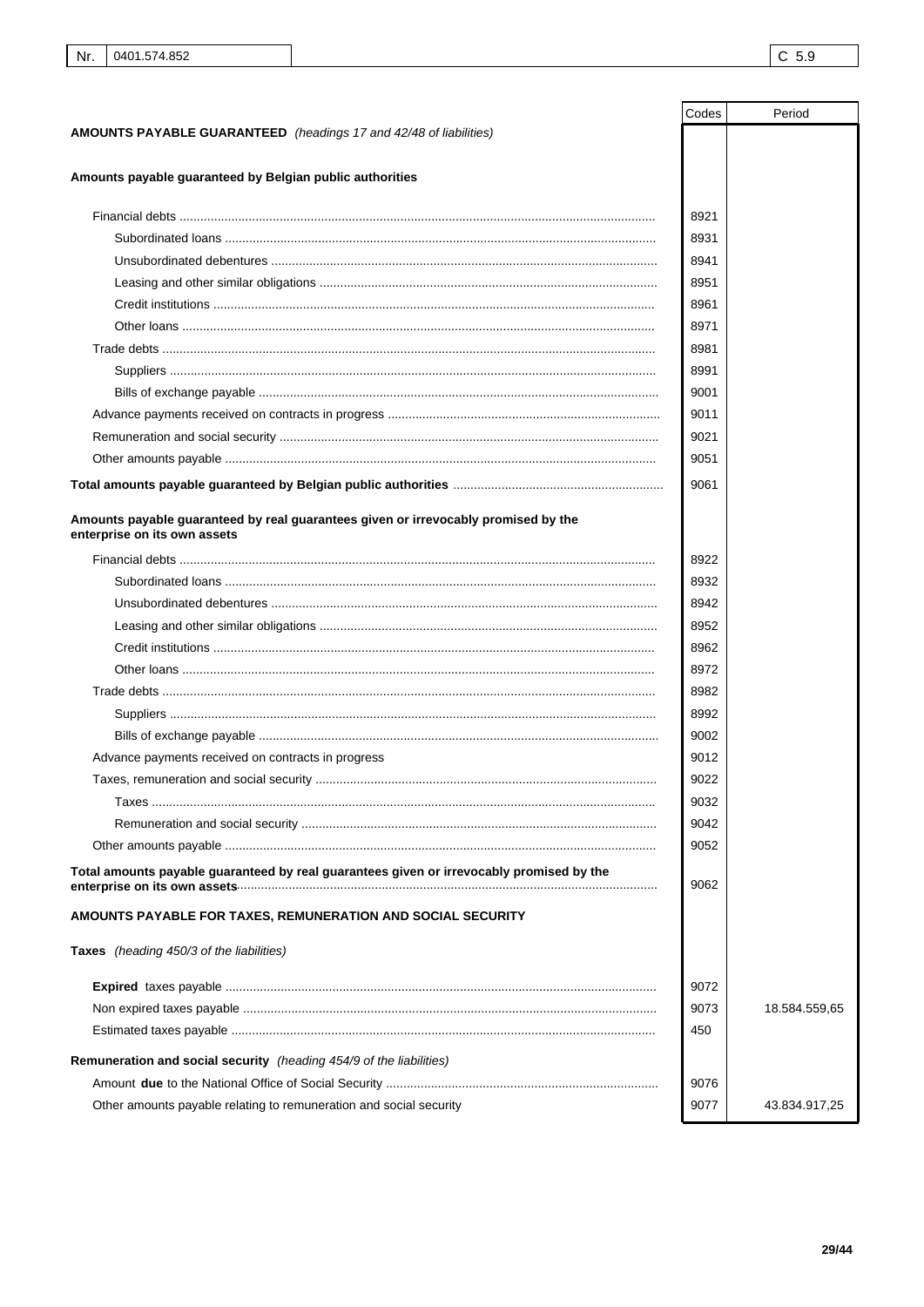|                                                                              | Period        |
|------------------------------------------------------------------------------|---------------|
| <b>ACCRUED CHARGES AND DEFERRED INCOME</b>                                   |               |
| Allocation of the heading 492/3 of liabilities if the amount is considerable |               |
| Losses currency                                                              | 1.308.346,40  |
| Treatment charges                                                            | 30.677.635,19 |
| Deferred Income                                                              | 18.135.546,73 |
| Other Accrued charges                                                        | 10.751.381,40 |
|                                                                              |               |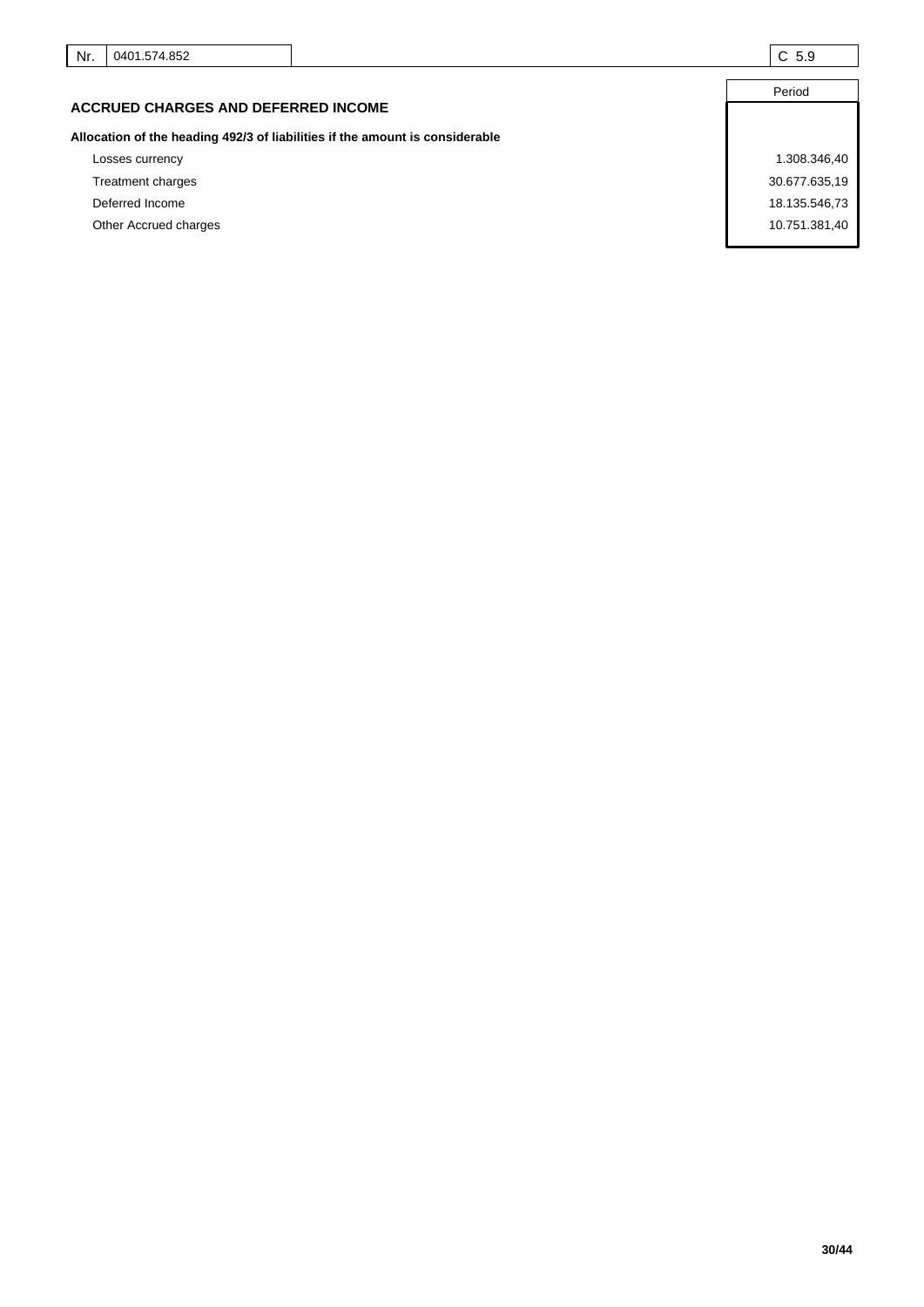### **OPERATING RESULTS**

|                                                                                                                        | Codes | Period                      | Previous period       |
|------------------------------------------------------------------------------------------------------------------------|-------|-----------------------------|-----------------------|
|                                                                                                                        |       |                             |                       |
| <b>OPERATING INCOME</b>                                                                                                |       |                             |                       |
| Net turnover                                                                                                           |       |                             |                       |
| Broken down by categories of activity                                                                                  |       |                             |                       |
| Allocation into geographical markets                                                                                   |       |                             |                       |
| Other operating income                                                                                                 |       |                             |                       |
| Total amount of subsidies and compensatory amounts obtained from public                                                | 740   | 6.058.050,14                | 1.510.146,57          |
| <b>OPERATING COSTS</b>                                                                                                 |       |                             |                       |
| Employees for whom the company has submitted a DIMONA declaration or are<br>recorded in the general personnel register |       |                             |                       |
|                                                                                                                        | 9086  | 2.733                       | 2.965                 |
| Average number of employees calculated in full-time equivalents                                                        | 9087  | 2.745,2                     | 2.893,7               |
|                                                                                                                        | 9088  | 4.810.513                   | 4.977.193             |
| <b>Personnel costs</b>                                                                                                 |       |                             |                       |
|                                                                                                                        | 620   | 157.138.140,95              | 164.432.264,31        |
|                                                                                                                        | 621   | 56.601.915,93               | 59.605.183,56         |
|                                                                                                                        | 622   | 11.971.346,23               | 13.276.221,29         |
|                                                                                                                        | 623   | 9.066.327,28                | 8.983.928,61          |
|                                                                                                                        | 624   | 2.628.186,52                | 3.190.047,04          |
| <b>Provisions for pensions</b>                                                                                         |       |                             |                       |
|                                                                                                                        | 635   | $-3.554.992,29$             | 9.127.582,79          |
| Amounts written off                                                                                                    |       |                             |                       |
| Stocks and contracts in progress                                                                                       |       |                             |                       |
|                                                                                                                        | 9110  |                             |                       |
|                                                                                                                        | 9111  | 12.423.611,26<br>304.684,44 | 1.131.497,50          |
| Trade debtors                                                                                                          |       |                             | 10.342.258,54         |
|                                                                                                                        | 9112  |                             |                       |
|                                                                                                                        | 9113  | 2.867,24                    | 33.043,90<br>5.553,41 |
|                                                                                                                        |       |                             |                       |
| Provisions for risks and charges                                                                                       |       |                             |                       |
|                                                                                                                        | 9115  | 41.852.557,10               | 43.220.951,91         |
|                                                                                                                        | 9116  | 40.961.349,64               | 33.831.731,95         |
| Other operating charges                                                                                                |       |                             |                       |
|                                                                                                                        | 640   | 6.462.362,71                | 6.849.009,88          |
|                                                                                                                        | 641/8 | 4.257.469,44                | 6.729.917,10          |
| Hired temporary staff and persons placed at the enterprise's disposal                                                  |       |                             |                       |
|                                                                                                                        | 9096  | 22                          | 14                    |
|                                                                                                                        | 9097  | 17,8                        | 18,9                  |
|                                                                                                                        | 9098  | 34.284                      | 37.313                |
|                                                                                                                        | 617   | 1.221.519,44                | 1.300.269,00          |
|                                                                                                                        |       |                             |                       |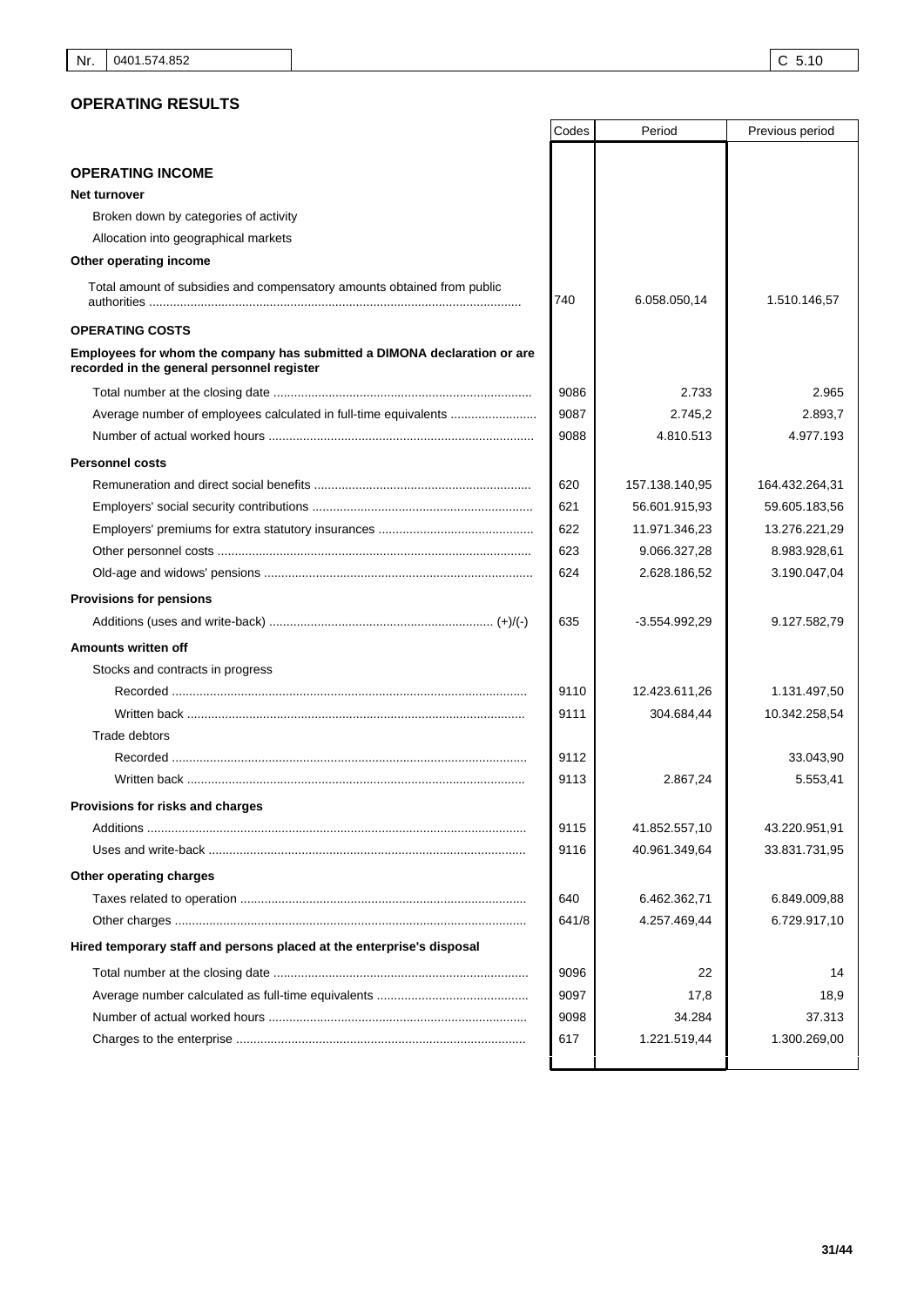### **FINANCIAL AND EXTRAORDINARY RESULTS**

|                                                                                         | Codes | Period       | Previous period |
|-----------------------------------------------------------------------------------------|-------|--------------|-----------------|
| <b>FINANCIAL RESULTS</b>                                                                |       |              |                 |
| Other financial income                                                                  |       |              |                 |
| Amount of subsidies granted by public authorities, credited to income for the<br>period |       |              |                 |
|                                                                                         | 9125  | 2.105.936,90 | 2.364.707,24    |
|                                                                                         | 9126  |              |                 |
| Allocation of other financial income                                                    |       |              |                 |
| Exchange variances and differences                                                      |       | 1.078.164,03 | 342.484,03      |
| Sundry financial income                                                                 |       | 164.600,20   | 284.436,96      |
| Financ.customers and int. for late payment                                              |       | 1.181,67     | 19.447,57       |
| Amounts written down off loan issue expenses and repayment premiums                     | 6501  |              |                 |
|                                                                                         | 6503  |              |                 |
| Value adjustments to current assets                                                     |       |              |                 |
|                                                                                         | 6510  |              | 400.000,00      |
|                                                                                         | 6511  | 8.600,94     | 9.258,64        |
| Other financial charges                                                                 |       |              |                 |
| Amount of the discount borne by the enterprise, as a result of negotiating              | 653   | 1.312.272,59 | 1.399.661,12    |
| Provisions of a financial nature                                                        |       |              |                 |
|                                                                                         | 6560  |              |                 |
|                                                                                         | 6561  |              |                 |
| Allocation of other financial charges                                                   |       |              |                 |
| Exchange variances and differences                                                      |       | 1.019.665,48 | 18.772,66       |
| Sundry financial costs                                                                  |       | 553.259,54   | 3.289.790,11    |

#### **EXTRAORDINARY RESULTS**

**Allocation other extraordinary income**

**Allocation other extraordinary charges**

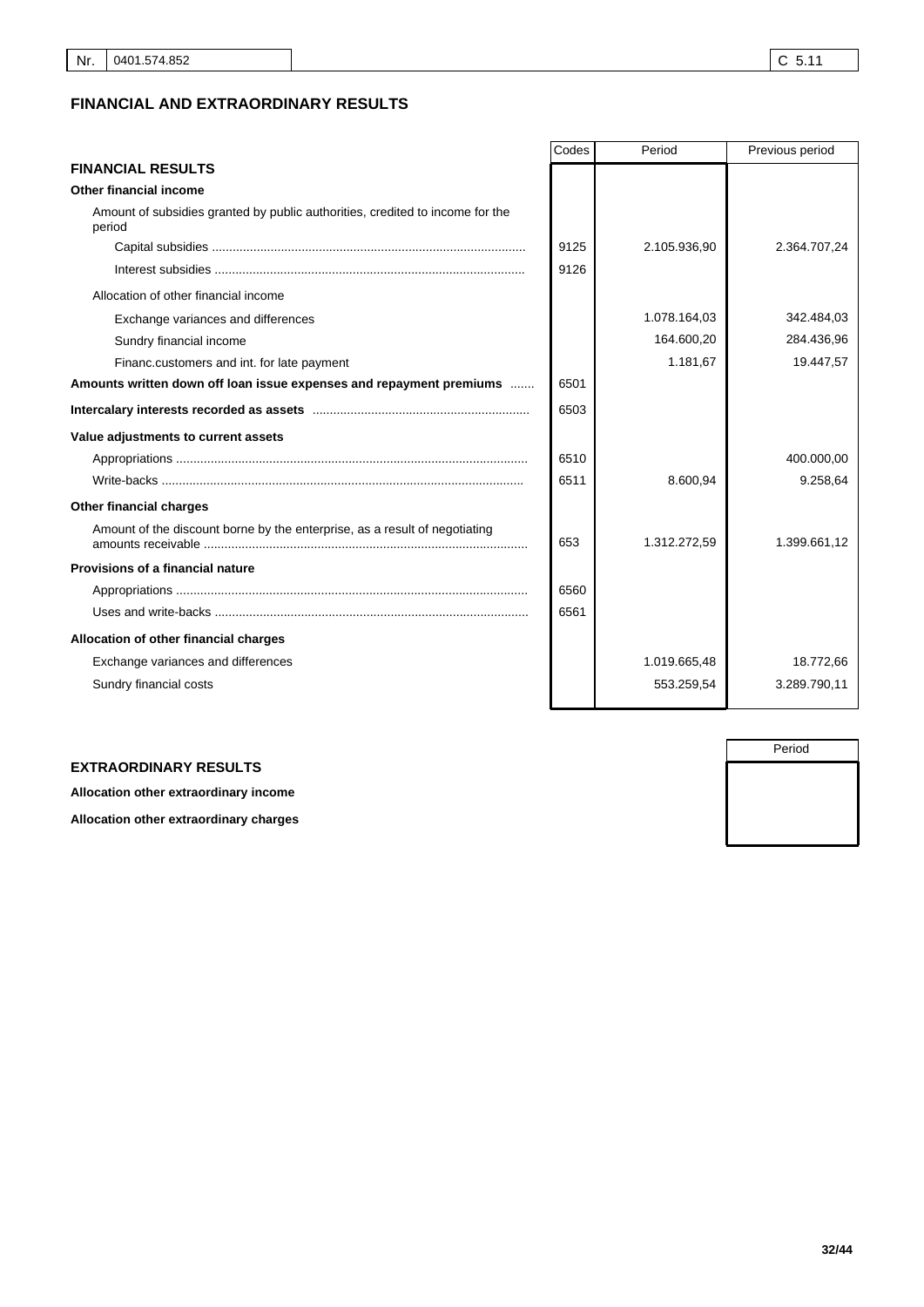|                                                                                                                                                                                               | Codes | Period          |
|-----------------------------------------------------------------------------------------------------------------------------------------------------------------------------------------------|-------|-----------------|
| <b>INCOME TAXE</b>                                                                                                                                                                            |       |                 |
| Income taxes on the result of the current period                                                                                                                                              | 9134  | 13.180.077,46   |
|                                                                                                                                                                                               | 9135  | 13.180.077,46   |
| Excess of income tax prepayments and withholding taxes recorded under assets                                                                                                                  | 9136  |                 |
|                                                                                                                                                                                               | 9137  |                 |
| Income taxes on previous periods                                                                                                                                                              | 9138  |                 |
|                                                                                                                                                                                               | 9139  |                 |
|                                                                                                                                                                                               | 9140  |                 |
| In so far as income taxes of the current period are materially affected by differences between the<br>profit before taxes, as stated in the annual accounts, and the estimated taxable profit |       |                 |
|                                                                                                                                                                                               |       | $-1.711.443,00$ |
|                                                                                                                                                                                               |       | $-2.116.000.00$ |
|                                                                                                                                                                                               |       | 5.758.029,00    |
|                                                                                                                                                                                               |       | -166.693.945,00 |
|                                                                                                                                                                                               |       | 30.585.185,00   |
|                                                                                                                                                                                               |       | $-2.105.937.00$ |
|                                                                                                                                                                                               |       | $-3.116.278,00$ |
|                                                                                                                                                                                               |       | $-9.469.025.00$ |

**An indication of the effect of extraordinary results on the amount of income taxes relating to the current period**

|                                                       | Codes | Period         |
|-------------------------------------------------------|-------|----------------|
| Status of deferred taxes                              |       |                |
|                                                       | 9141  | 120.234.881,00 |
|                                                       | 9142  |                |
| Other deferred taxes representing assets              |       |                |
|                                                       |       | 6.164.175,00   |
|                                                       |       | 112.348.897,00 |
|                                                       |       | 1.721.809,00   |
| Deferred taxes representing liabilities               | 9144  |                |
| Allocation of deferred taxes representing liabilities |       |                |
|                                                       |       | 150.153.867,00 |

|                                                                                | Codes | Period         | <b>Previous Period</b> |
|--------------------------------------------------------------------------------|-------|----------------|------------------------|
| THE TOTAL AMOUNT OF VALUE ADDED TAX AND TAXES BORNE BY THIRD<br><b>PARTIES</b> |       |                |                        |
| The total amount of value added tax charged                                    |       |                |                        |
|                                                                                | 9145  | 237.303.846.81 | 235.803.103.39         |
|                                                                                | 9146  | 225.428.525.76 | 228.316.883.11         |
| Amounts retained on behalf of third parties for                                |       |                |                        |
|                                                                                | 9147  | 38.108.070.58  | 40.473.214.17          |
|                                                                                | 9148  | 20.861.499.00  | 19.348.049.45          |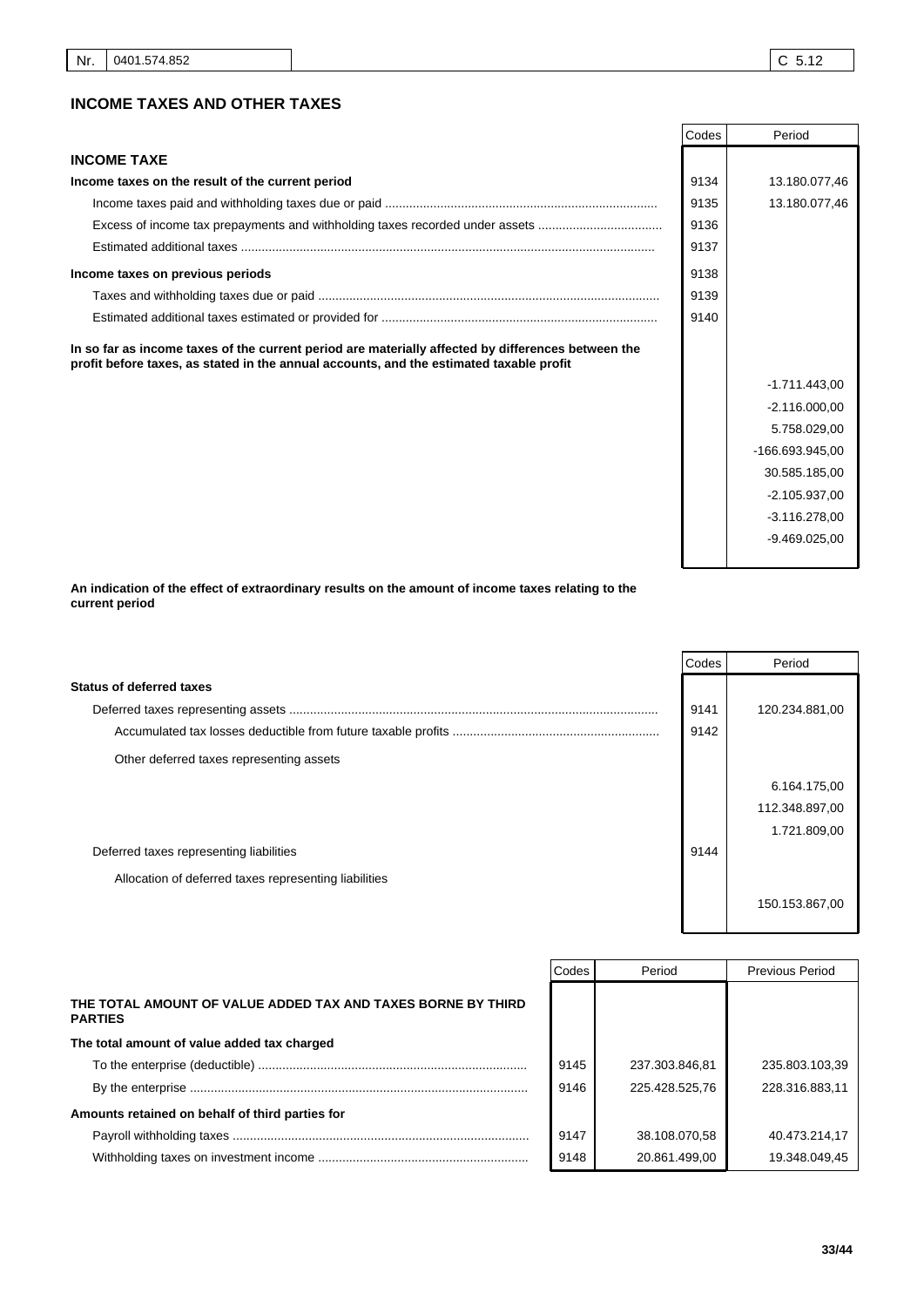#### **RIGHTS AND COMMITMENTS NOT REFLECTED IN THE BALANCE SHEET**

|                                                                                                                                                                 | Code | Period           |
|-----------------------------------------------------------------------------------------------------------------------------------------------------------------|------|------------------|
| PERSONAL GUARANTEES GIVEN OR IRREVOCABLY PROMISED BY THE ENTERPRISE                                                                                             | 9149 |                  |
| Of which                                                                                                                                                        |      |                  |
|                                                                                                                                                                 | 9150 |                  |
|                                                                                                                                                                 | 9151 |                  |
| Maximum amount for which other debts or commitments of third parties are guaranteed by the                                                                      | 9153 |                  |
| <b>REAL GUARANTEES</b>                                                                                                                                          |      |                  |
| Real guarantees given or irrevocably promised by the enterprise on its own assets as a security of<br>debts and commitments from the enterprise                 |      |                  |
| Mortgages                                                                                                                                                       |      |                  |
|                                                                                                                                                                 | 9161 |                  |
|                                                                                                                                                                 | 9171 |                  |
|                                                                                                                                                                 | 9181 |                  |
|                                                                                                                                                                 | 9191 |                  |
|                                                                                                                                                                 | 9201 |                  |
| Real guarantees given or irrevocably promised by the enterprise on its own assets as a<br>security of debts and commitments from third parties                  |      |                  |
| Mortgages                                                                                                                                                       |      |                  |
|                                                                                                                                                                 | 9162 |                  |
|                                                                                                                                                                 | 9172 |                  |
|                                                                                                                                                                 | 9182 |                  |
|                                                                                                                                                                 | 9192 |                  |
|                                                                                                                                                                 | 9202 |                  |
| GOODS AND VALUES, NOT DISCLOSED IN THE BALANCE SHEET, HELD BY THIRD<br>PARTIES IN THEIR OWN NAME BUT AT RISK TO AND FOR THE BENEFIT OF THE<br><b>ENTERPRISE</b> |      |                  |
| SUBSTANCIAL COMMITMENTS TO ACQUIRE FIXED ASSETS                                                                                                                 |      |                  |
| SUBSTANCIAL COMMITMENTS TO DISPOSE FIXED ASSETS                                                                                                                 |      |                  |
| <b>FORWARD TRANSACTIONS</b>                                                                                                                                     |      |                  |
|                                                                                                                                                                 | 9213 | 49.649.595,00    |
|                                                                                                                                                                 | 9214 | 69.713.863,00    |
|                                                                                                                                                                 | 9215 | 1.235.053.425,15 |
|                                                                                                                                                                 | 9216 | 1.234.582.270,96 |
|                                                                                                                                                                 |      |                  |

### **INFORMATION RELATING TO TECHNICAL GUARANTEES, IN RESPECT OF SALES OR SERVICES**

#### **INFORMATION CONCERNING IMPORTANT LITIGATION AND OTHER COMMITMENTS NOT MENTIONED ABOVE**

Lease-out metals<br>
Metals owned by parties for tolling<br>
279.288.983 Metals owned by parties for tolling 279.288.983<br>Lease-in metals 108.376.279 Lease-in metals 108.376.<br>Metals owned by Umicore for tolling 108.376.99 Metals owned by Umicore for tolling  $41.459.639$ <br>Bankguarantees  $4.536.612$ Bankguarantees<br>
Personal guarantees given<br>
25.394.645 Personal guarantees given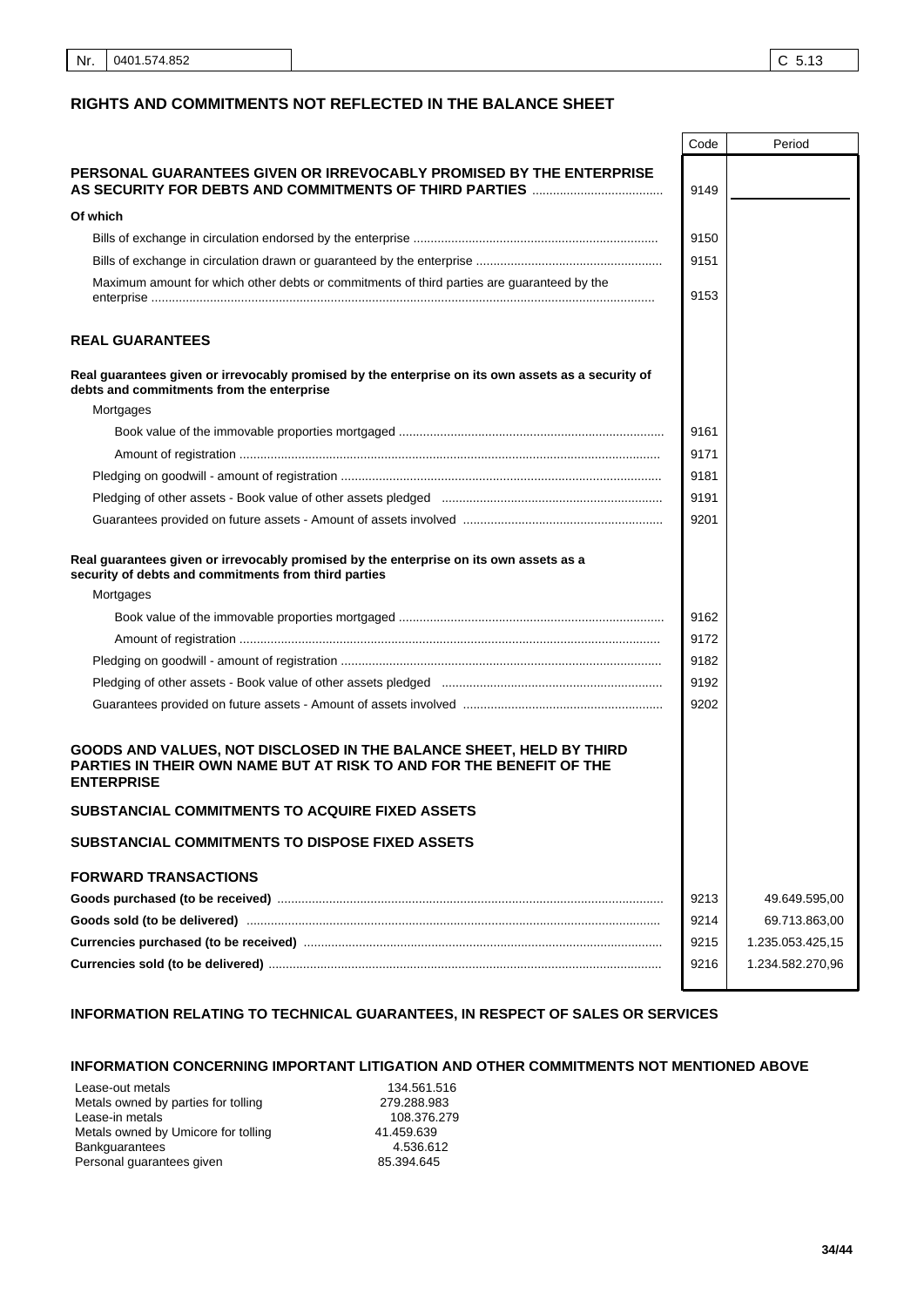### **RIGHTS AND COMMITMENTS NOT REFLECTED IN THE BALANCE SHEET**

#### **IF THEREIS A SUPPLEMENTARY RETIREMENTS OR SURVIVOR'S PENSION PLAN IN FAVOUR OF THE PERSONNEL OR THE EXECUTIVES OF THE ENTERPRISE, A BRIEF DESCRIPTION OF SUCH PLAN OF THE MEASURES TAKEN BY THE ENTERPRISE TO COVER THE RESULTING CHARGES**

|                                                                                     | Code | Period |
|-------------------------------------------------------------------------------------|------|--------|
| <b>PENSIONS FUNDED BY THE ENTERPRISE</b>                                            |      |        |
| Estimated amount of the commitments resulting for the enterprise from past services | 9220 |        |
|                                                                                     |      |        |

Methods of estimation

#### ......................... .. **NATURE AND BUSINESS PURPOSE OF OFF-BALANCE SHEET ARRANGEMENTS**

**Provided the risks or benefits arising from such arrangements are material and where the disclosure of such risks or benefits is necessary for assessing the financial position of the company; if required, the financial impact of these arrangements have to be mentioned too:**

**OTHER RIGHTS AND COMMITMENTS NOT REFLECTED IN THE BALANCE**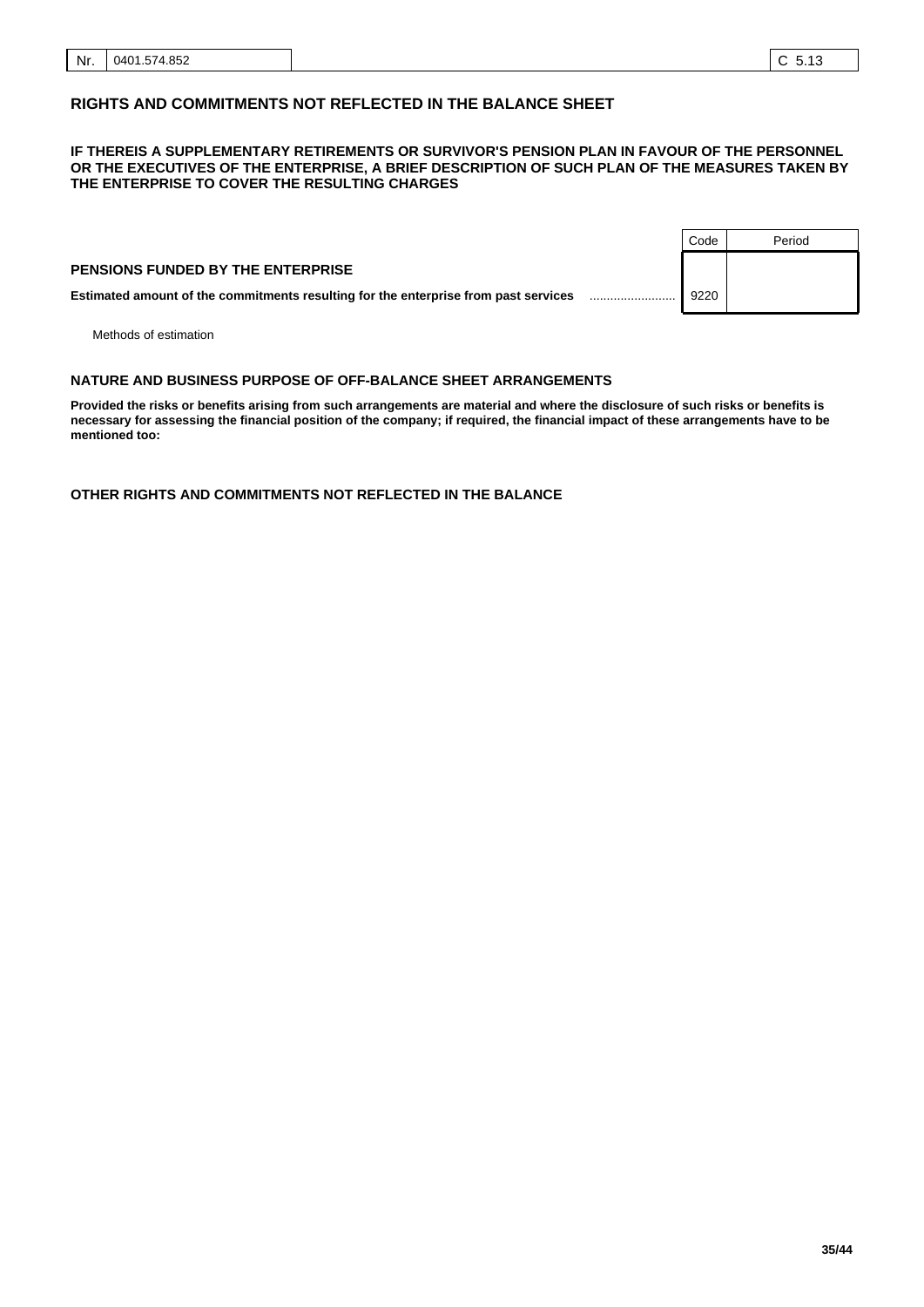### RELATIONSHIPS WITH AFFILIATED ENTERPRISES AND ENTERPRISES LINKED BY PARTICIPATING **INTERESTS**

|                                                                                     | Codes   | Period           | Previous period  |
|-------------------------------------------------------------------------------------|---------|------------------|------------------|
| <b>AFFILIATED ENTERPRISES</b>                                                       |         |                  |                  |
|                                                                                     | (280/1) | 3.366.336.947,56 | 3.329.216.370,17 |
|                                                                                     | (280)   | 3.366.336.947,56 | 3.329.216.370,17 |
|                                                                                     | 9271    |                  |                  |
|                                                                                     | 9281    |                  |                  |
|                                                                                     | 9291    | 74.023.542,67    | 127.512.538,48   |
|                                                                                     | 9301    | 363.483,03       | 363.483,03       |
| Within one year                                                                     | 9311    | 73.660.059,64    | 127.149.055,45   |
|                                                                                     | 9321    | 32.130.503,67    | 9.858.607,39     |
|                                                                                     | 9331    |                  |                  |
|                                                                                     | 9341    | 32.130.503,67    | 9.858.607,39     |
|                                                                                     | 9351    | 2.608.269.311,75 | 2.707.111.706,33 |
|                                                                                     | 9361    | 1.522.000.000,00 | 1.582.000.000,00 |
|                                                                                     | 9371    | 1.086.269.311,75 | 1.125.111.706,33 |
| Personal and real guarantees                                                        |         |                  |                  |
| Provided or irrevocably promised by the enterprise, as security for debts or        | 9381    |                  |                  |
| Provided or irrevocably promised by affiliated enterprises as security for debts or | 9391    |                  |                  |
|                                                                                     | 9401    |                  |                  |
| <b>Financial results</b>                                                            |         |                  |                  |
|                                                                                     | 9421    | 175.572.527,38   | 109.114.738,66   |
|                                                                                     | 9431    | 82.551,08        | 301.080,42       |
|                                                                                     | 9441    |                  |                  |
|                                                                                     | 9461    | 72.349.214,50    | 75.684.186,53    |
|                                                                                     | 9471    |                  |                  |
| Gains and losses on disposal of fixed assets                                        |         |                  |                  |
|                                                                                     | 9481    |                  |                  |
|                                                                                     | 9491    |                  |                  |
| <b>ENTERPRISES LINKED BY PARTICIPATING INTERESTS</b>                                |         |                  |                  |
|                                                                                     | (282/3) | 130.439,19       | 130.439,19       |
|                                                                                     | (282)   | 130.439,19       | 130.439,19       |
|                                                                                     | 9272    |                  |                  |
|                                                                                     | 9282    |                  |                  |
|                                                                                     | 9292    |                  |                  |
|                                                                                     | 9302    |                  |                  |
| Within one year                                                                     | 9312    |                  |                  |
|                                                                                     | 9352    |                  |                  |
|                                                                                     | 9362    |                  |                  |
|                                                                                     | 9372    |                  |                  |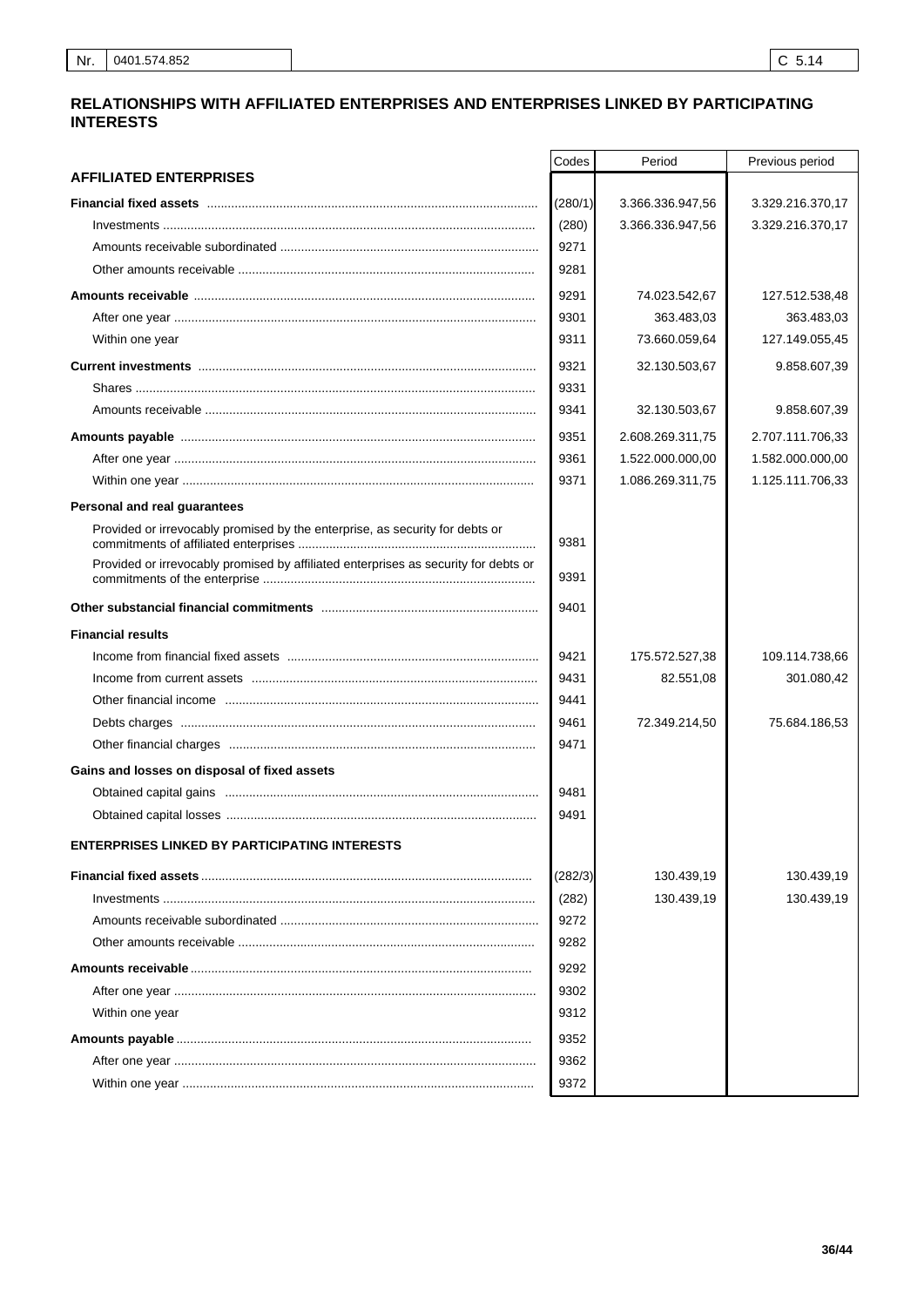#### **RELATIONSHIPS WITH AFFILIATED ENTERPRISES AND ENTERPRISES LINKED BY PARTICIPATING INTERESTS**

**TRANSACTIONS WITH RELATED PARTIES OUTSIDE NORMAL MARKET CONDITIONS**

**Mention of such operations if they are material, stating the amount of these transactions, the nature of the relationship with the related party and other information about the transactions necessary for the understanding of the financial position of the company:**

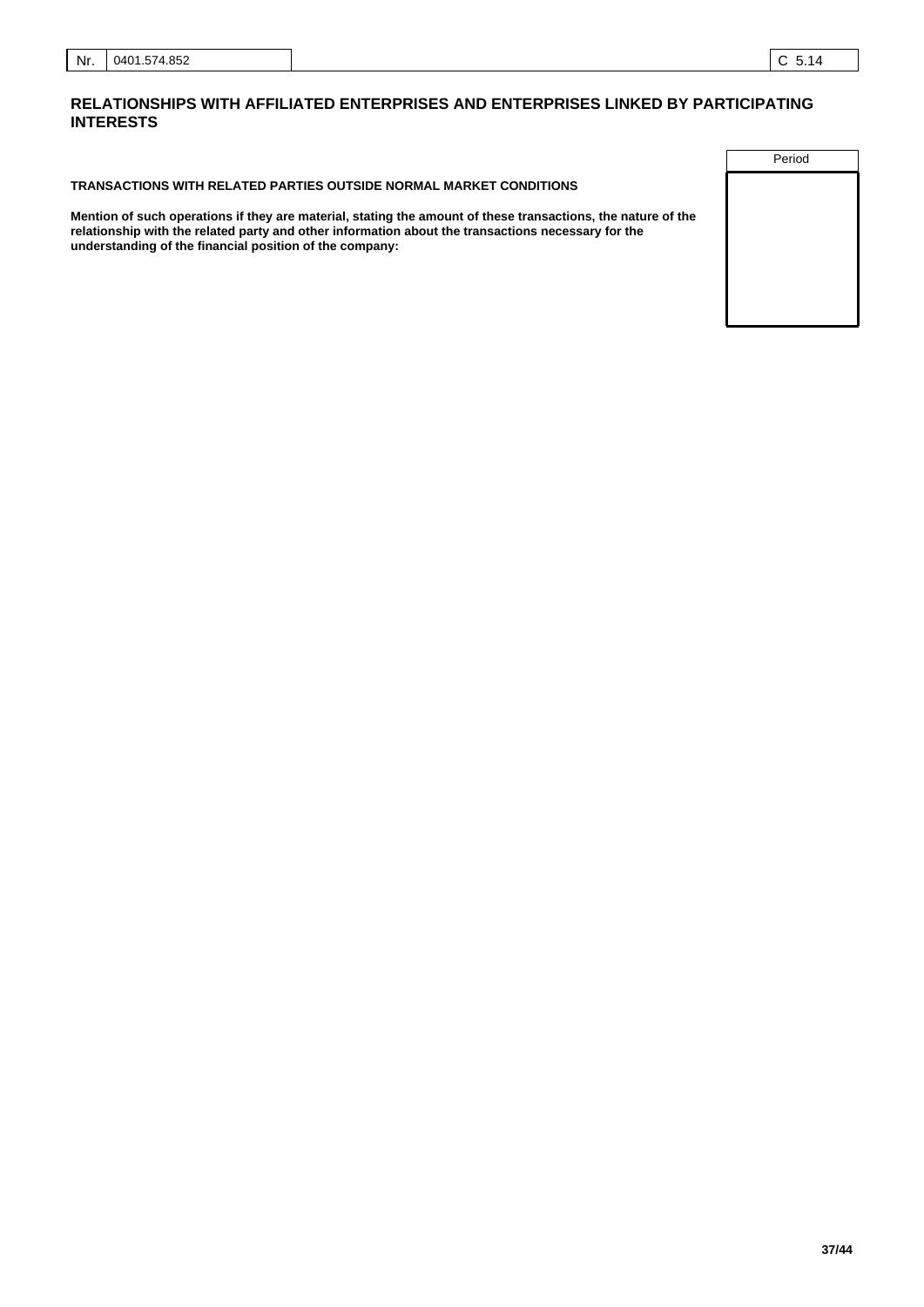|                                                                                                                                                                                                                                                                                                | Codes | Period |
|------------------------------------------------------------------------------------------------------------------------------------------------------------------------------------------------------------------------------------------------------------------------------------------------|-------|--------|
| DIRECTORS AND MANAGERS, INDIVIDUALS OR BODIES CORPORATE WHO CONTROL<br>THE ENTERPRISE WITHOUT BEING ASSOCIATED THEREWITH OR OTHER ENTERPRISES<br><b>CONTROLLED BY THESE PERSONS, OTHER ENTERPRISES CONTROLLED BY THE SUB</b><br><b>B. MENTIONED PERSONS WITHOUT BEING ASSOCIATED THEREWITH</b> |       |        |
| Amounts receivable from these persons                                                                                                                                                                                                                                                          | 9500  |        |
| Conditions on amounts receivable                                                                                                                                                                                                                                                               |       |        |
|                                                                                                                                                                                                                                                                                                |       |        |
| Guarantees provided in their favour                                                                                                                                                                                                                                                            | 9501  |        |
| Guarantees provided in their favour - Main condition                                                                                                                                                                                                                                           |       |        |
| Other significant commitments undertaken in their favour                                                                                                                                                                                                                                       | 9502  |        |
| Other significant commitments undertaken in their favour - Main condition                                                                                                                                                                                                                      |       |        |
| Amount of direct and indirect remunerations and pensions, included in the income statement, as<br>long as this disclosure does not concern exclusively or mainly, the situation of a single identifiable<br>person                                                                             |       |        |
|                                                                                                                                                                                                                                                                                                | 9503  |        |
|                                                                                                                                                                                                                                                                                                | 9504  |        |
|                                                                                                                                                                                                                                                                                                |       |        |

|                                                                                                           | Codes | Period     |
|-----------------------------------------------------------------------------------------------------------|-------|------------|
| AUDITORS OR PEOPLE THEY ARE LINKED TO                                                                     |       |            |
|                                                                                                           |       |            |
| <b>Auditor's fees</b>                                                                                     | 9505  | 487.173,00 |
| Fees for exceptional services or special missions executed in the company by the auditor                  |       |            |
| Other attestation missions                                                                                | 95061 | 182.071,00 |
|                                                                                                           | 95062 |            |
|                                                                                                           | 95063 | 57.667,00  |
| Fees for exceptional services or special missions executed in the company by people<br>they are linked to |       |            |
| Other attestation missions                                                                                | 95081 |            |
|                                                                                                           | 95082 | 136.759,00 |
|                                                                                                           | 95083 | 289.096,00 |
|                                                                                                           |       |            |

**Mention related to article 133 paragraph 6 from the Companies Code**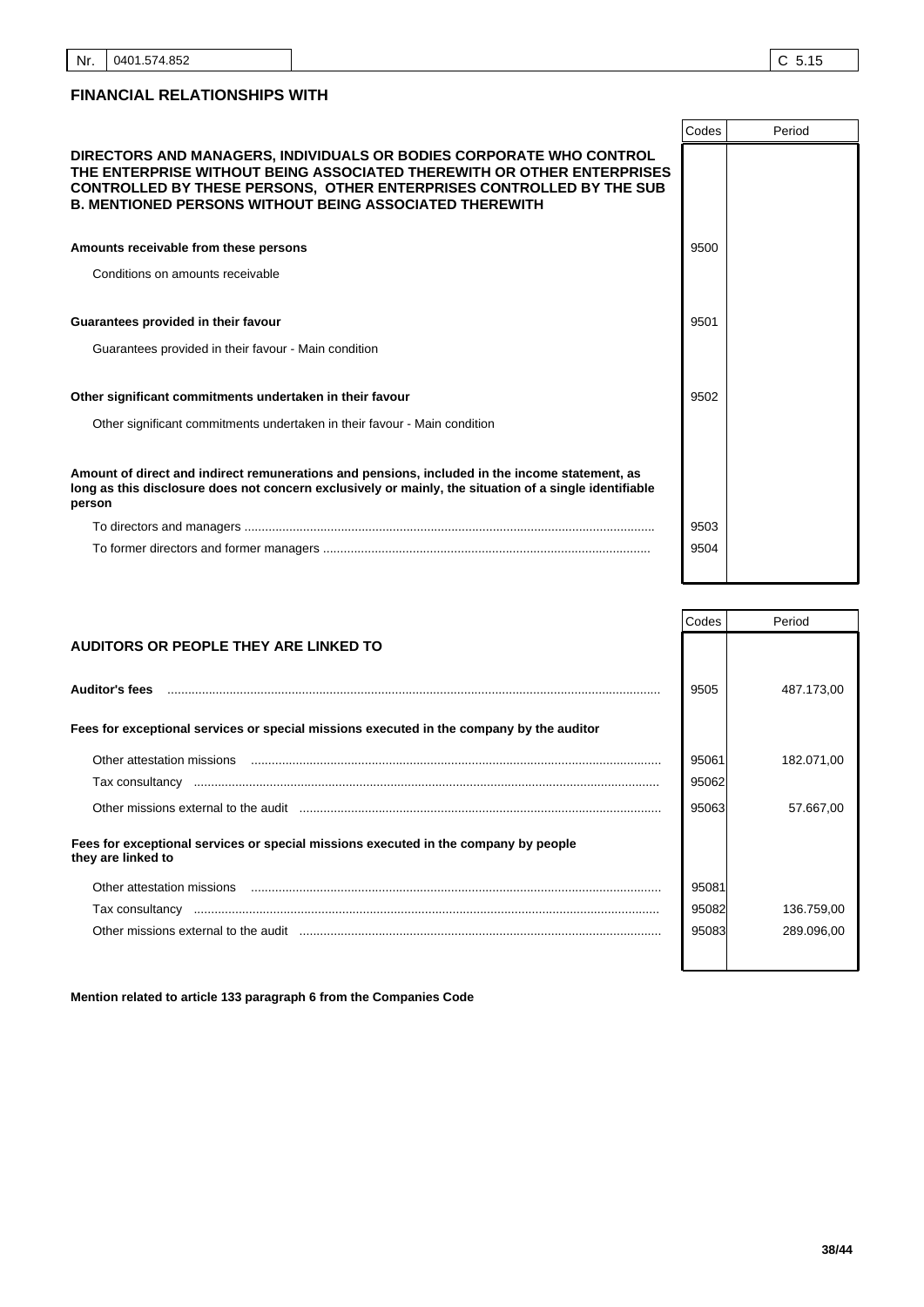### **DERIVATIVES NOT MEASURED AT FAIR VALUE**

#### **ESTIMATE OF THE FAIR VALUE FOR EACH CATEGORY OF DERIVATIVE FINANCIAL INSTRUMENTS THAT ARE NOT MEASURED ON THE BASIS OF THE FAIR VALUE IN THE ECONOMIC TRAFFIC, INDICATING THE EXTENT AND THE NATURE OF THE INSTRUMENTS**

Loss on energy commitments and the commitments of the commitments of the commitments of the commitments of the commitments of the commitments of the commitments of the commitments of the commitments of the commitments of t

Los on currency commitments  $\sim$  -6.867.991,00

Loss on metal commitments **447.946,00 All and Security 10.000 <b>All and Security 10.000 All and Security 10.000 <b>All and Security 10.000 All and Security 10.000 All and Security 10.000 All and Security 10.000** 

Loss on interest rates swaps  $\sim$  3.163.909,00

**Period**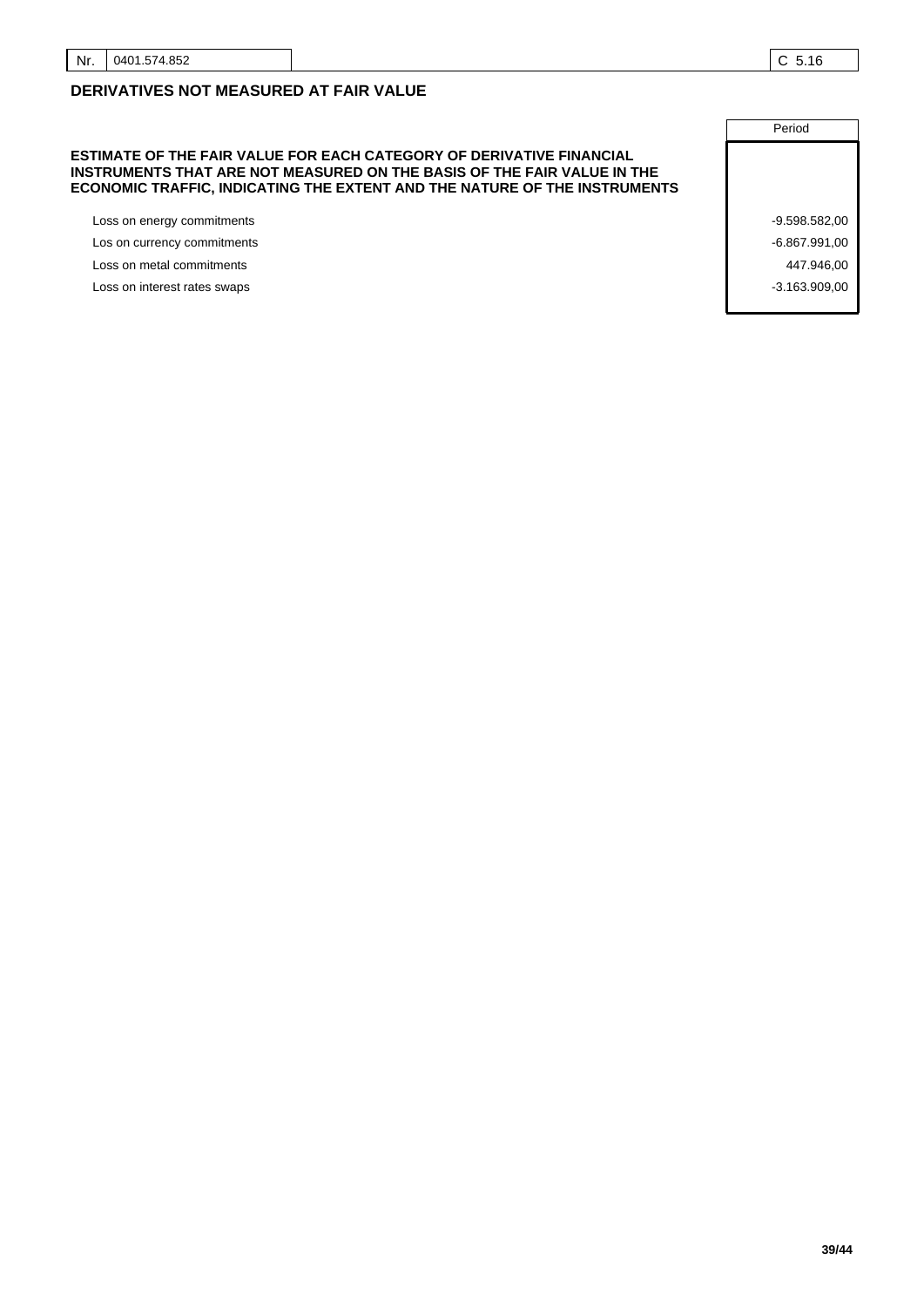#### **INFORMATION RELATING TO CONSOLIDATED ACCOUNTS**

#### **INFORMATION THAT MUST BE PROVIDED BY EACH COMPANY, THAT IS SUBJECT OF COMPANY LAW ON THE CONSOLIDATED ANNUAL ACCOUNTS OF ENTERPRISES**

**The enterprise has drawn up publiced a consolidated annual statement of accounts and a management report\***

**The enterprise has not published a consolidated annual statement of accounts and a management report, since it is exempt for this obligation for the following reason\***

The enterprise and its subsidiaries on consolidated basis exceed not more than one of the limits mentioned in art. 16 of Company Law\*

The enterprise itself is a subsidiary of an enterprise which does prepare and publish consolidated accounts, in which her yearly statement of accounts is included\*

If yes, justification of the compliance with all conditions for exemption set out in art. 113 par. 2 and 3 of Company Law:

Name, full address of the registered office and, for an enterprise governed by Belgian Law, the company number of the parent company preparing and publishing the consolidated accounts required:

#### **INFORMATION TO DISCLOSE BY THE REPORTING ENTERPRISE BEING A SUBSIDIARY OR A JOINT SUBSIDIARY**

Name, full address of the registered office and, for an enterprise governed by Belgian Law, the company number of the parent company(ies) and the specification whether the parent company(ies) prepare(s) and publish(es) consolidated annual accounts in which the annual accounts of the enterprise are included\*\*

If the parent company(ies) is (are) (an) enterprise(s) governed by foreign law disclose where the consolidated accounts can be obtained\*\*

Delete where no appropriate.

Where the accounts of the enterprise are consolidated at different levels, the information should be given for the consolidated aggregate at the highest level on the one hand and the lowest level on the other hand of which the enterprise is a subsidiary and for which consolidated accounts are prepared and published.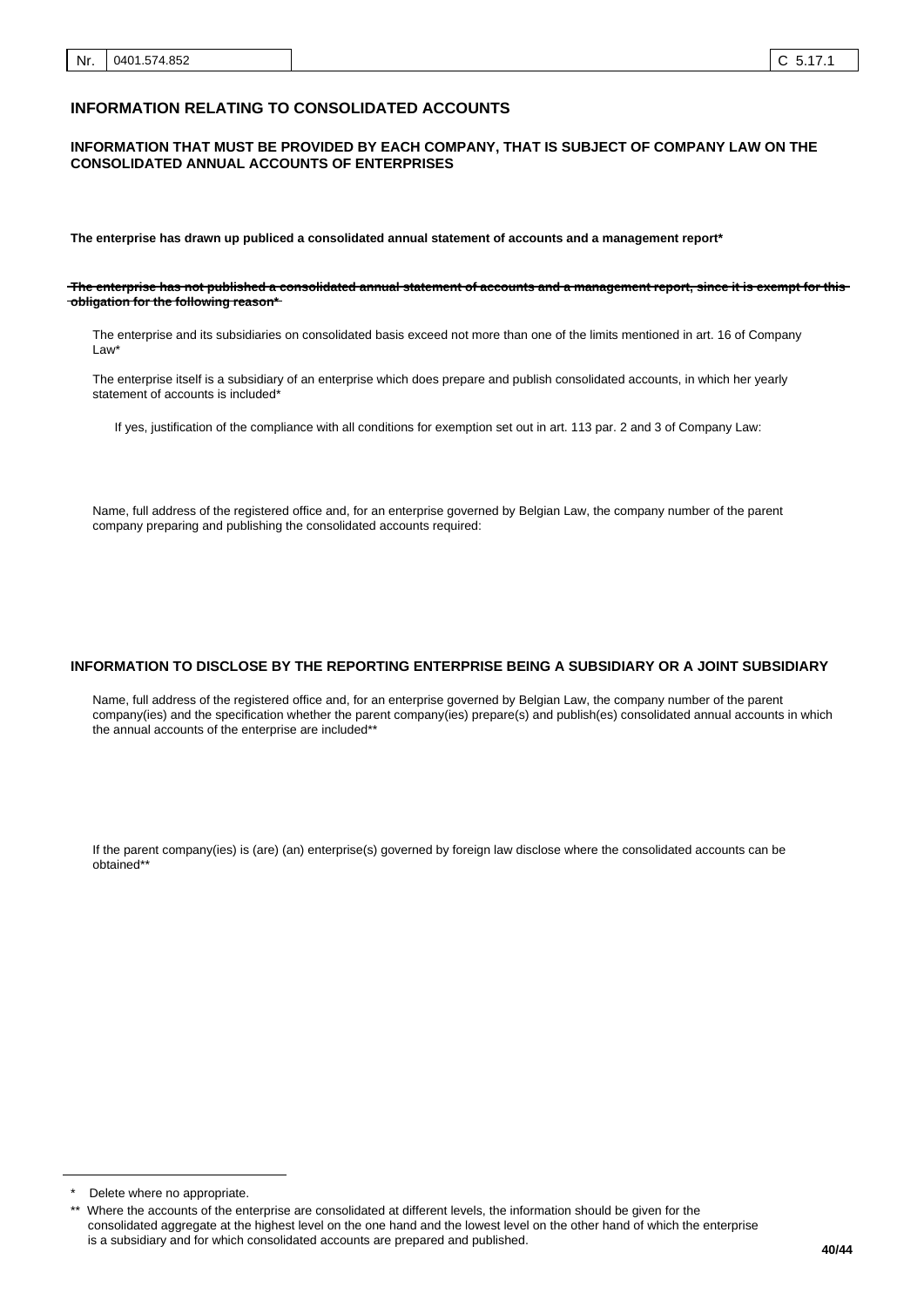#### **SOCIAL REPORT**

Numbers of joint industrial committees which are competent for the enterprise:

# **STATEMENT OF THE PERSONS EMPLOYED**

### **EMPLOYEES FOR WHOM THE COMPANY HAS SUBMITTED A DIMONA DECLARATION OR ARE RECORDED IN THE GENERAL PERSONNEL REGISTER**

| During the period               | Codes | Total          | 1. Men         | 2. Women      |
|---------------------------------|-------|----------------|----------------|---------------|
| Average number of employees     |       |                |                |               |
|                                 | 1001  | 2.470.0        | 2.199.0        | 271,0         |
|                                 | 1002  | 360,0          | 212,0          | 148,0         |
|                                 | 1003  | 2.745.2        | 2.363.5        | 381,7         |
| Number of hours actually worked |       |                |                |               |
|                                 | 1011  | 4.333.425      | 3.821.219      | 512.206       |
|                                 | 1012  | 477.088        | 265.422        | 211.666       |
|                                 | 1013  | 4.810.513      | 4.086.641      | 723.872       |
| <b>Personnel costs</b>          |       |                |                |               |
|                                 | 1021  | 214.412.787,95 | 189.867.941.12 | 24.544.846.83 |
|                                 | 1022  | 20.364.942.44  | 11.710.712,72  | 8.654.229,72  |
|                                 | 1023  | 234.777.730.39 | 201.578.653.84 | 33.199.076,55 |
|                                 | 1033  |                |                |               |

| During the previous period | Codes                        | P. Total                               | 1P. Men                                | 2P. Women                         |
|----------------------------|------------------------------|----------------------------------------|----------------------------------------|-----------------------------------|
|                            | 1003<br>1013<br>1023<br>1033 | 2.893,7<br>4.977.193<br>246.297.597,77 | 2.491.2<br>4.215.616<br>211.826.970,05 | 402,5<br>761.577<br>34.470.627,72 |
|                            |                              |                                        |                                        |                                   |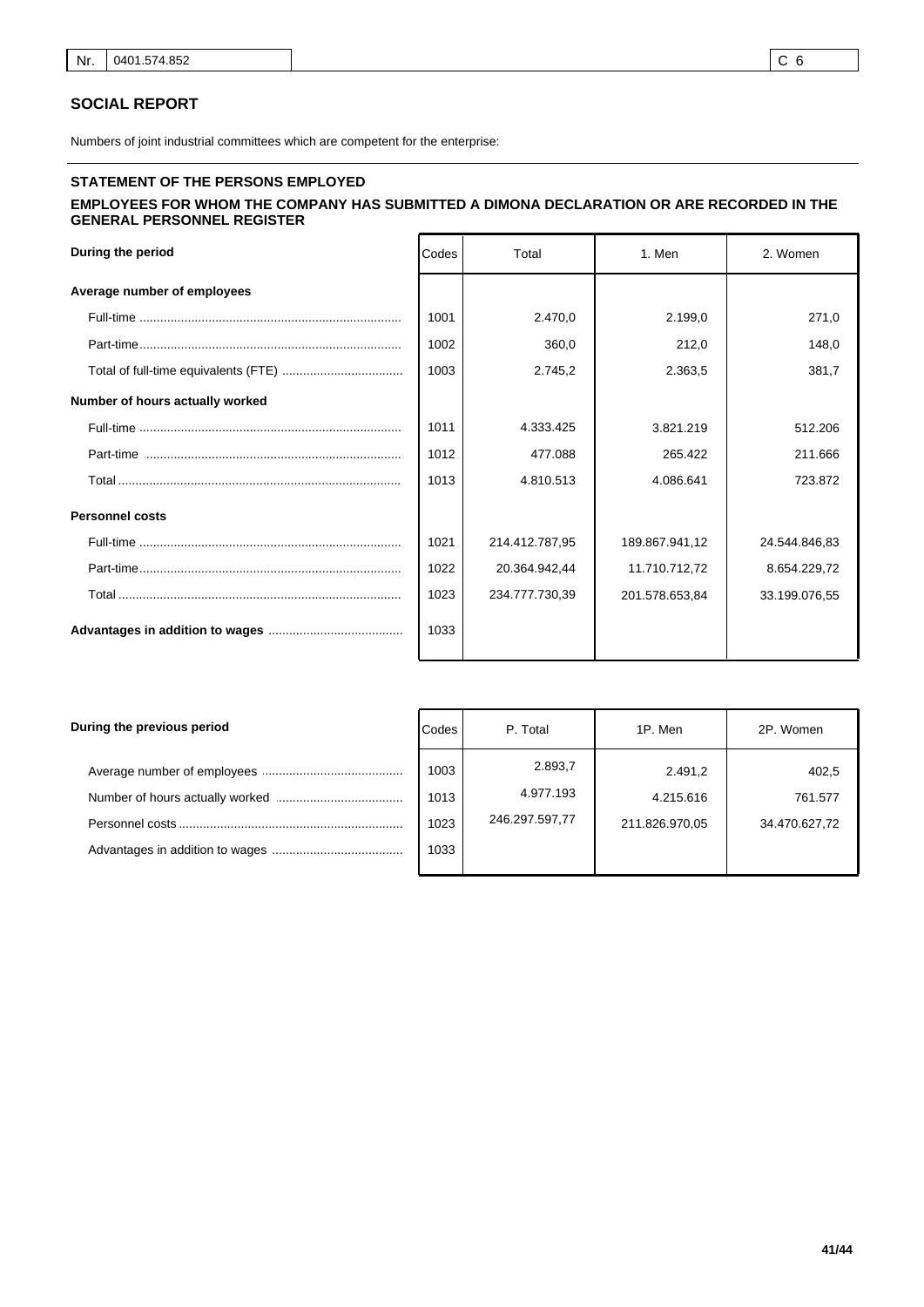| At the closing date of the period                          | Codes | 1. Full-time | 2. Part-time | 3. Total in full-time<br>equivalents |
|------------------------------------------------------------|-------|--------------|--------------|--------------------------------------|
| <b>Number of employees</b>                                 | 105   | 2.384        | 349          | 2.650,8                              |
| By nature of the employment contract                       |       |              |              |                                      |
|                                                            | 110   | 2.319        | 348          | 2.585.0                              |
|                                                            | 111   | 65           |              | 65,8                                 |
| Contract for the execution of a specifically assigned work | 112   |              |              |                                      |
|                                                            | 113   |              |              |                                      |
| According to the gender and by level of education          |       |              |              |                                      |
|                                                            | 120   | 2.128        | 207          | 2.287.4                              |
|                                                            | 1200  | 468          | 74           | 524,6                                |
|                                                            | 1201  | 1.064        | 95           | 1.137,4                              |
|                                                            | 1202  | 275          | 28           | 295,5                                |
|                                                            | 1203  | 321          | 10           | 329,9                                |
|                                                            | 121   | 256          | 142          | 363.4                                |
|                                                            | 1210  | 7            | 7            | 12,3                                 |
|                                                            | 1211  | 42           | 29           | 63.7                                 |
|                                                            | 1212  | 105          | 79           | 164,0                                |
|                                                            | 1213  | 102          | 27           | 123,4                                |
| By professional category                                   |       |              |              |                                      |
|                                                            | 130   | 395          | 24           | 414,0                                |
|                                                            | 134   | 741          | 181          | 878,0                                |
|                                                            | 132   | 1.248        | 144          | 1.358,8                              |
|                                                            | 133   |              |              |                                      |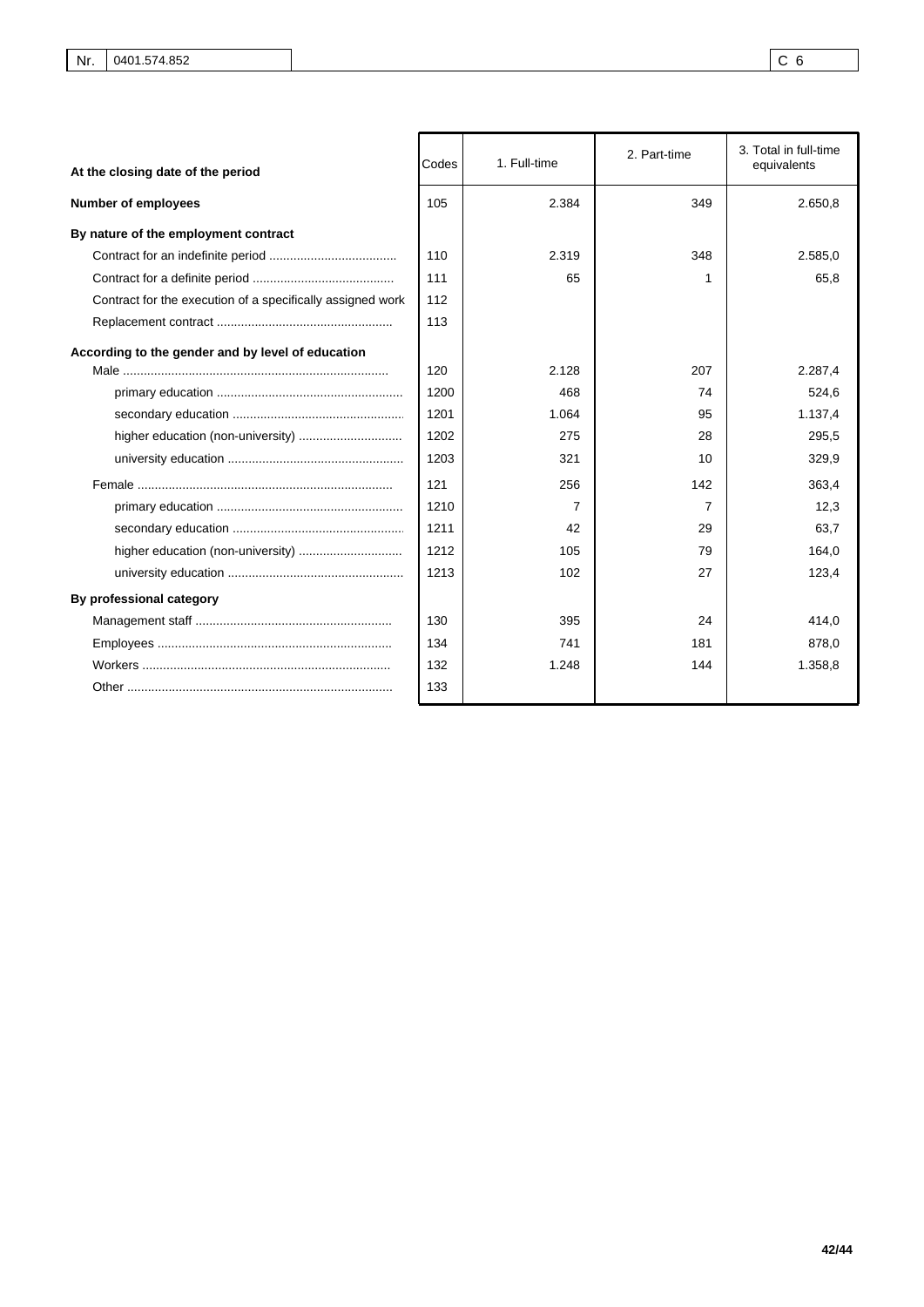### **HIRED TEMPORARY STAFF AND PERSONNEL PLACED AT THE ENTERPRISE'S DISPOSAL**

| During the period | Codes | 1. Temporary<br>personnel | 2. Persons placed<br>at the disposal<br>of the enterprise |
|-------------------|-------|---------------------------|-----------------------------------------------------------|
|                   | 150   | 17,8                      |                                                           |
|                   | 151   | 34.284                    |                                                           |
|                   | 152   | 1.221.519.44              |                                                           |

#### **TABLE OF PERSONNEL CHANGES DURING THE PERIOD**

| <b>ENTRIES</b>                                                                                                                                                           | Codes | 1. Full-time | 2. Part-time | 3. Total in full-time<br>equivalents |
|--------------------------------------------------------------------------------------------------------------------------------------------------------------------------|-------|--------------|--------------|--------------------------------------|
| The number of employees for whom the company has<br>submitted a DIMONA declaration or are recorded in the<br>personnel register during the financial year in the general | 205   | 155          |              | 155,0                                |
| By nature of the employment contract                                                                                                                                     |       |              |              |                                      |
|                                                                                                                                                                          | 210   | 119          |              | 119,0                                |
|                                                                                                                                                                          | 211   | 36           |              | 36,0                                 |
| Contract for the execution of a specifically assigned work                                                                                                               | 212   |              |              |                                      |
|                                                                                                                                                                          | 213   |              |              |                                      |

| <b>DEPARTURES</b>                                                                                                                                                   | Codes | 1. Full-time | 2. Part-time | 3. Total in full-time<br>equivalents |
|---------------------------------------------------------------------------------------------------------------------------------------------------------------------|-------|--------------|--------------|--------------------------------------|
| The number of employees with a in the DIMONA<br>declaration indicated or in the general personnel register<br>listed date of termination of the contract during the | 305   | 343          | 44           | 375,5                                |
| By nature of the employment contract                                                                                                                                |       |              |              |                                      |
|                                                                                                                                                                     | 310   | 328          | 43           | 359,7                                |
|                                                                                                                                                                     | 311   | 15           |              | 15,8                                 |
| Contract for the execution of a specifically assigned work.                                                                                                         | 312   |              |              |                                      |
|                                                                                                                                                                     | 313   |              |              |                                      |
| According to the reason for termination of the<br>employment contract                                                                                               |       |              |              |                                      |
|                                                                                                                                                                     | 340   | 14           | 3            | 16,4                                 |
|                                                                                                                                                                     | 341   | 30           | 12           | 39,3                                 |
|                                                                                                                                                                     | 342   | 22           |              | 22,8                                 |
|                                                                                                                                                                     | 343   | 277          | 28           | 297,0                                |
| Of which the number of persons who continue to<br>render services to the enterprise at least<br>half-time on a self-employed basis                                  | 350   |              |              |                                      |